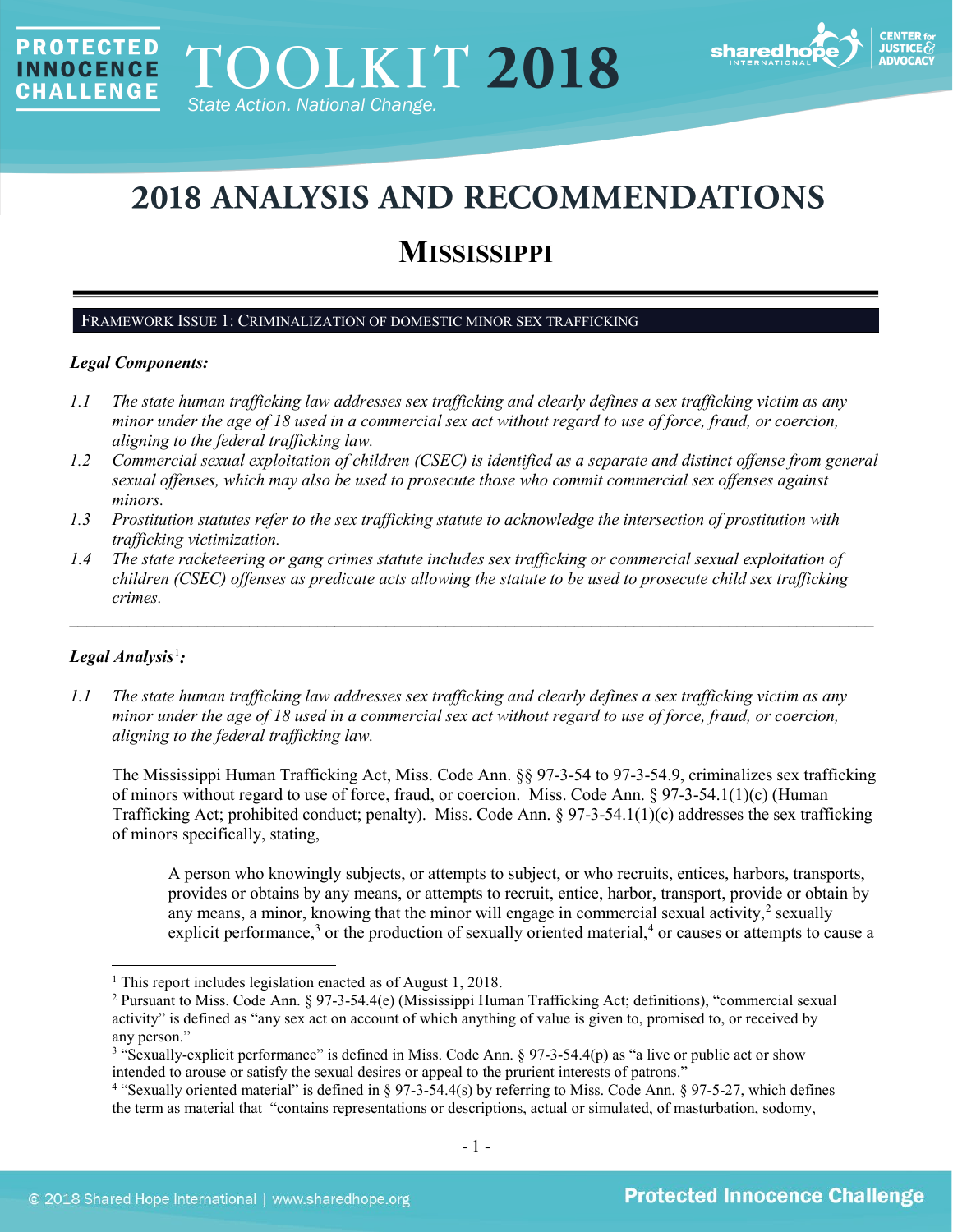minor to engage in commercial sexual activity, sexually explicit performance, or the production of sexually oriented material, shall be guilty of procuring sexual servitude of a minor . . . .

Miss. Code Ann. § 97-3-54.4(k) (Human Trafficking Act; definitions) defines a "minor" as a person under 18. Under Miss. Code Ann.  $\S 97-3-54.4(q)$ , "trafficked person" is defined as "a person subjected to the practices prohibited by this act [Sections 97-3-54 through 97-3-54.9] regardless of whether a perpetrator is identified, apprehended, prosecuted or convicted, and is a term used interchangeably with the terms 'victim,' 'victim of trafficking' and 'trafficking victim.'" [5](#page-1-0)

Pursuant to Miss. Code Ann. § 97-3-2, human trafficking as provided in § 97-3-54.1 is defined as a crime of violence.<sup>6</sup> Persons convicted of trafficking minors under Miss. Code Ann. § 97-3-54.1(1)(c) face higher penalties than those convicted of trafficking adults. A conviction under Miss. Code Ann. § 97-3- $54.1(1)(c)$  carries a minimum sentence of five years to a maximum sentence of 30 years compared to a maximum of 20 years for trafficking adults under Miss. Code Ann. §§ 97-3-54.1(1)(a) and (b), 97-3- 54.1(2). The Mississippi Human Trafficking Act also provides for fines as part of its penalty scheme. For violations of Miss. Code Ann. § 97-3-54.1(1)(c) fines from \$50,000.00–\$500,000.00 may be imposed. Additionally, a maximum fine of \$10,000 may be imposed as provided in Miss. Code Ann. § 99-19-32(1) (Fines and assessments upon persons convicted of offenses punishable by imprisonment for more than one year; deposit in Criminal Justice Fund).<sup>[7](#page-1-2)</sup>

- *1.2 Commercial sexual exploitation of children (CSEC) is identified as a separate and distinct offense from general sexual offenses, which may also be used to prosecute those who commit commercial sex offenses against minors.*
	- 1. Miss. Code Ann. § 97-29-51(1)(a) (Prostitution; misdemeanor procuring services of prostitute; felony promoting prostitution; penalties) states,

A person commits the misdemeanor of procuring the services of a prostitute if the person knowingly or intentionally pays, or offers or agrees to pay, money or other property to another person for having engaged in, or on the understanding that the other person will engage in, sexual intercourse or sexual conduct with the person or with any other person. "Sexual conduct" includes cunnilingus, fellatio,

excretory functions, lewd exhibition of the genitals or female breasts, sadomasochistic abuse (for the purpose of sexual stimulation or gratification), homosexuality, lesbianism, bestiality, sexual intercourse, or physical contact with a person's clothed or unclothed genitals, pubic area, buttocks, or the breast or breasts of a female for the purpose of sexual stimulation, gratification or perversion."

<span id="page-1-0"></span><sup>5</sup> A victim of human trafficking who is charged with a violation of Miss. Code Ann. § 97-3-54.1 (Human Trafficking Act; prohibited conduct; penalty) may assert an affirmative defense under Miss. Code Ann. § 97-3- 54.1(5), which states:

It is an affirmative defense in a prosecution under this act that the defendant:

(a) Is a victim; and

 $\ddot{\phantom{a}}$ 

(b) Committed the offense under a reasonable apprehension created by a person that, if the defendant did not commit the act, the person would inflict serious harm on the defendant, a member of the defendant's family, or a close associate.

Additionally, Miss. Code Ann. § 97-3-54.1(4) provides in part, "[a] minor who has been identified as a victim of trafficking shall not be liable for criminal activity in violation of this section."

<span id="page-1-1"></span><sup>6</sup> Miss. Code Ann. § 97-3-2 further provides that no person convicted of a crime of violence listed in § 97-3-2(1) is eligible for parole or early release until 50% of the sentence has been served.

<span id="page-1-2"></span><sup>7</sup> Miss. Code Ann. § 99-19-32(1) (Fines and assessments upon persons convicted of offenses punishable by imprisonment for more than one year; deposit in Criminal Justice Fund) states, "(1) Offenses punishable by imprisonment in the State Penitentiary for more than one (1) year and for which no fine is provided elsewhere by statute may be punishable by a fine not in excess of Ten Thousand Dollars (\$10,000.00). Such fine, if imposed, may be in addition to imprisonment or any other punishment or penalty authorized by law."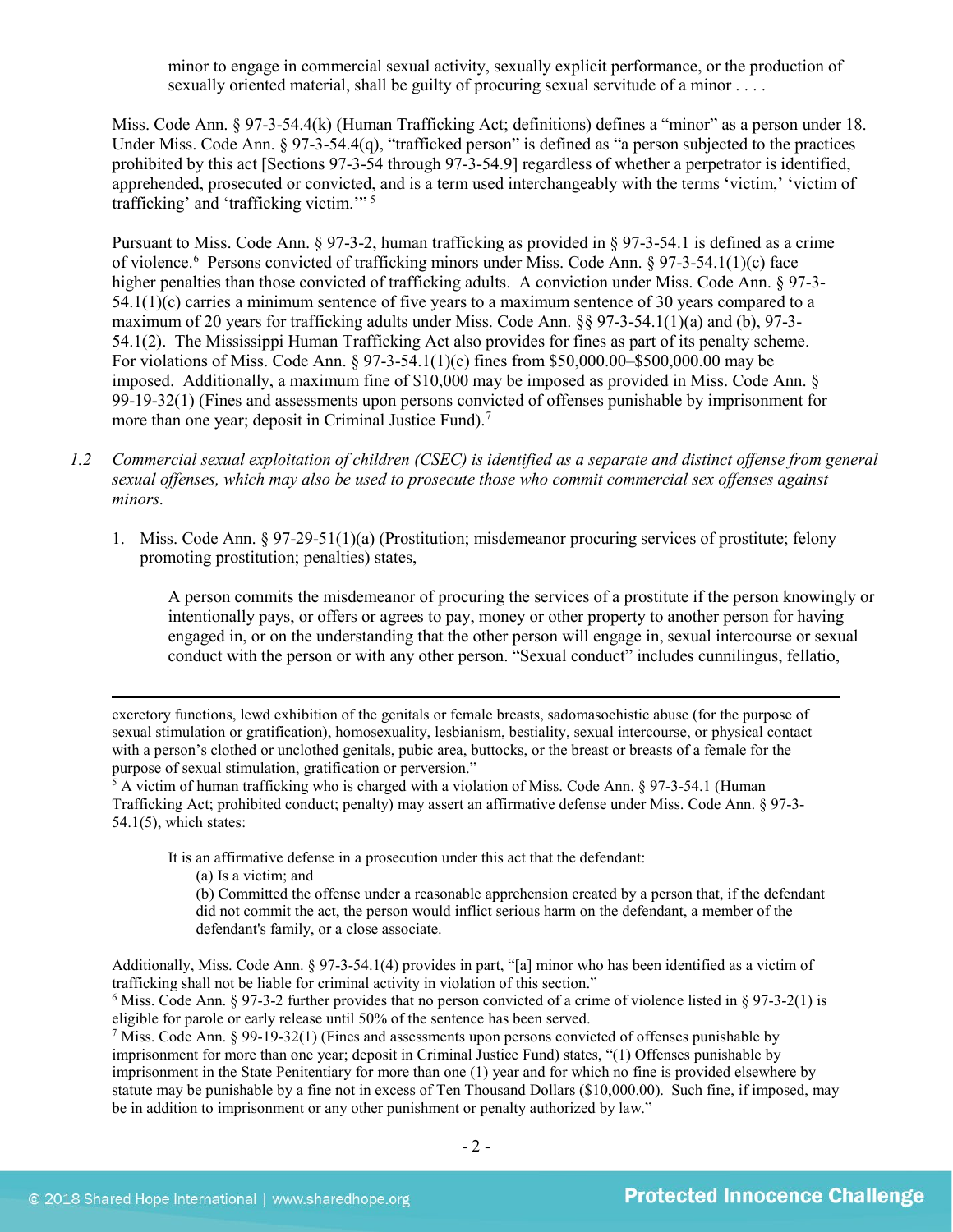masturbation of another, anal intercourse or the causing of penetration to any extent and with any object or body part of the genital or anal opening of another.

When the person whose services are procured is a minor under 18, "the person convicted shall be guilty of a felony and shall, upon conviction, be punished by imprisonment for not less than five (5) years, nor more than thirty (30) years, or by a fine of not less than Fifty Thousand Dollars (\$50,000.00) nor more than Five Hundred Thousand Dollars (\$500,000.00), or both." Miss. Code Ann. § 97-29-51(1)(c).

2. Miss. Code Ann. § 97-29-51(2)(a) (Prostitution; misdemeanor procuring services of prostitute; felony promoting prostitution; penalties) states,

A person commits the felony of promoting prostitution if the person:

(i) Knowingly or intentionally entices, compels, causes, induces, persuades, or encourages by promise, threat, violence, or by scheme or device, another person to become a prostitute; (ii) Knowingly or intentionally solicits or offers or agrees to solicit, or receives or gives, or agrees to receive or give any money or thing of value for soliciting, or attempting to solicit, another person for the purpose of prostitution;

(iii) Knowingly induces, persuades, or encourages a person to come into or leave this state for the purpose of prostitution;

(iv) Having control over the use of a place or vehicle, knowingly or intentionally permits another person to use the place or vehicle for prostitution;

(v) Accepts, receives, levies or appropriates money or other property of value from a prostitute, without lawful consideration, with knowledge or reasonable cause to know it was earned, in whole or in part, from prostitution; or

(vi) Conducts, directs, takes, or transports, or offers or agrees to take or transport, or aids or assists in transporting, any person to any vehicle, conveyance, place, structure, or building, or to any other person with knowledge or reasonable cause to know that the purpose of such directing, taking or transporting is prostitution.

When the person whose services are promoted is a minor under 18, "the person convicted shall be guilty of a felony and shall, upon conviction, be punished by imprisonment for not less than five (5) years, nor more than thirty (30) years, or by a fine of not less than Fifty Thousand Dollars (\$50,000.00) nor more than Five Hundred Thousand Dollars (\$500,000.00), or both." Miss. Code Ann. § 97-29-51(2)(c).

- 3. Miss. Code Ann. § 97-5-5 (Enticing a child under 14; punishment) makes it a crime to "maliciously, willfully, or fraudulently lead, take, carry away, decoy or entice away, any child under the age of fourteen (14) years, with intent to detain or conceal such child from its parents, guardian, or other person having lawful charge of such child, or for the purpose of prostitution, concubinage, or marriage." Upon conviction, a person will "be imprisoned in the custody of the Department of Corrections for not less than two (2) years nor more than ten (10) years, or fined not more than Ten Thousand Dollars (\$10,000.00), or both. Investigation and prosecution of a defendant under this section does not preclude prosecution of the defendant for a violation of other applicable criminal laws, including, but not limited to, the Mississippi Human Trafficking Act, Sections 97–3–54 et seq." Miss. Code Ann. § 97-5-5.
- 4. Miss. Code Ann. § 97-5-33 (Exploitation of children; prohibitions) states,

1. No person shall, by any means including computer, cause, solicit or knowingly permit any child<sup>[8](#page-2-0)</sup> to engage in sexually explicit conduct or in the simulation of sexually explicit conduct for the purpose of producing any visual depiction of such conduct.

2. No person shall, by any means including computer, photograph, film, video tape or otherwise depict or record a child engaging in sexually explicit conduct or in the simulation of sexually explicit conduct.

<span id="page-2-0"></span> <sup>8</sup> Child is defined in Miss. Code Ann. § 97-5-31(a) (Exploitation of children; definitions) as "any individual who has not attained the age of eighteen (18) years."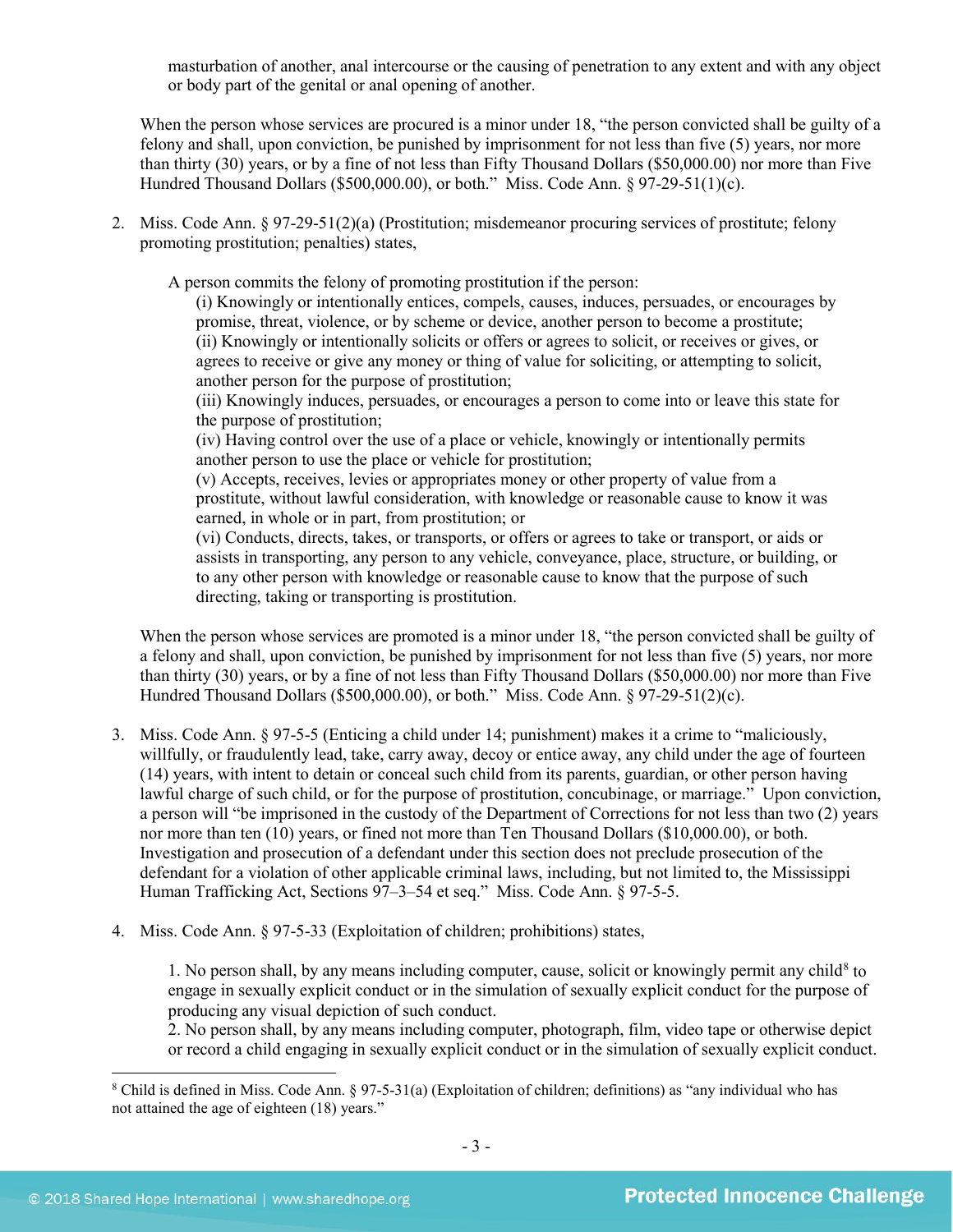3. No person shall, by any means including computer, knowingly send, transport, transmit, ship, mail or receive any photograph, drawing, sketch, film, video tape or other visual depiction of an actual child engaging in sexually explicit conduct.

4. No person shall, by any means including computer, receive with intent to distribute, distribute for sale, sell or attempt to sell in any manner any photograph, drawing, sketch, film, video tape or other visual depiction of an actual child engaging in sexually explicit conduct.

5. No person shall, by any means including computer, knowingly possess or knowingly access with intent to view any photograph, drawing, sketch, film, video tape or other visual depiction of an actual child engaging in sexually explicit conduct.

6. No person shall, by any means including computer, knowingly entice, induce, persuade, seduce, solicit, advise, coerce, or order a child to meet with the defendant or any other person for the purpose of engaging in sexually explicit conduct.

7. No person shall by any means, including computer, knowingly entice, induce, persuade, seduce, solicit, advise, coerce or order a child to produce any visual depiction of adult sexual conduct or any sexually explicit conduct.

Pursuant to Miss. Code Ann. § 97-3-2, exploitation of a child as provided in § 97-5-33 is defined as a crime of violence. Under Miss. Code Ann. § 97-5-35, a first conviction for violating any provision of Miss. Code Ann. § [9](#page-3-0)7-5-33 is punishable by imprisonment for 5–40 years and a \$50,000–\$500,000 fine.<sup>9</sup> Repeat offenders face 20 years to life imprisonment and a \$100,000–\$1,000,000 fine. Miss. Code Ann. § 97-5-35.

Mississippi has several laws that, although not specifically directed towards commercial sexual exploitation, could potentially be used to convict persons engaged in the commercial sexual exploitation of children.

- 1. Miss. Code Ann. § 97-5-27(3)(a) (Dissemination of sexually oriented material to persons under eighteen years of age; use of computer for purpose of luring or inducing persons under eighteen years of age to engage in sexual contact) states,
	- . . . . (3) (a) A person is guilty of computer luring when:

(i) Knowing the character and content of any communication of sexually oriented material, he intentionally uses any computer communication system allowing the input, output, examination or transfer of computer data or computer programs from one computer to another, to initiate or engage in such communication with a person under the age of eighteen (18); and (ii) By means of such communication he importunes, invites or induces a person under the age of eighteen (18) years to engage in sexual intercourse, deviant sexual intercourse or sexual contact with him, or to engage in a sexual performance, obscene sexual performance or sexual conduct for his benefit.

(4) Investigation and prosecution of a defendant under this section does not preclude prosecution of the defendant for a violation of other applicable criminal laws, including, but not limited to, the Mississippi Human Trafficking Act, Section 97–3–54 et seq.

A conviction is punishable as a felony by imprisonment up to 3 years and a fine up to \$10,000. Miss. Code Ann. § 97-5-27(3)(e).

2. Miss. Code Ann. § 97-5-39(1)(a) (Contributing to the neglect or delinquency of a child; felonious abuse and/or battery of a child) penalizes a "parent, guardian or any other person who intentionally, knowingly or recklessly commits any act or omits the performance of any duty, which act or omission contributes to or tends to contribute to the neglect or delinquency of any child or which act or omission results in the abuse

. . . .

<span id="page-3-0"></span> <sup>9</sup> Mississippi does not use a felony crime classification system*.*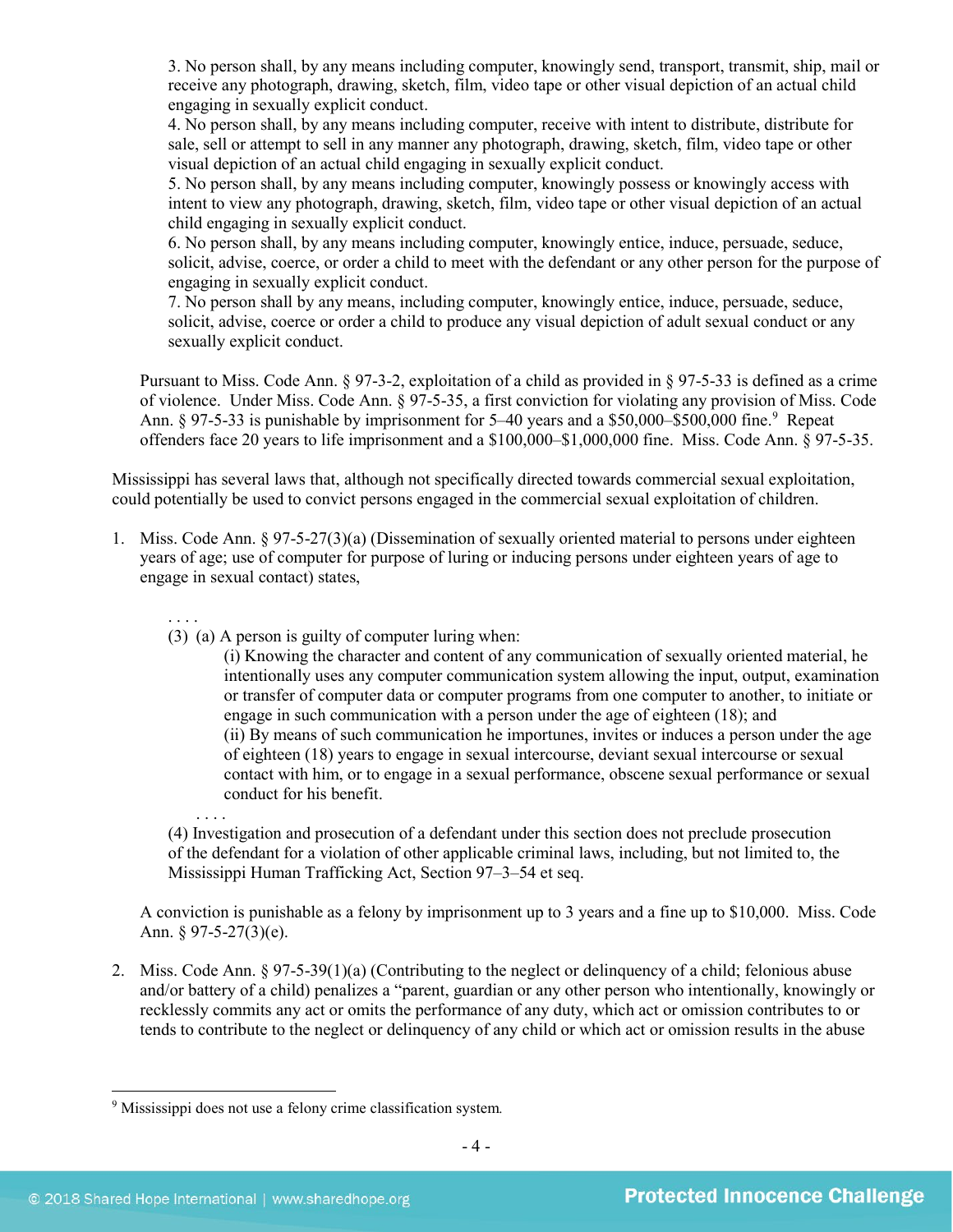of any child . . . ."[10](#page-4-0) A conviction is punishable as a misdemeanor by up to 1 year in jail, a fine of up to \$1,000, or both. Miss. Code Ann.  $\S 97-5-39(1)(a)$ . "A parent, legal guardian or other person who knowingly permits the continuing physical or sexual abuse of a child is guilty of neglect of a child" is subject to sentenced to imprisonment in the custody of the Department of Corrections for up to 10 years, a fine of up to  $$10,000$ , or both. Miss Code Ann.  $$97-5-39(1)(e)$ .

3. Miss. Code Ann. § 97-3-65(1) (Statutory rape; enhanced penalty for forcible sexual intercourse or statutory rape by administering certain substances) states,

The crime of statutory rape is committed when:

(a) Any person seventeen (17) years of age or older has sexual intercourse with a child who:

(i) Is at least fourteen (14) but under sixteen (16) years of age;

- (ii) Is thirty-six (36) or more months younger than the person; and
- (iii) Is not the person's spouse; or
- (b) A person of any age has sexual intercourse<sup>[11](#page-4-1)</sup> with a child who:
	- (i) Is under the age of fourteen (14) years;
	- (ii) Is twenty-four (24) or more months younger than the person; and
	- (iii) Is not the person's spouse.

Pursuant to Miss. Code Ann. § 97-3-65(3), a person convicted of violating § 97-3-65(1) may be penalized as follows:

(a) If eighteen (18) years of age or older, but under twenty-one (21) years of age, and convicted under subsection  $(1)(a)$  of this section, to imprisonment for not more than five (5) years in the State Penitentiary or a fine of not more than Five Thousand Dollars (\$ 5,000.00), or both;

(b) If twenty-one (21) years of age or older and convicted under subsection (1)(a) of this section, to imprisonment of not more than thirty (30) years in the State Penitentiary or a fine of not more than Ten Thousand Dollars (\$ 10,000.00), or both, for the first offense, and not more than forty (40) years in the State Penitentiary for each subsequent offense;

(c) If eighteen (18) years of age or older and convicted under subsection (1)(b) of this section, to imprisonment for life in the State Penitentiary or such lesser term of imprisonment as the court may determine, but not less than twenty (20) years;

(d) If thirteen (13) years of age or older but under eighteen (18) years of age and convicted under subsection  $(1)(a)$  or  $(1)(b)$  of this section, such imprisonment, fine or other sentence as the court, in its discretion, may determine.

Pursuant to Miss. Code Ann. § 97-3-65(4)(a), if the defendant incapacitated the victim by drug or drink or used force, the sentence may be extended to life in prison at the jury's or the judge's discretion.

4. Miss. Code Ann. § 97-3-95(1) (Sexual battery)<sup>[12](#page-4-2)</sup> states in part, "A person is guilty of sexual battery if he or she engages in sexual penetration<sup>[13](#page-4-3)</sup> with: . . . (c) A child at least fourteen (14) but under sixteen (16) years

<span id="page-4-3"></span><span id="page-4-0"></span><sup>&</sup>lt;sup>10</sup> Abused child is defined in Miss. Code Ann.  $\S$  43-21-105(m) in part as "a child whose parent, guardian or custodian or any person responsible for his care or support, whether legally obligated to do so or not, has caused or allowed to be caused, upon the child, sexual abuse, sexual exploitation, emotional abuse, mental injury, nonaccidental physical injury or other maltreatment . . . . 'Abused child' also means a child who is or has been trafficked within the meaning of the Mississippi Human Trafficking Act by any person, without regard to the relationship of the person to the child."

<span id="page-4-1"></span><sup>&</sup>lt;sup>11</sup> Miss. Code Ann. § 97-3-65(7) defines "sexual intercourse" as "a joining of the sexual organs of a male and female human being in which the penis of the male is inserted into the vagina of the female or the penetration of the sexual organs of a male or female human being in which the penis or an object is inserted into the genitals, anus or perineum of a male or female."

<span id="page-4-2"></span><sup>&</sup>lt;sup>12</sup> Miss. Code Ann. § 97-3-99 (Sexual battery; defense) provides, "A person is not guilty of any offense under Sections 97-3-95 through 97-3-103 if the alleged victim is that person's legal spouse and at the time of the alleged offense such person and the alleged victim are not separated and living apart; provided, however, that the legal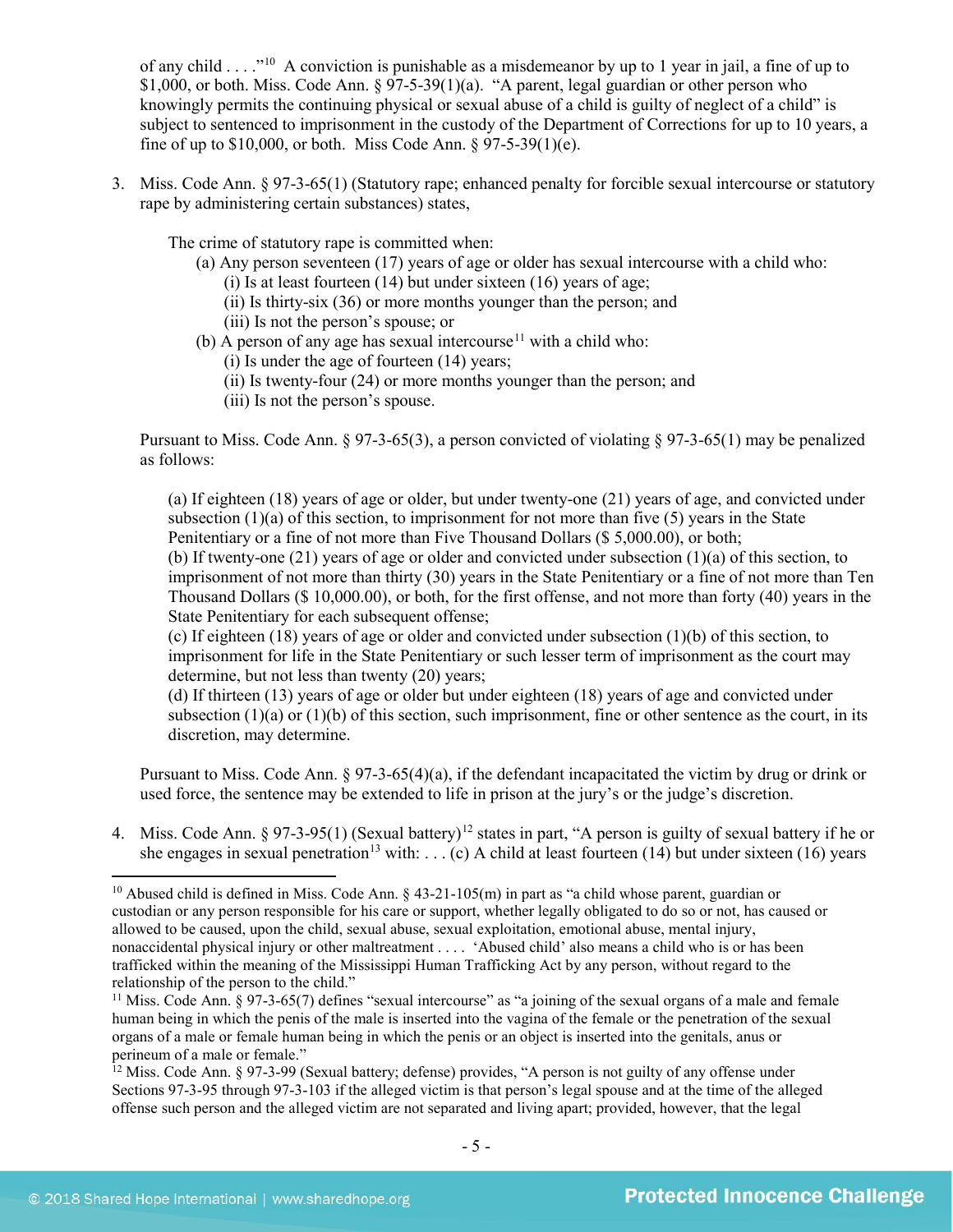of age, if the person is thirty-six (36) or more months older than the child; or (d) A child under the age of fourteen (14) years of age, if the person is twenty-four (24) or more months older than the child." Pursuant to Miss. Code Ann.  $\S 97-3-101$  (Sexual battery; penalty), the penalties for Miss. Code Ann.  $\S 97-3-95(1)(c)$ , (d) for offenders over 18 are as follows:

. . . . (2) (a) Every person who shall be convicted of sexual battery under Section  $97-3-95(1)(c)$  who is at least eighteen (18) but under twenty-one (21) years of age shall be imprisoned for not more than five (5) years in the State Penitentiary or fined not more than Five Thousand Dollars (\$ 5,000.00), or both; (b) Every person who shall be convicted of sexual battery under Section 97-3-95(1)(c) who is twenty-one (21) years of age or older shall be imprisoned not more than thirty (30) years in the State Penitentiary or fined not more than Ten Thousand Dollars (\$ 10,000.00), or both, for the first offense, and not more than forty (40) years in the State Penitentiary for each subsequent offense.

(3) Every person who shall be convicted of sexual battery under Section 97-3-95(1)(d) who is eighteen (18) years of age or older shall be imprisoned for life in the State Penitentiary or such lesser term of imprisonment as the court may determine, but not less than twenty  $(20)$  years.<sup>[14](#page-5-0)</sup>

5. Miss. Code Ann. § 97-5-23(1) (Touching, handling, etc., child, mentally defective or incapacitated person or physically helpless person) provides, "Any person above the age of eighteen (18) years, who, for the purpose of gratifying his or her lust, or indulging his or her depraved licentious sexual desires, shall handle, touch or rub with hands or any part of his or her body or any member thereof, any child under the age of sixteen (16) years, with or without the child's consent," is guilty of a felony punishable by imprisonment for  $2-15$  years, or a \$1,000–\$5,000 fine, or both. Pursuant to Miss. Code Ann. § 97-5-23(3), a defendant may be sentenced to imprisonment up to 20 years for a subsequent conviction; at least half of the sentence must be served.

# *1.3 Prostitution statutes refer to the sex trafficking statute to acknowledge the intersection of prostitution with trafficking victimization.*

Miss. Code Ann. § 97-29-49(3) (Prostitution) refers to the human trafficking statute when the person engaged in prostitution is a minor by requiring that "any law enforcement officer who takes a minor under eighteen (18) years of age into custody for suspected prostitution shall immediately make a report to the Department of Human Services as required in Section 43-21-353 for suspected child sexual abuse or neglect, and the department shall commence an initial investigation into suspected child sexual abuse or neglect." Further, "[i]f it is determined that a person suspected of or charged with engaging in prostitution is engaging in those acts as a direct result of being a trafficked person, as defined by Section 97–3–54.4 [Definitions related to human trafficking], that person shall be immune from prosecution for prostitution as a juvenile or adult and, if a minor, the provisions of Section 97-3-54.1(4) [Human Trafficking Act; prohibited conduct; penalty] shall be applicable." Miss. Code Ann. § 97-29-49(3), (4).

<span id="page-5-0"></span><sup>14</sup> Miss. Code Ann. § 97-3-99 (Sexual battery; defense) provides a defense to this charge as follows:

A person is not guilty of any offense under Sections 97-3-95 through 97-3-103 if the alleged victim is that person's legal spouse and at the time of the alleged offense such person and the alleged victim are not separated and living apart; provided, however, that the legal spouse of the alleged victim may be found guilty of sexual battery if the legal spouse engaged in forcible sexual penetration without the consent of the alleged victim.

 $\overline{a}$ spouse of the alleged victim may be found guilty of sexual battery if the legal spouse engaged in forcible sexual penetration without the consent of the alleged victim."

<sup>&</sup>lt;sup>13</sup> Pursuant to Miss. Code Ann. § 97-3-97(a) (Sexual battery; definitions), "Sexual penetration' includes cunnilingus, fellatio, buggery or pederasty, any penetration of the genital or anal openings of another person's body by any part of a person's body, and insertion of any object into the genital or anal openings of another person's body."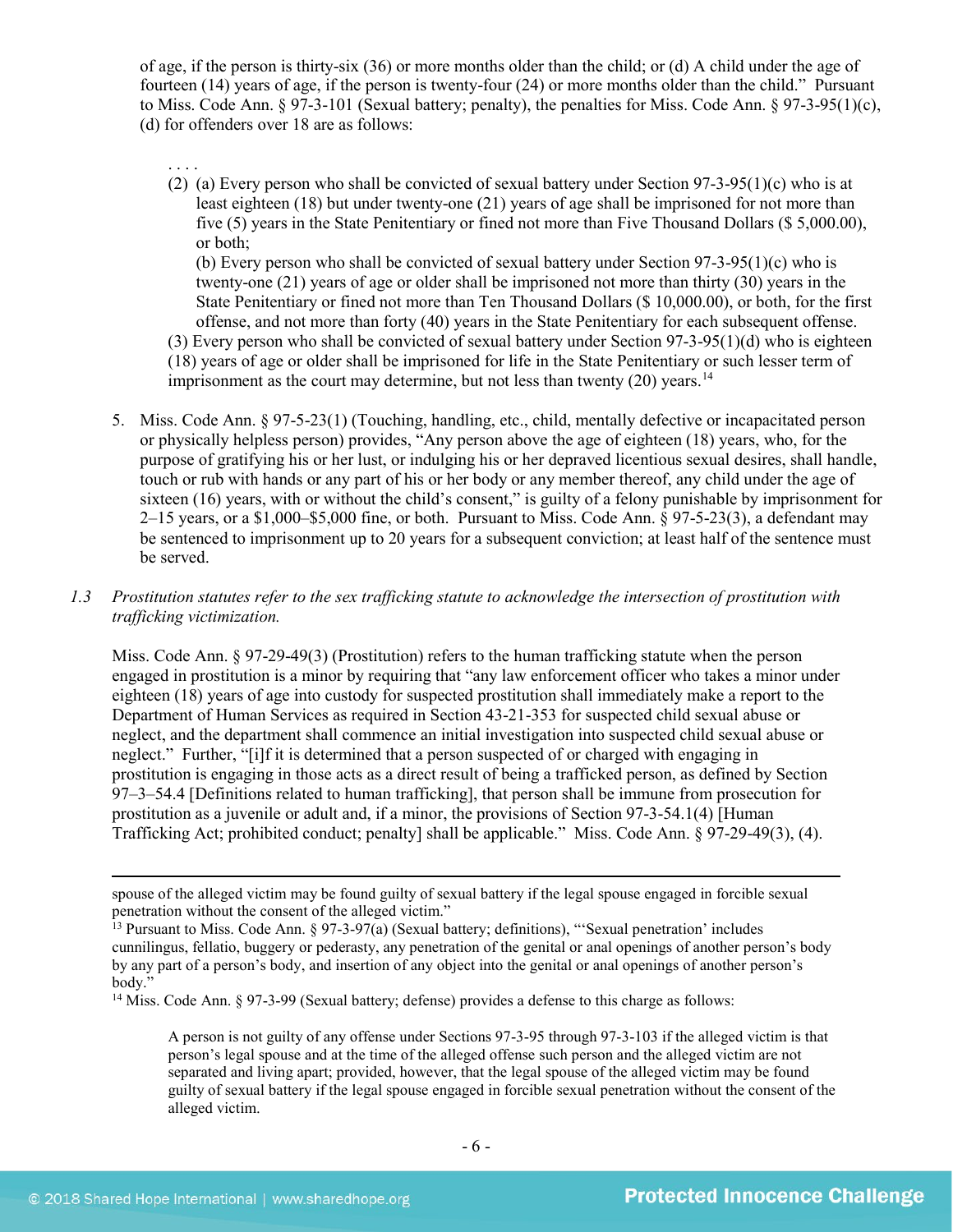Additionally, Miss. Code Ann. § 97-29-51(3) (Prostitution; misdemeanor procuring services of prostitute; felony promoting prostitution; penalties) states,

If it is determined that a person suspected of or charged with promoting prostitution is a trafficked person, as defined by Section 97–3–54.4, that fact shall be considered a mitigating factor in any prosecution of that person for prostitution, and the person shall be referred to appropriate resources for assistance. If it is determined that a person suspected of or charged with promoting prostitution is a minor under eighteen (18) years of age who meets the definition of a trafficked person as defined in Section 97–3–54.4, the minor is immune from prosecution for promoting prostitution as a juvenile or adult and provisions of Section 97–3–54.1(4) [Human trafficking; offenses] shall be applicable.

*1.4 The state racketeering or gang crimes statute includes sex trafficking or commercial sexual exploitation of children (CSEC) offenses as predicate acts allowing the statute to be used to prosecute child sex trafficking crimes.* 

Mississippi's Racketeer Influenced and Corrupt Organizations Act (RICO), codified at Miss. Code Ann. § 97- 43-5 (Prohibited activities), provides,

1. It is unlawful for any person who has with criminal intent received any proceeds derived, directly or indirectly, from a pattern of racketeering activity or through the collection of an unlawful debt to use or invest, whether directly or indirectly, any part of such proceeds or the proceeds derived from the investment or use thereof, in the acquisition of any title to, or any right, interest, or equity in, real property or in the establishment or operation of any enterprise.

2. It is unlawful for any person, through a pattern of racketeering activity or through the collection of an unlawful debt, to acquire or maintain, directly or indirectly, any interest in or control of any enterprise or real property.

3. It is unlawful for any person employed by, or associated with, any enterprise to conduct or participate, directly or indirectly, in such enterprise through a pattern of racketeering activity or the collection of an unlawful debt.

4. It is unlawful for any person to conspire to violate any of the provisions of subsections (1), (2) or (3) of this section.

"Racketeering activity" is defined in Miss. Code Ann. § 97-43-3(a) as "to commit, to attempt to commit, to conspire to commit, or to solicit, coerce or intimidate another person to commit any crime which is chargeable under" certain specified provisions, including  $\frac{6}{97-29-49}$  (Prostitution),  $\frac{6}{97-29-51}$  (Procuring prostitutes),  $\frac{6}{97-29}$ 97-5-5 (Enticing a child for concealment, prostitution or marriage), § 97-5-31 –37 (Exploitation of children), and § 97-3-54 et seq. (Mississippi Human Trafficking Act) . Miss. Code Ann. § 97-43-3(a)(10), (11), and (16). A "pattern of racketeering activity" is defined in Miss. Code Ann. § 97-43-3(d) as "engaging in at least two (2) incidents of racketeering conduct that have the same or similar intents, results, accomplices, victims, or methods of commission or otherwise are interrelated by distinguishing characteristics and are not isolated incidents, provided at least one (1) of such incidents occurred after the effective date of this chapter and that the last of such incidents occurred within five (5) years after a prior incident of racketeering conduct."

A conviction for violating the Racketeer Influenced and Corrupt Organizations Act (RICO), Miss. Code Ann. §§ 97-43-1 through -11, carries a 20-year maximum sentence, or a maximum fine of \$25,000, or both pursuant to Miss. Code Ann. § 97-43-7 (Penalties). In the alternative, subsection (2) states, "In lieu of a fine otherwise authorized by law, any person convicted of engaging in conduct in violation of the provisions of this chapter, through which he derived pecuniary value, or by which he caused personal injury or property damage or other loss, may be sentenced to pay a fine that does not exceed three (3) times the gross value gained or three (3) times the gross loss caused, whichever is the greater, plus court costs and the costs of investigation and prosecution, reasonably incurred." Miss. Code Ann. § 97-43-7(2).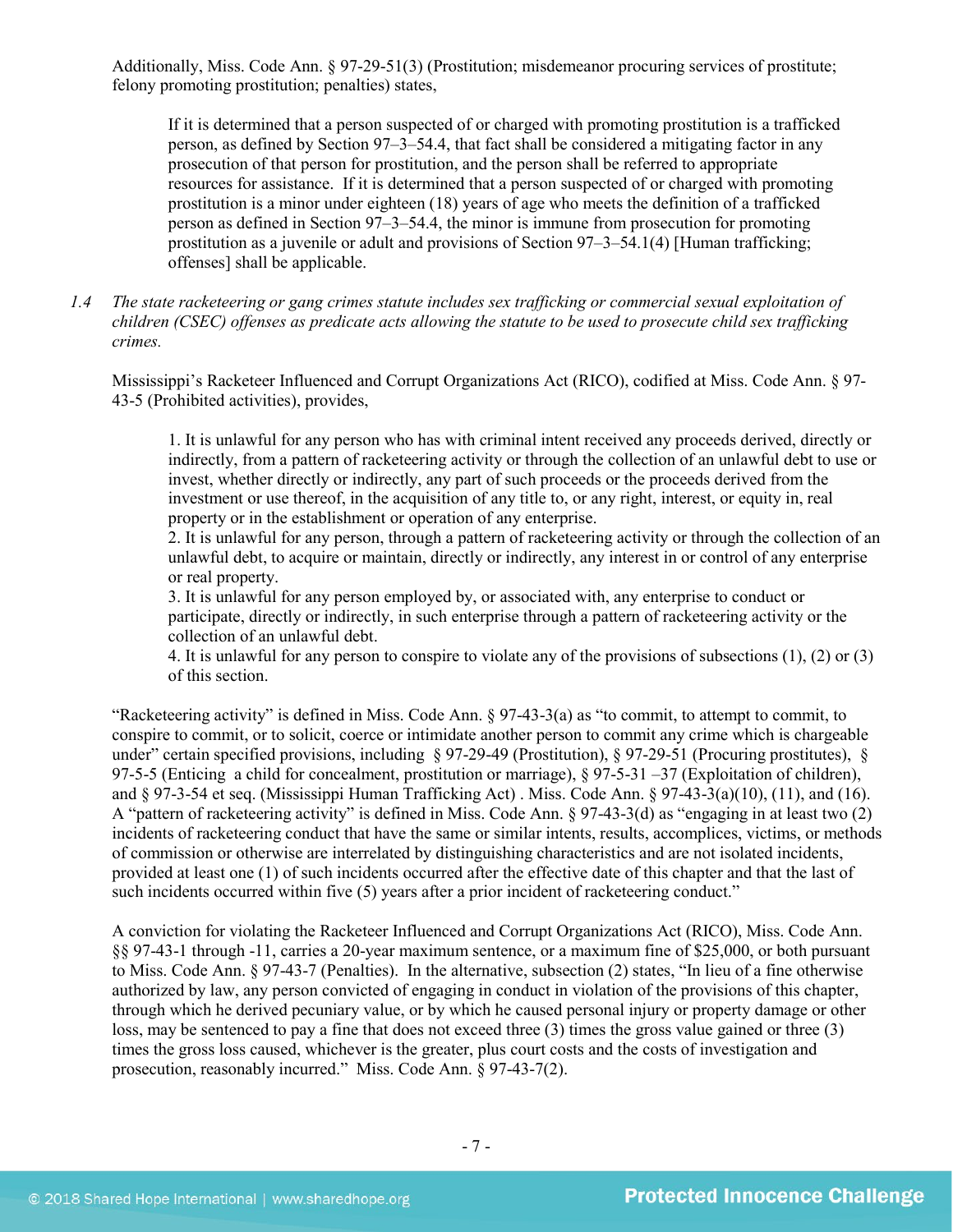Discretionary, civil forfeiture is also available for a racketeering violation, pursuant to Miss. Code Ann. § 97- 43-9(2) which states, "[a]ll property, real or personal, including money, used in the course of, intended for use in the course of, derived from, or realized through, conduct in violation of a provision of this chapter is subject to civil forfeiture to the state" pursuant to Miss. Code Ann. § 97-43-11 (Seizure and forfeiture of property; procedures). Seizure of the property is governed by Miss. Code Ann. § 97-43-11(3) which states "(3) Property subject to forfeiture may be seized by law enforcement officers upon process issued by any appropriate court having jurisdiction over the property. Seizure without process may be made if: (a) The seizure is incident to an arrest or a search under a search warrant or an inspection under a lawful administrative inspection; (b) The property subject to seizure has been the subject of a prior judgment in favor of the state in a criminal injunction or forfeiture proceeding . . . ."

Where the enterprise targeted through the racketeering statute is a criminal gang, the Mississippi Street Gang Act<sup>[15](#page-7-0)</sup> may apply as well. Miss. Code Ann. § 97-44-19 (Penalties for criminal street gang activity), states in part,

1. Any person who intentionally directs, participates, conducts, furthers, or assists in the commission of illegal gang activity shall be punished by imprisonment for not less than one (1) year nor more than one-half (1/2) of the maximum term of imprisonment provided for an underlying offense and may be fined an amount not to exceed Ten Thousand Dollars (\$ 10,000.00). Any sentence of imprisonment imposed pursuant to this section shall be in addition and consecutive to any sentence imposed for the underlying offense.

2. Any person who is convicted of a felony or an attempted felony which is committed for the benefit of, at the direction of, or in association with any criminal street gang, with the intent to promote, further, or assist in the affairs of a criminal gang, shall, upon conviction of that felony, in addition and consecutive to the punishment prescribed for the felony or attempted felony of which he or she has been convicted, be imprisoned for not less than one  $(1)$  year nor more than one-half  $(1/2)$  of the maximum term of imprisonment provided for that offense.

3. Any person who is convicted of an offense other than a felony which is committed for the benefit of, at the direction of, or in association with, any criminal street gang, with the specific intent to promote, further or assist in any criminal conduct or enterprise by gang members, shall, in addition and consecutive to the penalty provided for that offense, be imprisoned for an additional period of not more than one (1) year.

For such a violation, Miss. Code Ann. § 97-44-5 provides that the Attorney General, district attorney, or county attorney, or their designees may seek a civil remedy on behalf of "any public authority expending money, allocating or reallocating police, firefighting, emergency or other personnel or resources, or otherwise incurring any loss, deprivation or injury, or sustaining any damage, impairment or harm whatsoever, proximately caused by any criminal activity." Pursuant to Miss. Code Ann. § 97-44-13(2), "A final judgment in favor of a public authority under this chapter shall entitle it to recover compensatory damages for all damages, losses, impairments or other harm proximately caused, together with the costs of the suit and reasonable attorney's fees. Punitive damages may be assessed against any streetgang, against any streetgang officer or member found

<span id="page-7-0"></span> <sup>15</sup> "Streetgang" is defined at Miss. Code Ann. § 97-44-3(a) (Definitions) as "any combination, confederation, alliance, network, conspiracy, understanding, or other similar conjoining, in law or in fact, of three (3) or more persons with an established hierarchy that, through its membership or through the agency of any member, engages in felonious criminal activity." The definition further states, "For purposes of this chapter, it shall not be necessary to show that a particular conspiracy, combination or conjoining of persons possesses, acknowledges or is known by any common name, insignia, flag, means of recognition, secret signal or code, creed, belief, structure, leadership or command structure, method of operation or criminal enterprise, concentration or specialty, membership, age or other qualifications, initiation rites, geographical or territorial situs or boundary or location, or other unifying mark, manner, protocol or method of expressing or indicating membership when the conspiracy's existence, in law or in fact, can be demonstrated by a preponderance of the competent evidence. However, any evidence reasonably tending to show or demonstrate, in law or in fact, the existence of or membership in any conspiracy, confederation or other association described herein, or probative of the existence of or membership in any such association, shall be admissible in any action or proceeding brought under this chapter."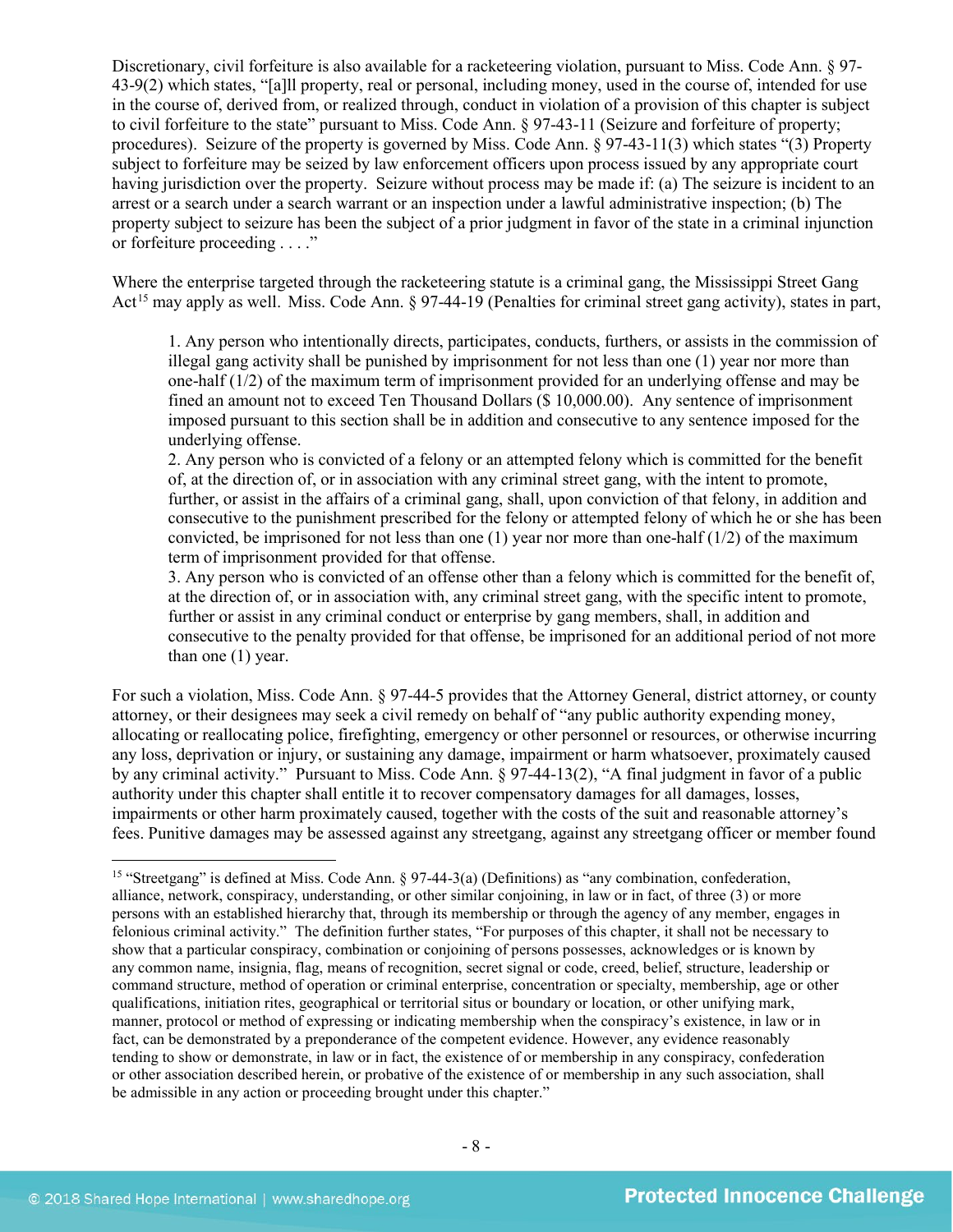guilty of actual participation in, or to be legally accountable for, a criminal activity under this chapter. One hundred percent (100%) of punitive damages awarded will be expended by the public authority to implement preventative programs for juveniles or to fund existing programs."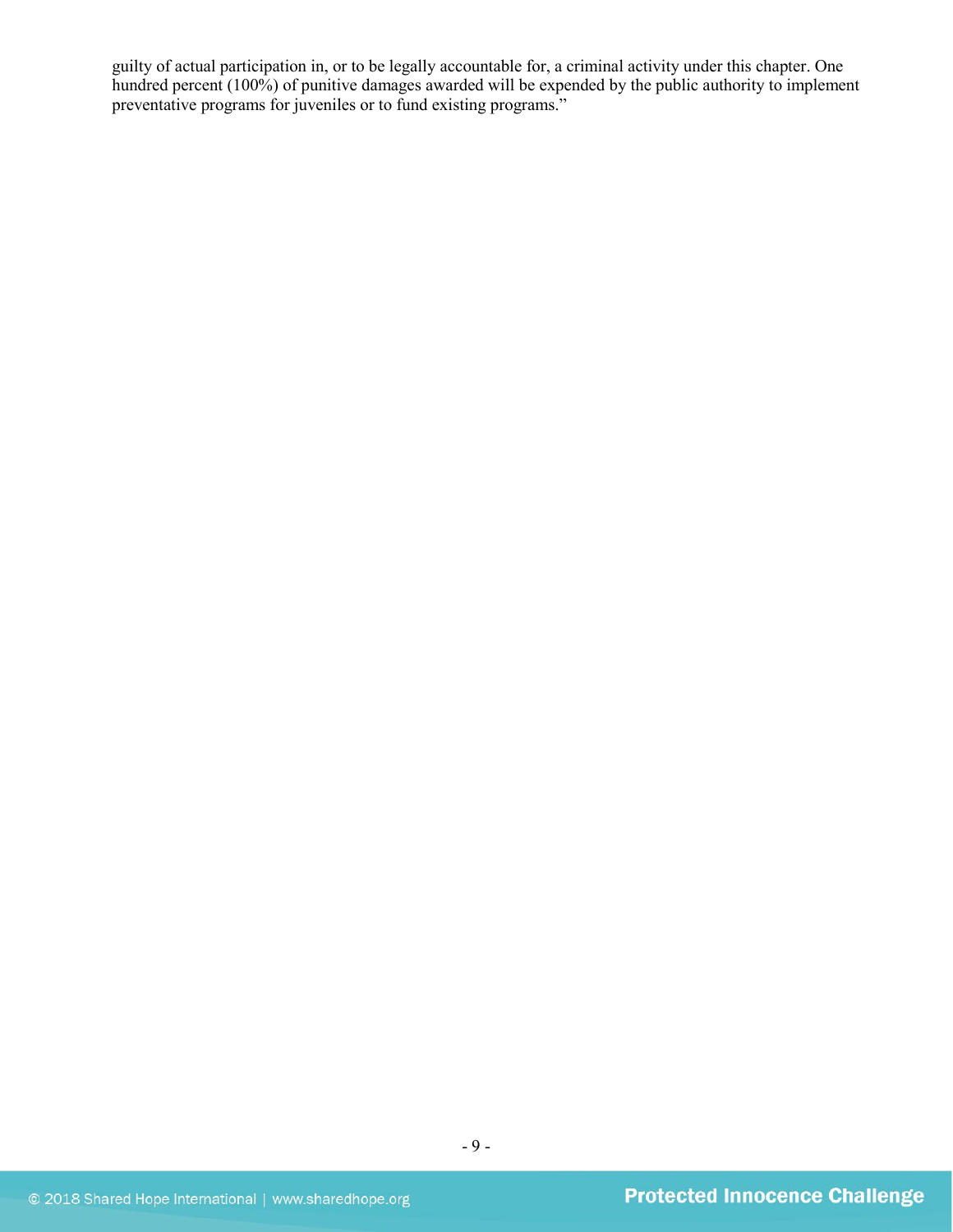#### FRAMEWORK ISSUE 2: CRIMINAL PROVISIONS ADDRESSING DEMAND

#### *Legal Components:*

- *2.1 The state sex trafficking law can be applied to buyers of commercial sex acts with a minor.*
- *2.2 Buyers of commercial sex acts with a minor can be prosecuted under commercial sexual exploitation of children (CSEC) laws.*
- *2.3 Solicitation laws differentiate between soliciting sex acts with an adult and soliciting sex acts with a minor under 18.*
- *2.4 Penalties for buyers of commercial sex acts with minors are as high as federal penalties.*
- *2.5 Using the Internet or electronic communications to lure, entice, or purchase, or attempt to lure, entice, or purchase commercial sex acts with a minor is a separate crime or results in an enhanced penalty for buyers.*
- *2.6 No age mistake defense is permitted for a buyer of commercial sex acts with any minor under 18.*
- *2.7 Base penalties for buying sex acts with a minor under 18 are sufficiently high and not reduced for older minors.*
- *2.8 Financial penalties for buyers of commercial sex acts with minors are sufficiently high to make it difficult for buyers to hide the crime.*
- *2.9 Buying and possessing images of child sexual exploitation carries penalties as high as similar federal offenses.*

 $\mathcal{L}_\mathcal{L} = \mathcal{L}_\mathcal{L} = \mathcal{L}_\mathcal{L} = \mathcal{L}_\mathcal{L} = \mathcal{L}_\mathcal{L} = \mathcal{L}_\mathcal{L} = \mathcal{L}_\mathcal{L} = \mathcal{L}_\mathcal{L} = \mathcal{L}_\mathcal{L} = \mathcal{L}_\mathcal{L} = \mathcal{L}_\mathcal{L} = \mathcal{L}_\mathcal{L} = \mathcal{L}_\mathcal{L} = \mathcal{L}_\mathcal{L} = \mathcal{L}_\mathcal{L} = \mathcal{L}_\mathcal{L} = \mathcal{L}_\mathcal{L}$ 

*2.10 Convicted buyers of commercial sex acts with minors are required to register as sex offenders.*

#### *Legal Analysis:*

*2.1 The state sex trafficking law can be applied to buyers of commercial sex acts with a minor.*

Miss. Code Ann. § 97-3-54.1(1)(c) (Mississippi Human Trafficking Act; prohibited conduct; penalty) addresses the sex trafficking of minors specifically and holds buyers liable for "causing" a minor to engage in commercial sex acts, stating,

A person who . . . causes or attempts to cause a minor to engage in commercial sexual activity, sexually explicit performance, or the production of sexually oriented material, shall be guilty of procuring sexual servitude of a minor and shall be punished by commitment to the custody of the Department of Corrections for not less than five  $(5)$  nor more than thirty  $(30)$  years, or by a fine of not less than Fifty Thousand Dollars (\$50,000.00) nor more than Five Hundred Thousand Dollars (\$500,000.00), or both.

However, buyers are liable for committing the offense of child sex trafficking under Miss. Code Ann. § 97-3-54.1(1)(c) in limited circumstances. While Miss. Code Ann. § 97-3-54.1(1)(c) criminalizes the act of "causing a minor to engage in commercial sexual activity . . . ," "commercial sexual activity" is a form of "services" pursuant to Miss. Code Ann. § 97-3-54.4(o) (Anti-Human Trafficking Act; definitions), which narrows the applicability to buyers. Under Miss. Code Ann. § 97-3-54.4(o), "services" is defined as,

[A]n ongoing relationship between a person and the actor in which the person performs activities under the supervision of or for the benefit of the actor or a third party and includes, without limitation, commercial sexual activity, sexually-explicit performances, or the production of sexually explicit materials.

Therefore, finding that the definition of "services" under Miss. Code Ann. § 97-3-54.4(o) requires that "commercial sexual activity" occurs within an "ongoing relationship . . . [and] under the supervision of or for the benefit of the actor or third party  $\dots$  " Miss. Code Ann. § 97-3-54.1(1)(c) only applies to buyers when the victim is under the control of an identified third party or trafficker.

2.1.1 Recommendation: Amend Miss. Code Ann. § 97-3-54.1(1)(c) (Mississippi Human Trafficking Act; prohibited conduct; penalty) to expressly include buyer conduct as a violation of Miss. Code Ann. § 97-3-54.1(1)(c).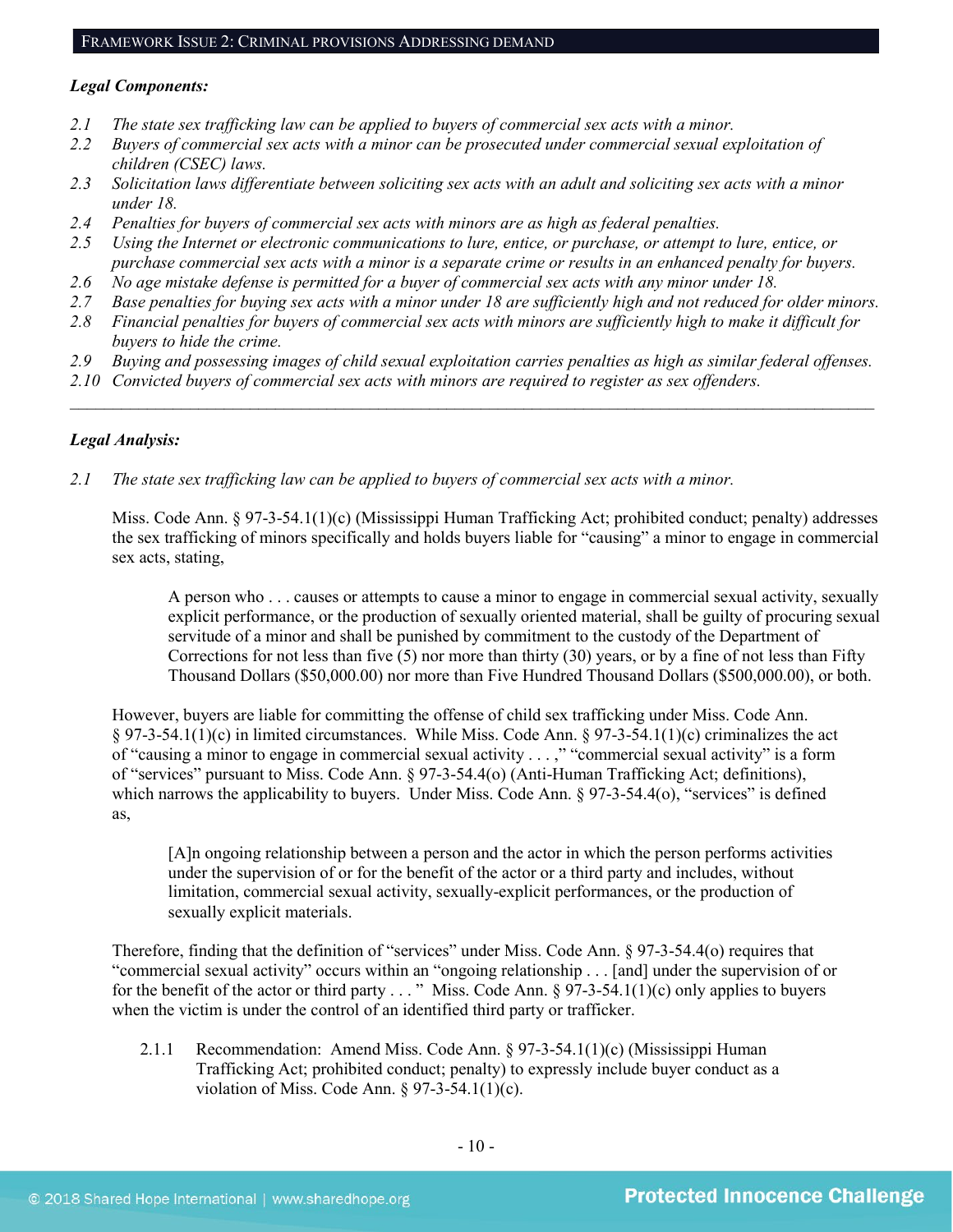#### *2.2 Buyers of commercial sex acts with a minor can be prosecuted under commercial sexual exploitation of children (CSEC) laws.*

Miss. Code Ann. § 97-29-51(1)(a) (Prostitution; misdemeanor procuring services of prostitute; felony promoting prostitution; penalties) states:

A person commits the misdemeanor of procuring the services of a prostitute if the person knowingly or intentionally pays, or offers or agrees to pay, money or other property to another person for having engaged in, or on the understanding that the other person will engage in, sexual intercourse or sexual conduct with the person or with any other person. "Sexual conduct" includes cunnilingus, fellatio, masturbation of another, anal intercourse or the causing of penetration to any extent and with any object or body part of the genital or anal opening of another."

When the person whose services are procured is a minor under 18, "the person convicted shall be guilty of a felony and shall, upon conviction, be punished by imprisonment for not less than five (5) years, nor more than thirty (30) years, or by a fine of not less than Fifty Thousand Dollars (\$50,000.00) nor more than Five Hundred Thousand Dollars (\$500,000.00), or both." Miss. Code Ann. § 97-29-51(1)(c).

Pursuant to Miss. Code Ann. § 97-29-51(2)(a), "A person commits the felony of promoting prostitution if the person . . . (ii) [k]nowingly or intentionally solicits or offers or agrees to solicit, or receives or gives, or agrees to receive or give any money or thing of value for soliciting, or attempting to solicit, another person for the purpose of prostitution." When the person whose services are promoted is a minor under 18, "the person convicted shall be guilty of a felony and shall, upon conviction, be punished by imprisonment for not less than five (5) years, nor more than thirty (30) years, or by a fine of not less than Fifty Thousand Dollars (\$50,000.00) nor more than Five Hundred Thousand Dollars (\$500,000.00), or both." Miss. Code Ann. § 97-29-51(2)(c).

Miss. Code Ann. § 97-5-5 (Enticing a child under 14; punishment) makes it a crime to "maliciously, willfully, or fraudulently lead, take, carry away, decoy or entice away, any child under the age of fourteen (14) years, with intent to detain or conceal such child from its parents, guardian, or other person having lawful charge of such child, or for the purpose of prostitution, concubinage, or marriage." Upon conviction, a person will "be imprisoned in the custody of the Department of Corrections for not less than two (2) years nor more than ten (10) years, or fined not more than Ten Thousand Dollars (\$10,000.00), or both. Investigation and prosecution of a defendant under this section does not preclude prosecution of the defendant for a violation of other applicable criminal laws, including, but not limited to, the Mississippi Human Trafficking Act, Sections 97–3– 54 et seq." Miss. Code Ann. § 97-5-5.

*2.3 Solicitation laws differentiate between soliciting sex acts with an adult and soliciting sex acts with a minor under 18.*

Mississippi's solicitation statute, Miss. Code Ann. § 97-29-51 (Prostitution; misdemeanor procuring services of prostitute; felony promoting prostitution; penalties), distinguishes between soliciting sex acts with a minor and soliciting sex acts with an adult. An offender convicted of soliciting a minor for commercial sex will be sentenced to a minimum of five years and a maximum of 30 years, and a fine of \$50,000–\$500,000, or both. Miss. Code Ann. § 97-29-51(c). By contrast, solicitation of an adult is a misdemeanor punishable by a maximum fine of \$200 and/or a maximum sentence of six months. Miss. Code Ann. § 97-29-51(b).

#### *2.4 Penalties for buyers of commercial sex acts with minors are as high as federal penalties.*

A conviction under Miss. Code Ann. § 97-3-54.1(1)(c) (Human Trafficking Act; prohibited conduct; penalty) is punishable by imprisonment for 5–30 years and a fine of \$50,000–\$500,000 or both. Miss. Code Ann. § 97-3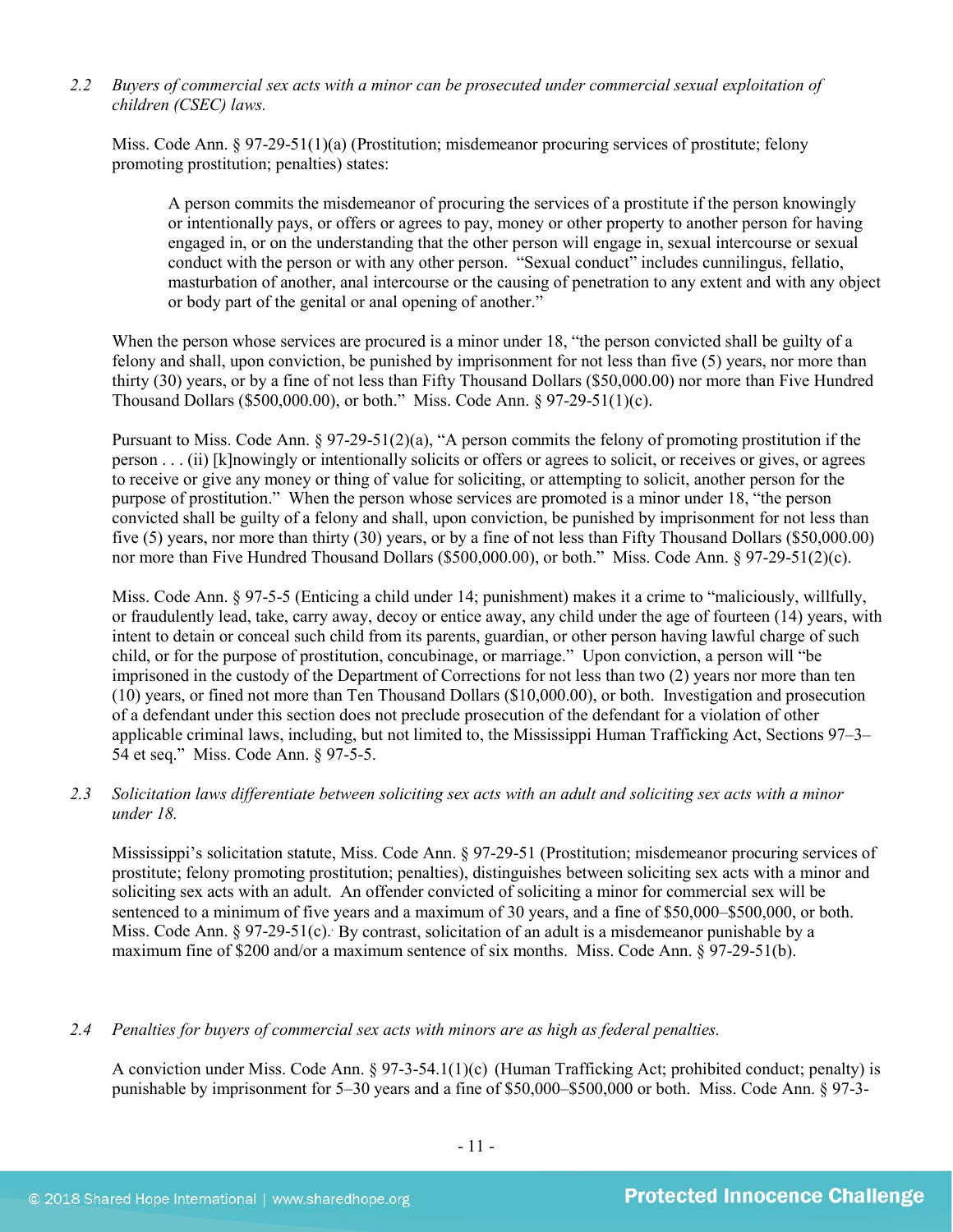54.1(1)(c). A conviction under Miss. Code Ann. § 97-29-51(1)(a) (Prostitution; misdemeanor procuring services of prostitute; felony promoting prostitution; penalties) when the person whose services are procured is a minor under 18, shall result in "a felony and shall, upon conviction, be punished by imprisonment for not less than five (5) years, nor more than thirty (30) years, or by a fine of not less than Fifty Thousand Dollars (\$50,000.00) nor more than Five Hundred Thousand Dollars (\$500,000.00), or both." Miss. Code Ann. § 97-29-  $51(1)(c)$ ,  $(2)(c)$ .

Defendants over the age of 18 convicted of statutory rape under Miss. Code Ann. § 97-3-65 (Statutory rape; enhanced penalty for forcible sexual intercourse or statutory rape by administering certain substances) face penalties under Miss. Code Ann. § 97-3-65(3) ranging from 5–40 years imprisonment or fines up to \$10,000, depending on the age of the defendant and the age of the victim.<sup>[16](#page-11-0)</sup>

Penalties for buyers convicted under Miss. Code Ann. § 97-5-39 (Contributing to the neglect or delinquency of a child; felonious abuse and/or battery of a child), § 97-3-101 (Sexual battery; penalty), or § 97-5-23(1) (Touching, handling, etc., child, mentally defective or incapacitated person or physically helpless person) range from a misdemeanor punishable by up to 1 year in jail to imprisonment for life "or such lesser term of imprisonment as the court may determine, but not less than twenty (20) years" and possible fines ranging from \$1,000 to \$10,000. Miss Code Ann. §§ 97-5-39(1)(e), 97-3-95(1)(c), (d), 97-3-101(2)(a), (b), 97-3-101(3), 97-  $5-23(1).$ <sup>[17](#page-11-1)</sup>

Upon conviction of Miss. Code Ann. § 97-5-5 (Enticing a child under 14; punishment), a person will "be imprisoned in the custody of the Department of Corrections for not less than two (2) years nor more than ten (10) years, or fined not more than Ten Thousand Dollars (\$10,000.00), or both.

In comparison, if the victim is under the age of 14, a conviction under the Trafficking Victim Protection Act (TVPA)<sup>[18](#page-11-2)</sup> for child sex trafficking is punishable by 15 years to life imprisonment and a fine not to exceed \$250,000. 18 U.S.C. §§ 1591(b)(1),  $3559(a)(1)$ ,  $3571(b)(3)$ . If the victim is between the ages of 14–17, a conviction is punishable by 10 years to life imprisonment and a fine not to exceed \$250,000. 18 U.S.C.  $\S$ § 1591(b)(2), 3559(a)(1), 3571(b)(3). A conviction is punishable by mandatory life imprisonment, however, if the buyer has a prior conviction for a federal sex offense<sup>[19](#page-11-3)</sup> against a minor. 18 U.S.C. § 3559 $(e)(1)$ . To the extent buyers can be prosecuted under other federal CSEC laws,<sup>[20](#page-11-4)</sup> a conviction is punishable by penalties ranging from a fine not to exceed \$250,000 to life imprisonment and a fine not to exceed  $$250,000$ <sup>[21](#page-11-5)</sup>

<span id="page-11-6"></span>an offense under section 1591 [18 USCS § 1591] (relating to sex trafficking of children), 2241 [18 USCS § 2241] (relating to aggravated sexual abuse), 2242 [18 USCS  $\S$  2242] (relating to sexual abuse), 2244(a)(1) [18 USCS  $\S 2244(a)(1)$ ] (relating to abusive sexual contact), 2245 [18 USCS  $\S 2245$ ] (relating to sexual abuse resulting in death), 2251 [18 USCS § 2251] (relating to sexual exploitation of children), 2251A [18 USCS § 2251A] (relating to selling or buying of children), 2422(b) [18 USCS § 2422(b)] (relating to coercion and enticement of a minor into prostitution), or  $2423(a)$  [18 USCS §  $2423(a)$ ] (relating to transportation of minors).

<span id="page-11-5"></span><span id="page-11-4"></span><sup>20</sup> 18 U.S.C. §§ 2251A(b) (Selling or buying of children), 2251(a) (Sexual exploitation of children), 2423(a) (Transportation of a minor with intent for minor to engage in criminal sexual activity), 2422(a) (Coercion and enticement), 2252(a)(2), (a)(4) (Certain activities relating to material involving the sexual exploitation of minors). <sup>21</sup> 18 U.S.C. §§ 2251A(b) (conviction punishable by imprisonment for 30 years to life and a fine), 2251(e) (conviction punishable by imprisonment for 15–30 years and a fine), 2423(a) (conviction punishable by imprisonment for 10 years to life and a fine), 2422(a) (conviction punishable by a fine, imprisonment up to 20 years, or both), 2252(b) (stating that a conviction under subsection (a)(2) is punishable by imprisonment for  $5-20$  years

<span id="page-11-0"></span> <sup>16</sup> *See supra* Component 1.2 for discussion of Miss. Code Ann. § 97-3-65.

<span id="page-11-1"></span><sup>17</sup> *See supra* Component 1.2.

<span id="page-11-2"></span><sup>&</sup>lt;sup>18</sup> Trafficking Victims Protection Act (TVPA) of 2000, Pub. L. No. 106-386, 114 Stat. 1464, 1466 (codified in scattered sections of 18 and 22 U.S.C.).

<span id="page-11-3"></span><sup>&</sup>lt;sup>19</sup> Pursuant to 18 U.S.C. § 3559(e)(2), "federal sex offense" is defined as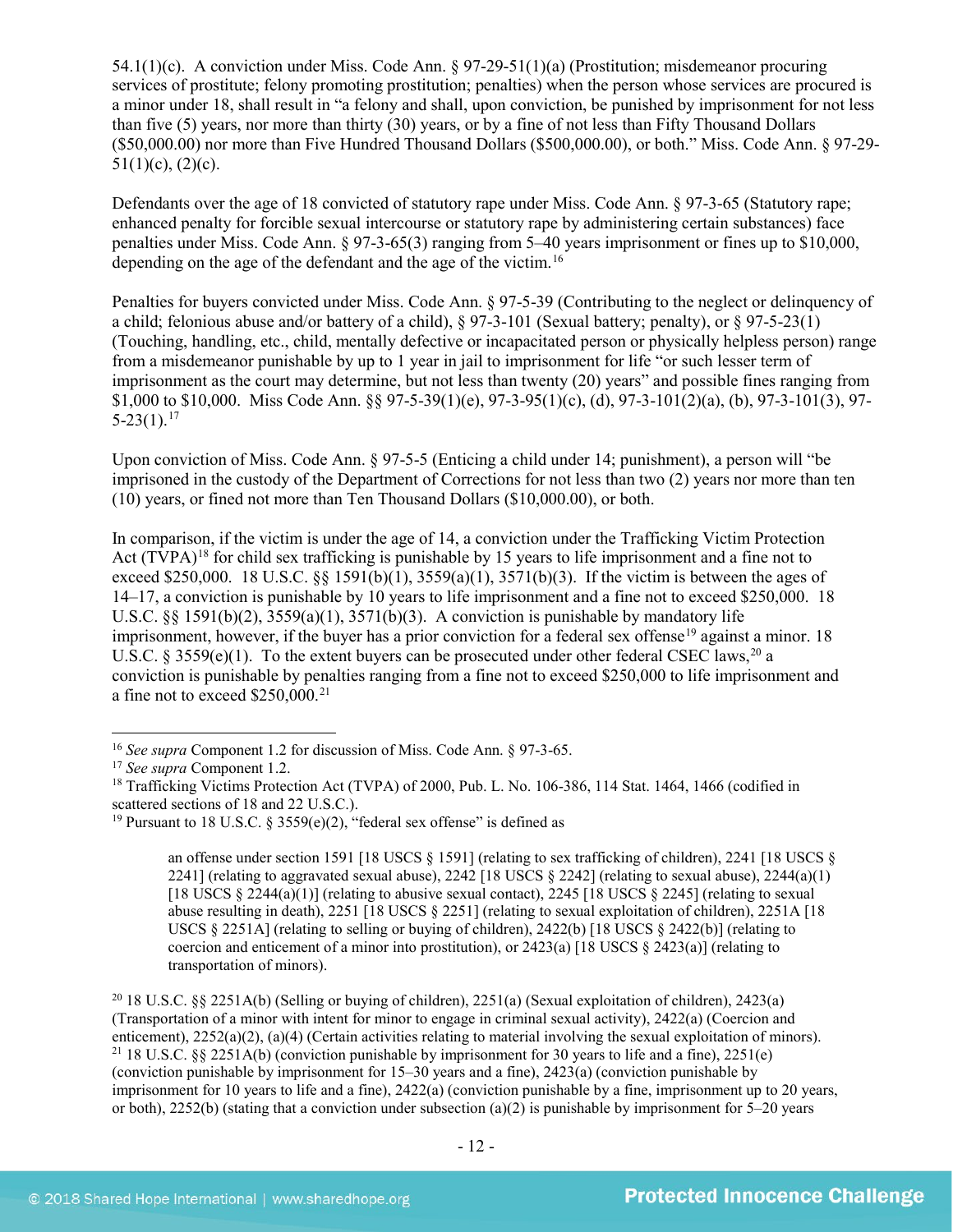*2.5 Using the Internet or electronic communications to lure, entice, or purchase, or attempt to lure, entice, or purchase commercial sex acts with a minor is a separate crime or results in an enhanced penalty for buyers.*

Although not expressly commercial, Miss. Code Ann. § 97-5-27(3)(a) (Dissemination of sexually oriented material to persons under eighteen years of age; use of computer for purpose of luring or inducing persons under eighteen years of age to engage in sexual contact) penalizes a person who knowingly engages in sexually oriented communication with a minor by using a computer. Miss. Code Ann. § 97-5-27(3)(a) states,

A person is guilty of computer luring when:

(i) Knowing the character and content of any communication of sexually oriented material, he intentionally uses any computer communication system allowing the input, output, examination or transfer of computer data or computer programs from one computer to another, to initiate or engage in such communication with a person under the age of eighteen (18); and (ii) By means of such communication he importunes, invites or induces a person under the age of eighteen (18) years to engage in sexual intercourse, deviant sexual intercourse or sexual contact with him, or to engage in a sexual performance, obscene sexual performance or sexual conduct for his benefit.

The penalty for a conviction under Miss. Code Ann. § 97-5-27(3)(a) is commitment up to 3 years to the Department of Corrections and a maximum fine of \$10,000. Miss. Code Ann. § 97-5-27(3)(e), and "does not preclude prosecution of the defendant for a violation of other applicable criminal laws, including, but not limited to, the Mississippi Human Trafficking Act, Section 97-3-54." Miss. Code Ann. § 97-5-27(4).

Using the Internet to commit crimes involving commercial sexual exploitation of minors is also punishable under Miss. Code Ann. § 97-5-33 (Exploitation of children; prohibitions). Although not specifically commercial in nature, Miss. Code Ann. § 97-5-33 criminalizes acts of sexual exploitation of minors that may be committed by buyers. Miss. Code Ann. § 97-5-33(6) states, "No person shall, by any means including computer, knowingly entice, induce, persuade, seduce, solicit, advise, coerce, or order a child to meet with the defendant or any other person for the purpose of engaging in sexually explicit conduct."

*2.6 No age mistake defense is permitted for a buyer of commercial sex acts with any minor under 18.*

The Human Trafficking Act (§§ 97-3-54 to 54.4) expressly prohibits a mistake of age defense. While Miss. Code Ann. § 97-29-51(2)(c) and (4) (Prostitution; misdemeanor procuring services of prostitute; felony promoting prostitution; penalties) prohibit a mistake of age defense for promoting prostitution offenses, the buyer-applicable offense of procuring the services of a prostitute under Miss. Code Ann. § 97-29-51(1)(c) does not prohibit this defense.

- 2.6.1 Recommendation: Amend Miss. Code Ann. § 97-29-51(1)(c) (Prostitution; misdemeanor procuring services of prostitute; felony promoting prostitution; penalties) to include an express prohibition to the use of a mistake of age defense for all buyers who purchase sex with a minor.
- *2.7 Base penalties for buying sex acts with a minor under 18 are sufficiently high and not reduced for older minors.*

Mississippi's buyer-applicable trafficking and CSEC laws do not stagger penalties based on a minor's age and provide sufficiently high penalties. Convictions under Miss. Code Ann. § 97-3-54.1 (Human Trafficking Act; prohibited conduct; penalty) and § 97-29-51 (Prostitution; misdemeanor procuring services of prostitute; felony promoting prostitution; penalties) are punishable by imprisonment for 5–30 years. Miss. Code Ann. §§ 97-3- 54.1(1)(c), 97-29-51(1)(c), (2)(c).

 $\overline{a}$ 

and a fine, while a conviction under subsection (a)(4) is punishable by imprisonment up to 10 years, a fine, or both); *see also* 18 U.S.C §§ 3559(a)(1) (classifying all of the above listed offenses as felonies), 3571(b)(3) (providing a fine up to \$250,000 for any felony conviction).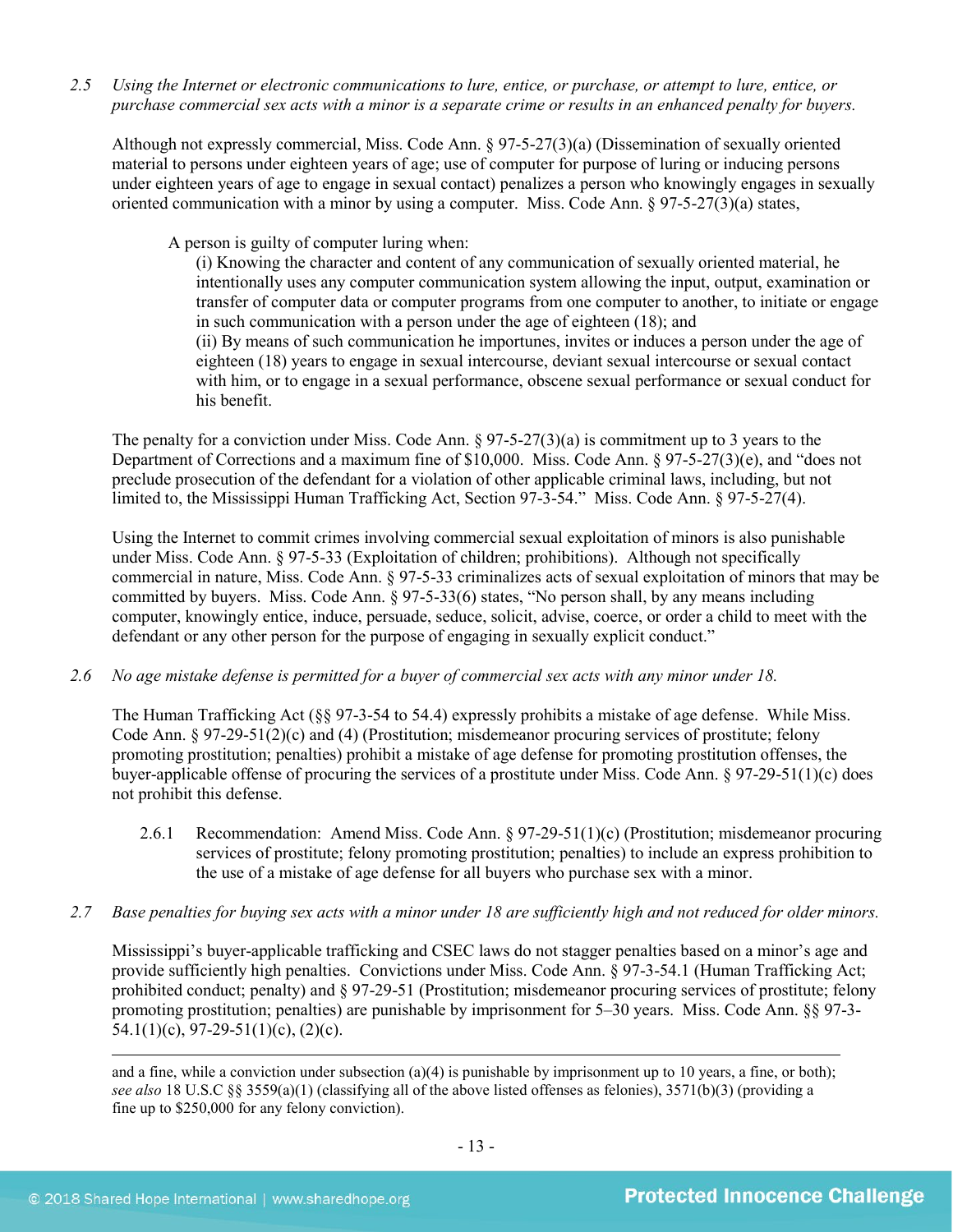A conviction under Miss. Code Ann. § 97-5-5 (Enticing a child under 14; punishment) is punishable by imprisonment for 2–10 years. However, Miss. Code Ann. § 97-5-5 only protects minors under 14 years of age.

*2.8 Financial penalties for buyers of commercial sex acts with minors are sufficiently high to make it difficult for buyers to hide the crime.*

Miss. Code Ann. § 97-3-54.1(1)(c) (Human Trafficking Act; prohibited conduct; penalty) provides significant financial penalties for buyers, including a possible fine of \$50,000–\$500,000. Similarly, under Miss. Code Ann. § 97-29-51(1)(c) (Prostitution; misdemeanor procuring services of prostitute; felony promoting prostitution; penalties), a conviction for soliciting sex with a minor is punishable by "a fine of not less than Fifty Thousand nor more than Five Hundred Thousand Dollars (\$500,000.00)."

Buyers also face asset forfeiture under the Mississippi Human Trafficking Act. Miss. Code Ann. § 97-3- 54.7(1)(a) (Forfeiture of assets and disposition of proceeds) states,

In addition to any other civil or criminal penalties provided by law, any property used in the commission of a violation of this act shall be forfeited as provided herein.

(a) The following property shall be subject to forfeiture if used or intended for use as an instrumentality in or used in furtherance of a violation of this act:

(i) Conveyances, including aircraft, vehicles or vessels;

(ii) Books, records, telecommunication equipment, or computers;

(iii) Money or weapons;

(iv) Everything of value furnished, or intended to be furnished, in exchange for an act in violation and all proceeds traceable to the exchange;

(v) Negotiable instruments and securities;

(vi) Any property, real or personal, directly or indirectly acquired or received in a violation or as an inducement to violate;

(vii) Any property traceable to proceeds from a violation; and

(viii) Any real property, including any right, title and interest in the whole of or any part of any lot or tract of land used in furtherance of a violation of this act.

Pursuant to Miss. Code Ann. § 97-3-54.6 (Human Trafficking Act; injunctive and other relief for victims of trafficking; confidentiality), buyers are subject to mandatory restitution and a possible civil judgment for threefold the actual damages sustained by the victim. Miss Code Ann.  $\S 97-3-54.6(2)$ –(3) states,

(2) Notwithstanding any provisions to the contrary in Section 99–37–1 et seq., the court shall order restitution to the victim for any offense under this chapter. The order of restitution under this section shall direct the defendant to pay the victim, through the appropriate court mechanism, the full amount of the victim's pecuniary damages. For the purposes of determining restitution, the term "victim" means the individual harmed as a result of a crime under this chapter, including, in the case of a victim who is under eighteen (18) years of age, incompetent, incapacitated, or deceased, the legal guardian of the victim or a representative of the victim's estate, or another family member, or any other person appointed as suitable by the court, but in no event shall the defendant be named as such a representative or guardian. The court may order restitution even if the victim is absent from the jurisdiction or unavailable. (3) Any person who is injured by reason of any violation of the provisions of this chapter shall have a cause of action against any person or enterprise convicted of engaging in activity in violation of this chapter for threefold the actual damages sustained and, when appropriate, punitive damages. The person shall also recover attorney's fees in the trial and appellate courts and reasonable costs of investigation and litigation.

Pursuant to Miss. Code Ann. § 99-19-75 (Assessment on certain offenses against children to be deposited in Mississippi Children's Trust Fund), the court shall impose a special assessment of \$1,000 against persons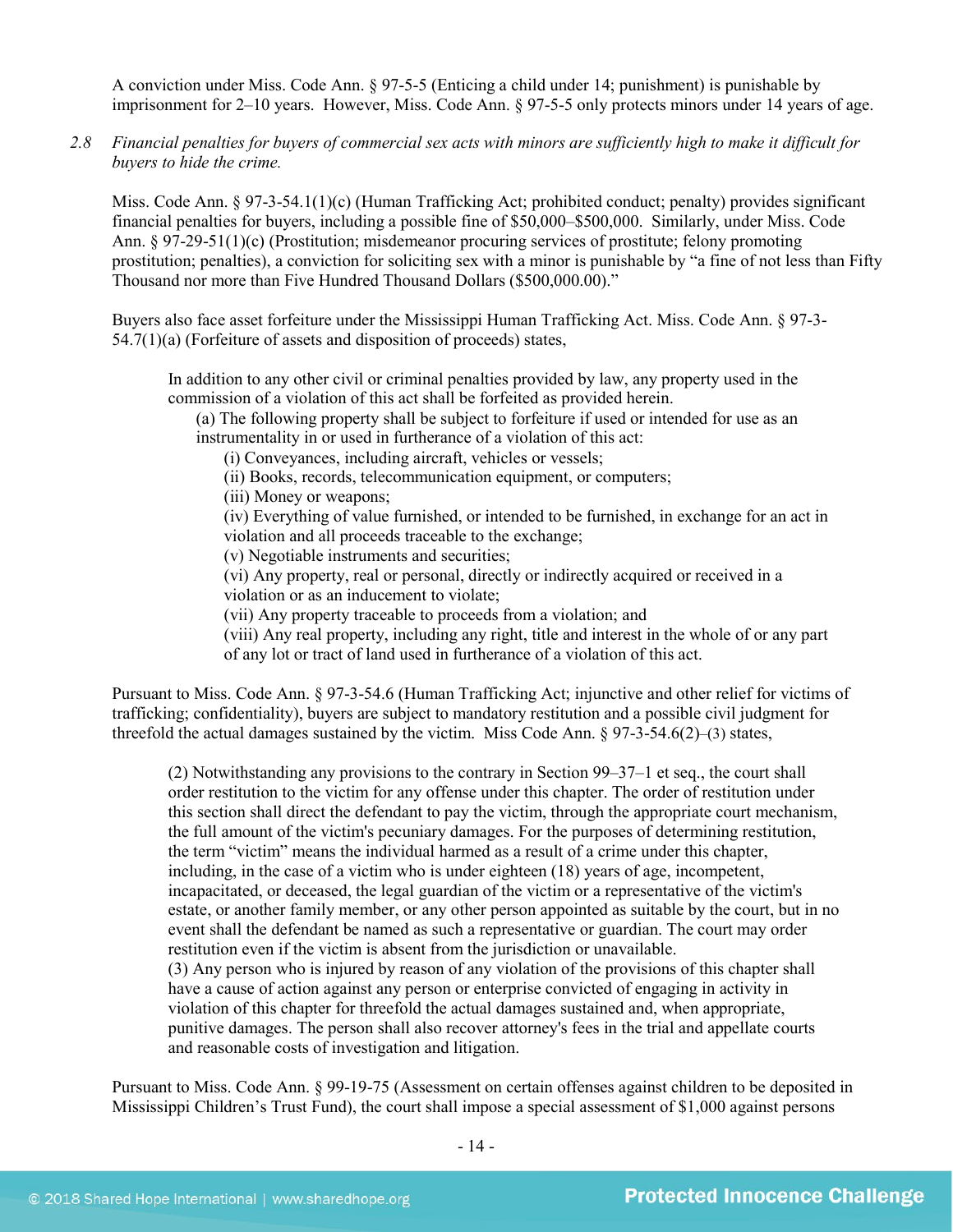convicted of certain listed crimes, including statutory rape and convictions under § 97-5-1 et. seq. (Offenses affecting children) in addition to any fines that the court levies as part of the judgment. The special assessment is paid into the Mississippi Children's Trust fund. Miss. Code Ann. § 99-19-75.

Restitution to victims of any crime is authorized, at the court's discretion, under Miss Code Ann. § 99-37-3 (Imposition and amount of restitution), which states, "(1) When a person is convicted of criminal activities which have resulted in pecuniary damages, in addition to any other sentence it may impose, the court may order that the defendant make restitution to the victim; provided, however, that the justice court shall not order restitution in an amount exceeding Five Thousand Dollars (\$ 5,000.00)." The discretionary decision by the court must take into account, among other things, the defendant's ability to pay. Miss Code Ann. § 99-37-3(2).

# *2.9 Buying and possessing images of child sexual exploitation carries penalties as high as similar federal offenses.*

Miss. Code Ann. § 97-5-33(3) (Exploitation of children; prohibitions) states, "No person shall, by any means including computer, knowingly send, transport, transmit, ship, mail or receive any photograph, drawing, sketch, film, video tape or other visual depiction of an actual child engaging in sexually explicit conduct." Under subsection (5), a person may not "by any means including computer, knowingly possess or knowingly access with intent to view any photograph, drawing, sketch, film, video tape or other visual depiction of an actual child engaging in sexually explicit conduct." A conviction under Miss. Code Ann. § 97-5-33 is punishable by imprisonment for 5–40 years and a \$50,000–\$500,000 fine for the first offense and 20 years to life and a \$100,000–\$1,000,000 fine for subsequent convictions. Miss. Code Ann. § 97-5-35.

In comparison, a federal conviction for possession of images of child sexual exploitation  $(ICSE)^{22}$  $(ICSE)^{22}$  $(ICSE)^{22}$  is generally punishable by imprisonment for  $5-20$  years and a fine not to exceed \$250,000.<sup>[23](#page-14-1)</sup> Subsequent convictions, however, are punishable by imprisonment up to 40 years and a fine not to exceed \$250,000.<sup>[24](#page-14-2)</sup>

# *2.10 Convicted buyers of commercial sex acts with minors are required to register as sex offenders.*

With respect to adult offenders, Miss. Code Ann. § 45-33-25(1)(a) (Registration with Mississippi Department of Public Safety of all convicted sex offenders residing in the state) states in part, "Any person having a permanent or temporary residence in this state or who is employed or attending school in this state who has been convicted of a registrable offense in this state or another jurisdiction or who has been acquitted by reason of insanity of a registrable offense in this state or another jurisdiction shall register with the responsible agency and the Mississippi Department of Public Safety." Miss. Code Ann. § 45-33-23(h) (Definitions) defines "sex offense" or "registrable offense" as any of the following offenses:

<span id="page-14-0"></span><sup>&</sup>lt;sup>22</sup> 18 U.S.C. §§ 2252(a)(2), (a)(4) (Certain activities relating to material involving the sexual exploitation of minors),  $2252A(a)(2)$ –(3) (Certain activities relating to material constituting or containing child pornography), 1466A(a), (b) (Obscene visual representations of the sexual abuse of children).

<span id="page-14-1"></span><sup>&</sup>lt;sup>23</sup> 18 U.S.C. §§ 2252(b) (stating that a conviction under subsection (a)(2) is punishable by imprisonment for 5–20 years and a fine, while a conviction under subsection (a)(4) is punishable by imprisonment up to 10 years, a fine, or both), 2252A(b)(1) (a conviction is punishable by imprisonment for 5–20 years and a fine), 1466A(a), (b) (stating that a conviction under subsection (a) is "subject to the penalties provided in section 2252A(b)(1)," imprisonment for 5–20 years and a fine, while a conviction under subsection (b) is "subject to the penalties provided in section 2252A(b)(2)," imprisonment up to 10 years, a fine, or both); *see also* 18 U.S.C §§ 3559(a)(1) (classifying all of the above listed offenses as felonies), 3571(b)(3) (providing a fine up to \$250,000 for any felony conviction). <sup>24</sup> 18 U.S.C. §§ 2252(b) (stating if a person has a prior conviction under subsection (a)(2), or a list of other statutes, a

<span id="page-14-2"></span>conviction is punishable by a fine and imprisonment for 15–40 years, but if a person has a prior conviction under subsection (a)(4), or a list of other statutes, a conviction is punishable by a fine and imprisonment for  $10-20$  years),  $2252A(b)(1)$  (stating if a person has a prior conviction under subsection (a)(2), (a)(3), or a list of other statutes, a conviction is punishable by a fine and imprisonment for  $15-40$  years),  $1466A(a)$ , (b) (stating that the penalty scheme for section 2252A(b) applies); *see also* 18 U.S.C §§ 3559(a)(1) (classifying all of the above listed offenses as felonies), 3571(b)(3) (providing a fine up to \$250,000 for any felony conviction).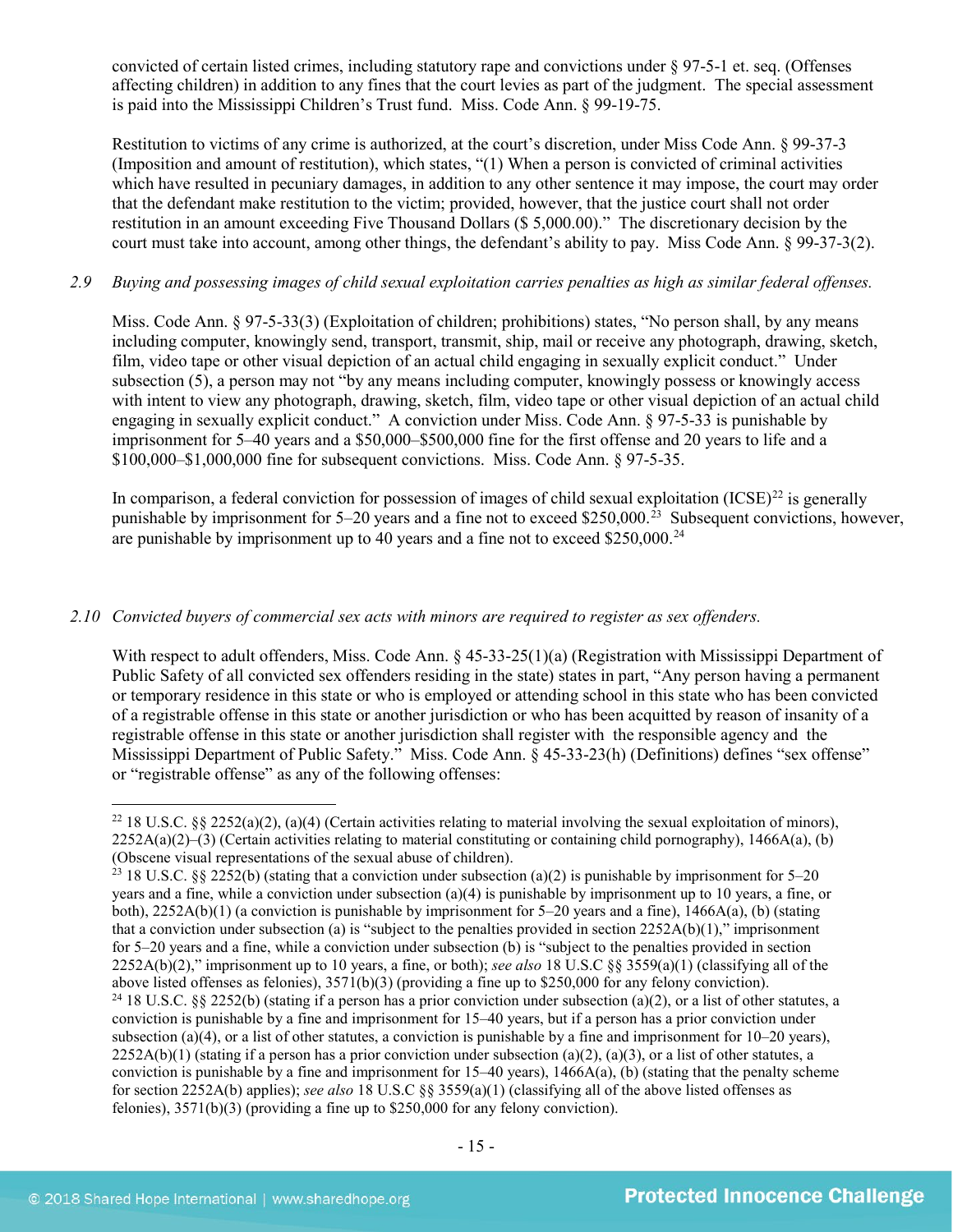. . . . (ii) Section 97-3-65 relating to rape; however, conviction or adjudication under Section 97-3-65(1)(a) when the offender was eighteen (18) years of age or younger at the time of the alleged offense, shall not be a registrable sex offense;

(iii) Section 97-3-71 relating to rape and assault with intent to ravish;

(iv) Section 97-3-95 relating to sexual battery; however, conviction or adjudication under Section 97-3- 95(1)(c) when the offender was eighteen (18) years of age or younger at the time of the alleged offense, shall not be a registrable sex offense;

(v) Section 97-5-5 relating to enticing a child for concealment, prostitution or marriage;

(vi) Section 97-5-23 relating to the touching of a child, mentally defective or incapacitated person or physically helpless person for lustful purposes;

(vii) Section 97-5-27 relating to the dissemination of sexually oriented material to children;

(viii) Section 97-5-33 relating to the exploitation of children;

. . . .

(xi) Section 97–29–59 relating to unnatural intercourse;

(xii) Section 43-47-18 relating to sexual abuse of a vulnerable person;

(xiii) Section 97-3-54.1(1)(c) relating to procuring sexual servitude of a minor; and Section 97–3–54.3 relating to aiding, abetting or conspiring to violate Section  $97-3-54.1(1)(c)$ ; ...

 $(xviii)$  Section 97-5-39(1)(e) relating to contributing to the neglect or delinguency of a child, felonious abuse or battery of a child, if the victim was sexually abused;

(xix) Section 97-29-51 relating to procuring or promoting prostitution when the victim is a child under eighteen (18) years of age;

(xx) Section 97–1–7 relating to attempt to commit any of the offenses referenced in this paragraph (h); (xxi) Any other offense resulting in a conviction in another jurisdiction which, if committed in this state, would be deemed to be such a crime without regard to its designation elsewhere;

(xxii) Any offense resulting in a conviction in another jurisdiction for which registration is required in the jurisdiction where the conviction was had;

(xxiii) Any conviction of conspiracy to commit, accessory to commission, or attempt to commit any offense listed in this section;

(xxiv) Capital murder when one (1) of the above-described offenses is the underlying crime.

Accordingly, buyers convicted of sex trafficking, CSEC, and possession of images of child sexual exploitation (ICSE) under Miss. Code Ann. §§ 97-3-54.1, 97-29-51, and 97-5-33, respectively, will be required to register as sex offenders.

Miss. Code Ann. § 45-33-25(1)(b) also requires offenders adjudicated delinquent by the youth court for sex offenses to register as sex offenders if force was used against the victim in committing any of the following sex offenses:

(i) Section 97-3-71 relating to rape and assault with intent to ravish;

(ii) Section 97-3-95 relating to sexual battery;

(iii) Section 97-3-65 relating to statutory rape; or

(iv) Conspiracy to commit, accessory to the commission of, or attempt to commit any offense listed in this paragraph.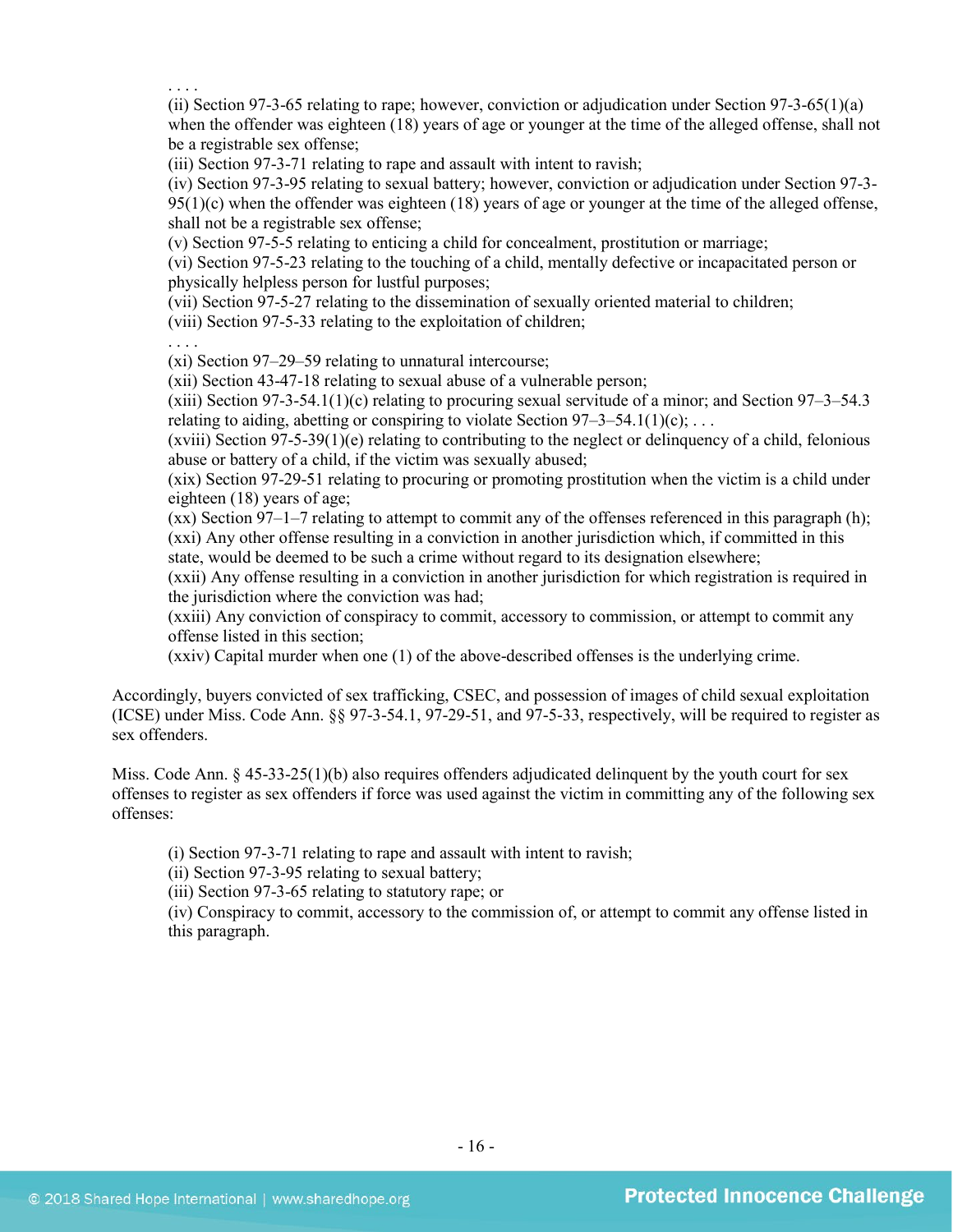#### *Legal Components:*

- *3.1 Penalties for trafficking a child for sexual exploitation are as high as federal penalties.*
- *3.2 Creating and distributing images of child sexual exploitation carries penalties as high as similar federal offenses.*
- *3.3 Using the Internet or electronic communications to lure, entice, recruit, or sell commercial sex acts with a minor is a separate crime or results in an enhanced penalty for traffickers.*
- *3.4 Financial penalties for traffickers, including asset forfeiture, are sufficiently high*.
- *3.5 Convicted traffickers are required to register as sex offenders.*
- *3.6 Laws relating to parental custody and termination of parental rights include sex trafficking or commercial sexual exploitation of children (CSEC) offenses as grounds for sole custody or termination in order to prevent traffickers from exploiting their parental rights as a form of control.*

*\_\_\_\_\_\_\_\_\_\_\_\_\_\_\_\_\_\_\_\_\_\_\_\_\_\_\_\_\_\_\_\_\_\_\_\_\_\_\_\_\_\_\_\_\_\_\_\_\_\_\_\_\_\_\_\_\_\_\_\_\_\_\_\_\_\_\_\_\_\_\_\_\_\_\_\_\_\_\_\_\_\_\_\_\_\_\_\_\_\_\_\_\_\_*

# *Legal Analysis:*

*3.1 Penalties for trafficking a child for sexual exploitation are as high as federal penalties.* 

Miss. Code Ann. § 97-3-54.1(1)(c) (Human Trafficking Act; prohibited conduct; penalty) carries a sentence of 5–30 years and a possible fine of \$50,000–\$500,000. Miss. Code Ann. § 97-3-54.1(1)(c). A trafficker may also be convicted under Miss. Code Ann. § 97-29-51(2)(a) (Prostitution; misdemeanor procuring services of prostitute; felony promoting prostitution; penalties) for promoting prostitution and a conviction when a minor is victimized is punishable by imprisonment for "not less than five (5) years, nor more than thirty (30) years, or by a fine of not less than Fifty Thousand Dollars (\$50,000.00) nor more than Five Hundred Thousand Dollars (\$500,000.00), or both." Miss. Code Ann. § 97-29-51(2)(c).

Traffickers may also be convicted under other criminal statutes for their crimes. Under Miss. Code Ann. § 97- 5-5 (Enticing child for concealment, prostitution or marriage), convicted traffickers "shall, on conviction, be imprisoned in the custody of the Department of Corrections for not less than two (2) years nor more than ten (10) years, or fined not more than Ten Thousand Dollars (\$10,000.00), or both. Investigation and prosecution of a defendant under this section does not preclude prosecution of the defendant for a violation of other applicable criminal laws, including, but not limited to, the Mississippi Human Trafficking Act, Sections 97–3– 54 et seq." A conviction under Miss. Code Ann. § 97-5-33 (Exploitation of children; prohibitions) is punishable by imprisonment for 5–40 years and \$50,000–\$500,000 fine. Miss Code Ann. § 97-5-35. A subsequent conviction is punishable by imprisonment of 20 years to life and a \$100,000–\$1,000,000 fine. Miss Code Ann. § 97-5-35. A conviction under Miss. Code Ann. § 97-5-39(1)(a) (Contributing to the neglect or delinquency of a child; felonious abuse and/or battery of a child) is punishable as a misdemeanor by up to 1 year in jail, a fine of up to \$1,000, or both. A conviction under Miss Code Ann. § 97-5-39(1)(e) is punishable by imprisonment of up to 10 years, a fine of up to  $$10,000$ , or both. Miss. Code Ann.  $$97-5-39(1)(e)$ .

A trafficking enterprise<sup>[25](#page-16-0)</sup> and its agents or employees are also subject to criminal liability under Mississippi law. Miss. Code Ann. § 97-3-54.1(3) states,

An enterprise may be prosecuted for an offense under this chapter if:

(a) An agent of the enterprise knowingly engages in conduct that constitutes an offense under this chapter while acting within the scope of employment and for the benefit of the entity.

<span id="page-16-0"></span><sup>&</sup>lt;sup>25</sup> "Enterprise" is defined to mean "any individual, sole proprietorship, partnership, corporation, union or other legal entity, or any association or group of individuals associated in fact regardless of whether a legal entity has been formed pursuant to any state, federal or territorial law. It includes illicit as well as licit enterprises and governmental as well as other entities." Miss. Code Ann. § 97-3-54.4(f).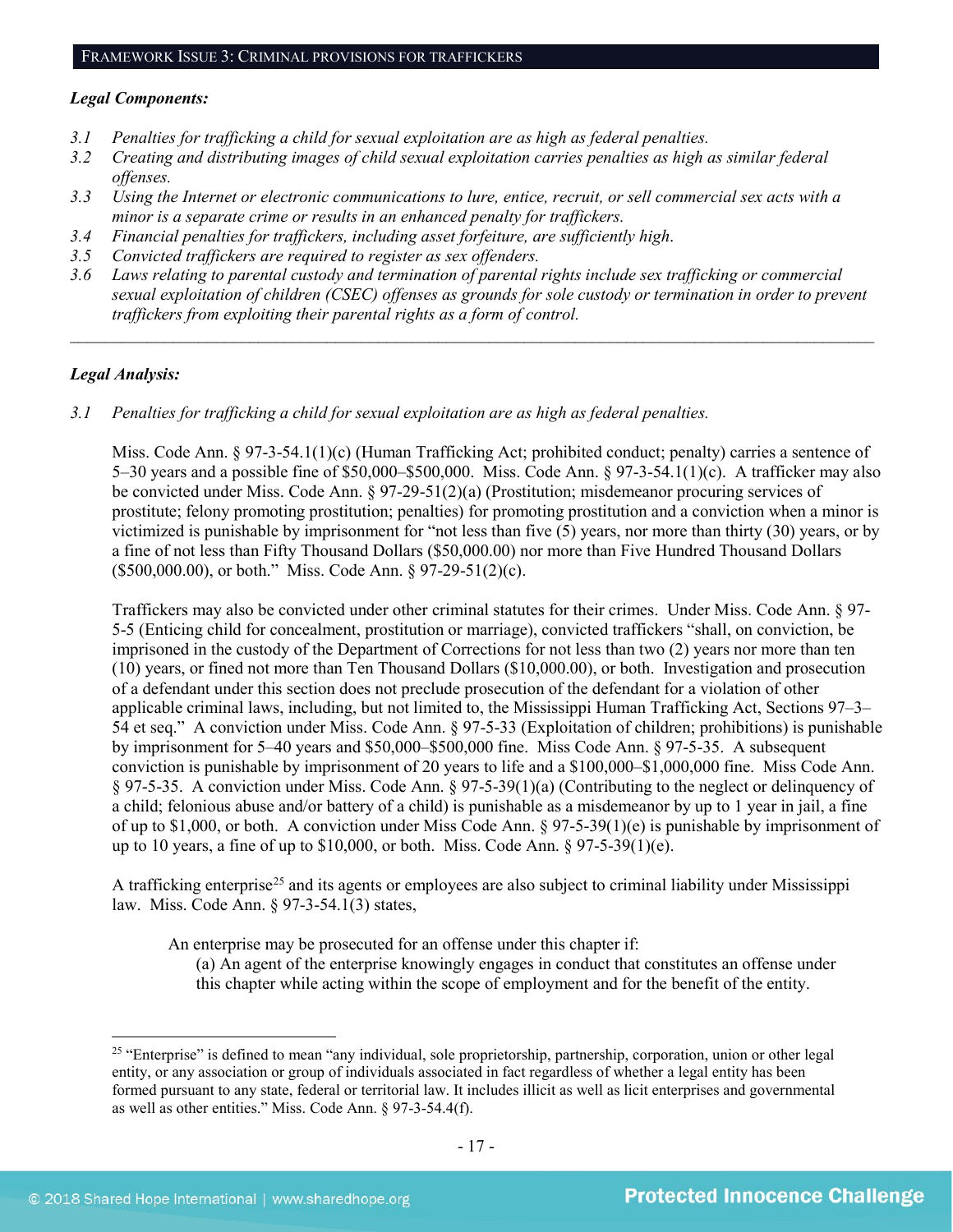(b) An employee of the enterprise engages in conduct that constitutes an offense under this chapter and the commission of the offense was part of a pattern of illegal activity for the benefit of the enterprise, which an agent of the enterprise either knew was occurring or recklessly disregarded, and the agent failed to take effective action to stop the illegal activity. . . . .

Trafficking enterprises are subject to enhanced fines. Pursuant to Miss. Code Ann. § 97-3-54.1(3)(d), "[t]he court may consider the severity of the enterprise's offense and order penalties, including: (i) a fine of not more than One Million Dollars (\$1,000,000.00); (ii) disgorgement of profit; and (iii) debarment from government contracts. Additionally, the court may order any of the relief provided in Section 97–3– 54.7 [Forfeiture of assets and disposition of proceeds]."

A conviction under Miss. Code Ann. § 97-5-27(3)(a) (Use of computer for purpose of luring or inducing persons under eighteen years of age to engage in sexual contact) is punishable as a felony by commitment up to 3 years to the Department of Corrections and a fine not exceeding \$10,000. Miss. Code Ann. § 97-5-27(3)(e).

Lastly, traffickers could be found guilty of money laundering under Miss. Code Ann. § 97-23-101, which prohibits the following conduct:

(1) (a) Whoever, knowing that the property involved in a financial transaction represents the proceeds of some form of unlawful activity,  $26$  conducts or attempts to conduct such a financial transaction<sup>[27](#page-17-1)</sup> which in fact involves the proceeds of specified unlawful activity:

<span id="page-17-2"></span>(i) With the intent to promote the carrying on of specified unlawful activity; or

. . . . . . . .

(2) With intent to engage in conduct constituting a violation of Section 7201 or 7206 of the Internal Revenue Code of 1986; or

. . . . (ii) Knowing that the transaction is designed in whole or in part:

<span id="page-17-3"></span>1. To conceal or disguise the nature, the location, the source, the ownership, or the control of the proceeds of specified unlawful activity; or

2. To avoid a transaction reporting requirement under state or federal law, shall be sentenced to a fine of not more than Five Hundred Thousand Dollars (\$ 500,000.00) or twice the value of the property involved in the transaction, whichever is greater, or imprisonment for not more than twenty (20) years, or both.

In comparison, if the victim is under the age of 14, a conviction under the Trafficking Victims Protection Act (TVPA) for child sex trafficking is punishable by 15 years to life imprisonment and a fine not to exceed \$250,000. 18 U.S.C. §§ 1591(b)(1), 3559(a)(1), 3571(b)(3). If the victim is between the ages of 14–17, a conviction is punishable by 10 years to life imprisonment and a fine not to exceed \$250,000. 18 U.S.C. §§ 1591(b)(2), 3559(a)(1), 3571(b)(3). A conviction is punishable by mandatory life imprisonment, however, if the trafficker has a prior conviction for a federal sex offense against a minor. 18 U.S.C. § 3559(e)(1).

<span id="page-17-0"></span> <sup>26</sup> Miss. Code Ann. § 97-23-101(3)(a) states, "The term 'knowing that the property involved in a financial transaction represents the proceeds of some form of unlawful activity' means that the person knew the property involved in the transaction represented proceeds from some form, though not necessarily which form, of activity that constitutes a felony under state or federal law."

<span id="page-17-1"></span><sup>&</sup>lt;sup>27</sup> Miss. Code Ann. § 97-23-101(3)(c) states, "The term 'transaction' includes a purchase, sale, loan, pledge, gift, transfer, delivery, or other disposition, and with respect to a financial institution includes a deposit, withdrawal, transfer between accounts, exchange of currency, loan, extension of credit, purchase or sale of any stock, bond, certificate of deposit, or other monetary instrument, or any other payment, transfer, or delivery by, through, or to a financial institution, by whatever means effected."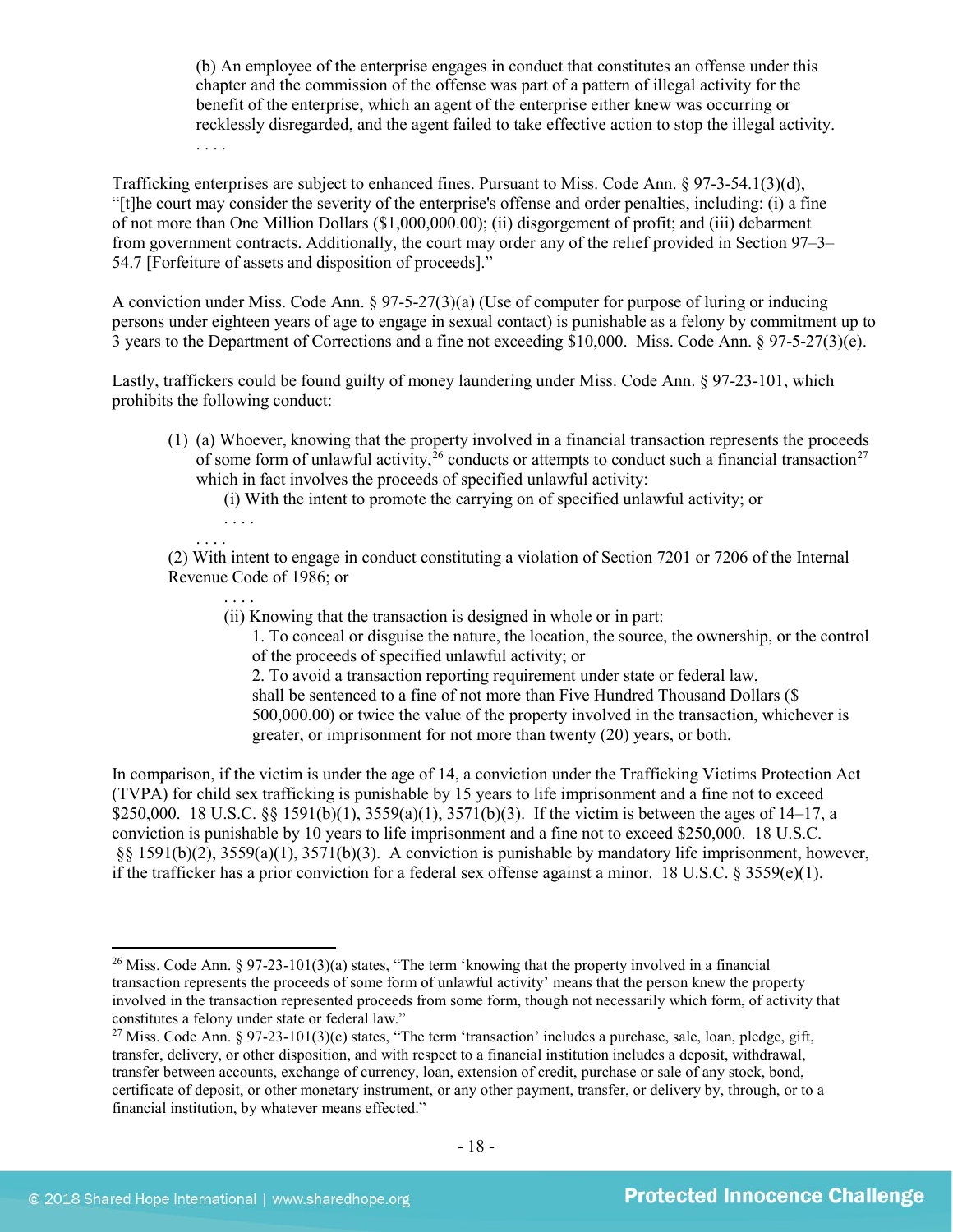*3.2 Creating and distributing images of child sexual exploitation carries penalties as high as similar federal offenses.*

Miss. Code Ann.  $\S 97-5-33(1)-(2)$ , (7) (Exploitation of children; prohibitions) prohibits the creation and distribution of images of child sexual exploitation (ICSE). A first-time offender faces imprisonment for 5–40 years and a \$50,000–\$500,000 fine. Miss. Code Ann. § 97-5-35. The penalty increases for subsequent offenses to 20 years to life and a \$100,000–\$1,000,000 fine. Miss. Code Ann. § 97-5-35.

In comparison, if the victim is under the age of 14, a conviction under the TVPA for child sex trafficking is punishable by 15 years to life imprisonment and a fine not to exceed \$250,000. 18 U.S.C. §§ 1591(b)(1),  $3559(a)(1)$ ,  $3571(b)(3)$ . If the victim is between the ages of  $14-17$ , a conviction is punishable by 10 years to life imprisonment and a fine not to exceed \$250,000. 18 U.S.C. §§ 1591(b)(2), 3559(a)(1), 3571(b)(3). A conviction is punishable by mandatory life imprisonment, however, if the trafficker has a prior conviction for a federal sex offense<sup>[28](#page-18-0)</sup> against a minor. 18 U.S.C. § 3559(e)(1). Additionally, a federal conviction for distribution of ICSE<sup>[29](#page-18-1)</sup> is generally punishable by imprisonment for  $5-20$  years and a fine not to exceed \$250,000.<sup>[30](#page-18-2)</sup> Subsequent convictions, however, are punishable by imprisonment up to 40 years and a fine not to exceed \$250,000.[31](#page-18-3)

*3.3 Using the Internet or electronic communications to lure, entice, recruit, or sell commercial sex acts with a minor is a separate crime or results in an enhanced penalty for traffickers.*

Although not expressly commercial, Miss. Code Ann. § 97-5-27(3)(a) (Dissemination of sexually oriented material to persons under eighteen years of age; use of computer for purpose of luring or inducing persons under eighteen years of age to engage in sexual contact) penalizes a person who knowingly engages in sexuallyoriented communication with a minor by use of a computer. Miss. Code Ann. § 97-5-27(3)(a) states,

A person is guilty of computer luring when:

(i) Knowing the character and content of any communication of sexually oriented material, he intentionally uses any computer communication system allowing the input, output, examination or transfer of computer data or computer programs from one computer to another, to initiate or engage in such communication with a person under the age of eighteen (18); and (ii) By means of such communication he importunes, invites or induces a person under the age of eighteen (18) years to engage in sexual intercourse, deviant sexual intercourse or sexual contact with him, or to engage in a sexual performance, obscene sexual performance or sexual conduct for

his benefit.

<span id="page-18-0"></span> <sup>28</sup> *See supra* note [19.](#page-11-6)

<span id="page-18-1"></span><sup>&</sup>lt;sup>29</sup> 18 U.S.C. §§ 2252(a)(1), (a)(2), (a)(3) (Certain activities relating to material involving the sexual exploitation of minors),  $2252A(a)(2)$ , (a)(3) (Certain activities relating to material constituting or containing child pornography), 1466A(a) (Obscene visual representations of the sexual abuse of children).<br><sup>30</sup> 18 U.S.C. §§ 2252(b) (stating that a conviction under subsection (a)(1), (a)(2), or (a)(3) is punishable by

<span id="page-18-2"></span>imprisonment for 5–20 years and a fine), 2252A(b)(1) (a conviction is punishable by imprisonment for 5–20 years and a fine), 1466A(a), (b) (stating that a conviction under subsection (a) is "subject to the penalties provided in section 2252A(b)(1)," imprisonment for 5–20 years and a fine, while a conviction under subsection (b) is "subject to the penalties provided in section 2252A(b)(2)," imprisonment up to 10 years, a fine, or both); *see also* 18 U.S.C §§  $3559(a)(1)$  (classifying all of the above listed offenses as felonies),  $3571(b)(3)$  (providing a fine up to \$250,000 for any felony conviction).

<span id="page-18-3"></span> $31\,18$  U.S.C. §§ 2252(b) (stating if a person has a prior conviction under subsection (a)(1), (a)(2), or (a)(3) or a list of other statutes, a conviction is punishable by a fine and imprisonment for  $15-40$  years),  $2252A(b)(1)$  (stating if a person has a prior conviction under subsection (a)(2), (a)(3), or a list of other statutes, a conviction is punishable by a fine and imprisonment for 15–40 years),  $1466A(a)$ , (b) (stating that the penalty scheme for section 2252A(b) applies); *see also* 18 U.S.C §§ 3559(a)(1) (classifying all of the above listed offenses as felonies), 3571(b)(3) (providing a fine up to \$250,000 for any felony conviction).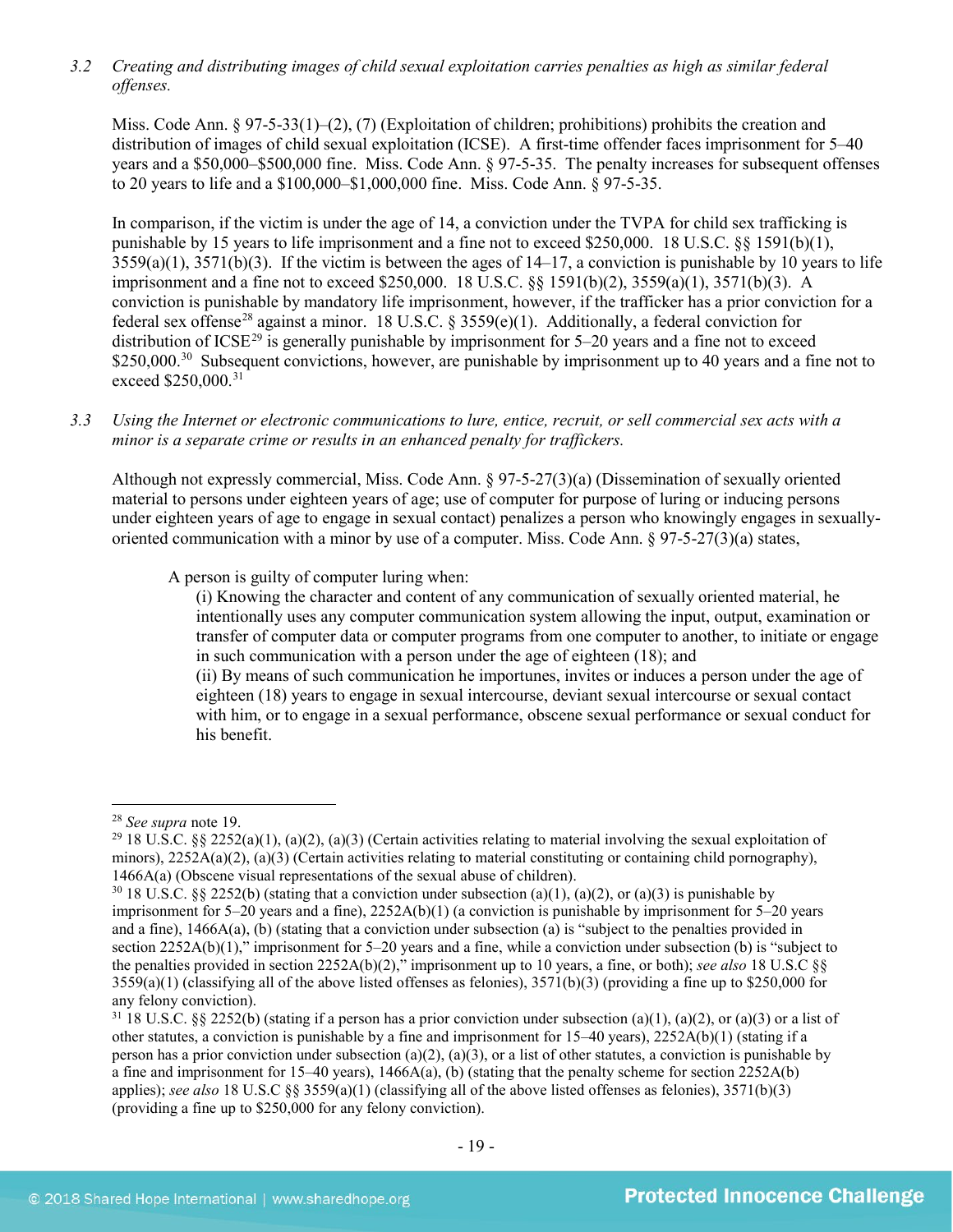The penalty for conviction under Miss. Code Ann.  $\S 97-5-27(3)(a)$  is commitment up to 3 years to the Department of Corrections and a maximum fine of \$10,000. Miss. Code Ann. § 97-5-27(3)(e). Pursuant to Miss. Code Ann. § 97-5-27(4), "[i]nvestigation and prosecution of a defendant under this section does not preclude prosecution of the defendant for a violation of other applicable criminal laws, including, but not limited to, the Mississippi Human Trafficking Act, Section 97–3–54 et seq."

Neither Miss. Code Ann. §§ 97-3-54 to 97-3-54.9 (Mississippi Human Trafficking Act) nor Miss. Code Ann. § 97-5-35 (Exploitation of Children; penalties) specifically provide enhanced penalties when the offender uses the Internet to commit these crimes.

#### *3.4 Financial penalties for traffickers, including asset forfeiture, are sufficiently high.*

A conviction under Miss. Code Ann. § 97-3-54.1(1)(c) (Human Trafficking Act; prohibited conduct; penalty) carries a fine of \$50,000–\$500,000. A conviction for promoting the prostitution of a minor under Miss. Code Ann. § 97-29-51(2)(c) is punishable with a fine of \$50,000.00–\$500,000.00. If convicted under Miss. Code Ann. § 97-5-33 (Exploitation of children; prohibitions), a trafficker faces a fine of \$50,000–\$500,000, or \$100,000–\$1,000,000 for a subsequent conviction, and traffickers convicted under Miss. Code Ann. § 97-5-5 (Enticing child for concealment, prostitution or marriage) face a fine up to \$10,000. Miss Code Ann. § 97-5-35, 97-5-5. Pursuant to Miss. Code Ann. § 99-19-75 (Assessment on certain offenses against children to be deposited in Mississippi Children's Trust Fund), the court shall impose a special assessment of \$1,000 against persons convicted of certain listed crimes, including statutory rape and convictions under § 97-5-1 et. seq. (Offenses affecting children) in addition to any fines that the court levies as part of the judgment. The special assessment is paid into the Mississippi Children's Trust fund. Miss. Code Ann. § 99-19-75.

In addition to fines, traffickers are also subject to forfeiture under Miss. Code Ann. § 97-3-54.7 (Forfeiture of assets and disposition of proceeds). Miss. Code Ann. § 97-3-54.7(1)(a) states,

In addition to any other civil or criminal penalties provided by law, any property used in the commission of a violation of this act shall be forfeited as provided herein.

(a) The following property shall be subject to forfeiture if used or intended for use as an instrumentality in or used in furtherance of a violation of this act:

(i) Conveyances, including aircraft, vehicles or vessels;

(ii) Books, records, telecommunication equipment, or computers;

(iii) Money or weapons;

(iv) Everything of value furnished, or intended to be furnished, in exchange for an act in violation and all proceeds traceable to the exchange;

(v) Negotiable instruments and securities;

(vi) Any property, real or personal, directly or indirectly acquired or received in a violation or as an inducement to violate;

(vii) Any property traceable to proceeds from a violation; and

(viii) Any real property, including any right, title and interest in the whole of or any part of any lot or tract of land used in furtherance of a violation of this act.

Traffickers are also subject to mandatory restitution and a possible civil judgment pursuant to Miss Code Ann. § 97-3-54.6(2)–(3), which states,

(2) Notwithstanding any provisions to the contrary in Section 99–37–1 et seq., the court shall order restitution to the victim for any offense under this chapter. The order of restitution under this section shall direct the defendant to pay the victim, through the appropriate court mechanism, the full amount of the victim's pecuniary damages. For the purposes of determining restitution, the term "victim" means the individual harmed as a result of a crime under this chapter, including, in the case of a victim who is under eighteen (18) years of age, incompetent, incapacitated, or deceased, the legal guardian of the victim or a representative of the victim's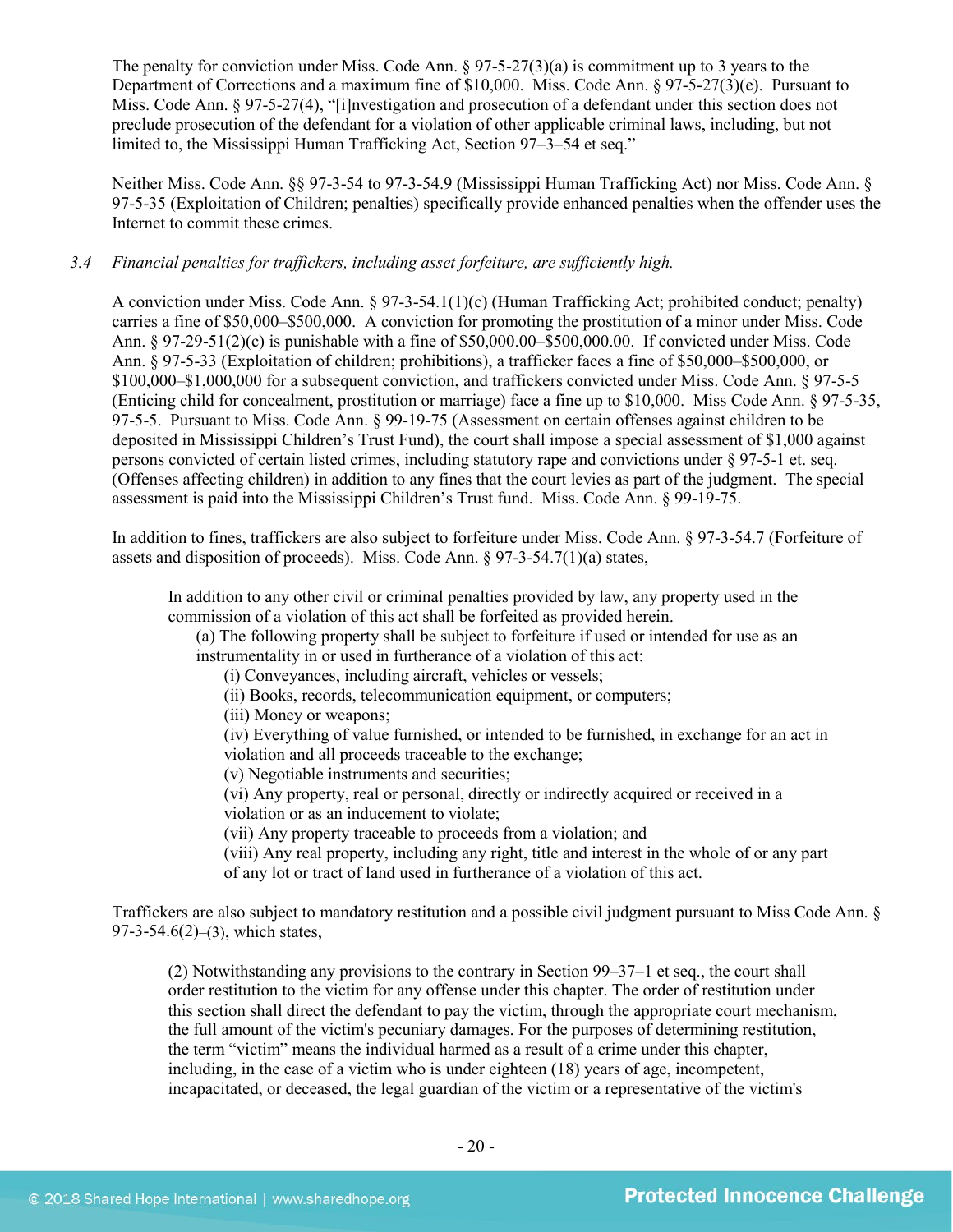estate, or another family member, or any other person appointed as suitable by the court, but in no event shall the defendant be named as such a representative or guardian. The court may order restitution even if the victim is absent from the jurisdiction or unavailable. (3) Any person who is injured by reason of any violation of the provisions of this chapter shall have a cause of action against any person or enterprise convicted of engaging in activity in violation of this chapter for threefold the actual damages sustained and, when appropriate, punitive damages. The person shall also recover attorney's fees in the trial and appellate courts and reasonable costs of investigation and litigation.

Discretionary restitution to victims of any crime is authorized under Miss Code Ann. § 99-37-3 (Imposition and amount of restitution), which states in part, "(1) When a person is convicted of criminal activities which have resulted in pecuniary damages, in addition to any other sentence it may impose, the court may order that the defendant make restitution to the victim; provided, however, that the justice court shall not order restitution in an amount exceeding Five Thousand Dollars (\$ 5,000.00)." The discretionary decision by the court must take into account, among other things, the defendant's ability to pay. Miss Code Ann. § 99-37-3(2).

A trafficker convicted under the money laundering statute may be fined up to \$500,000 or "twice the value of the property involved in the transaction, whichever is greater." Miss. Code Ann.  $\S 97-23-101(1)(a)$ .

Human trafficking enterprises may be subject to court ordered restraints on future enterprises. Miss Code Ann. § 97-3-54.6 (Human Trafficking Act; injunctive and other relief for victims of trafficking; confidentiality) states that any circuit court may, after making due provision for the rights of trafficked persons, enjoin violations of the provisions of this act by issuing appropriate orders and judgments, including, but not limited to:

(a) Ordering any defendant to divest himself of any interest in any enterprise, including real property.

(b) Imposing reasonable restrictions upon the future activities or investments of any defendant, including, but not limited to, prohibiting any defendant from engaging in the same type of endeavor as the enterprise in which he was engaged in violation of the provisions of this act. (c) Ordering the dissolution or reorganization of any enterprise.

(d) Ordering the suspension or revocation of a license or permit granted to any enterprise by any agency of the state.

(e) Ordering the forfeiture of the charter of a corporation organized under the laws of the state, or the revocation of a certificate authorizing a foreign corporation to conduct business within the state, upon finding that the board of directors or a managerial agent acting on behalf of the corporation in conducting the affairs of the corporation, has authorized or engaged in conduct in violation of this chapter and that, for the prevention of future criminal activity, the public interest requires the charter of the corporation forfeited and the corporation dissolved or the certificate revoked.

Trafficking enterprises are also subject to fines, asset forfeiture, and rescission of government contracts. Pursuant to Miss. Code Ann. § 97-3-54.1(3)(d), "[t]he court may consider the severity of the enterprise's offense and order penalties, including: (i) a fine of not more than One Million Dollars (\$1,000,000.00); (ii) disgorgement of profit; and (iii) debarment from government contracts. Additionally, the court may order any of the relief provided in Section 97–3–54.7 [Forfeiture of assets and disposition of proceeds]."[32](#page-20-0)

<span id="page-20-0"></span>*3.5 Convicted traffickers are required to register as sex offenders.*

<sup>&</sup>lt;sup>32</sup> Miss. Code Ann. § 97-3-54.1(c) stipulates that "It is an affirmative defense to a prosecution of an enterprise that the enterprise had in place adequate procedures, including an effective complaint procedure, designed to prevent persons associated with the enterprise from engaging in the unlawful conduct and to promptly correct any violations of this chapter."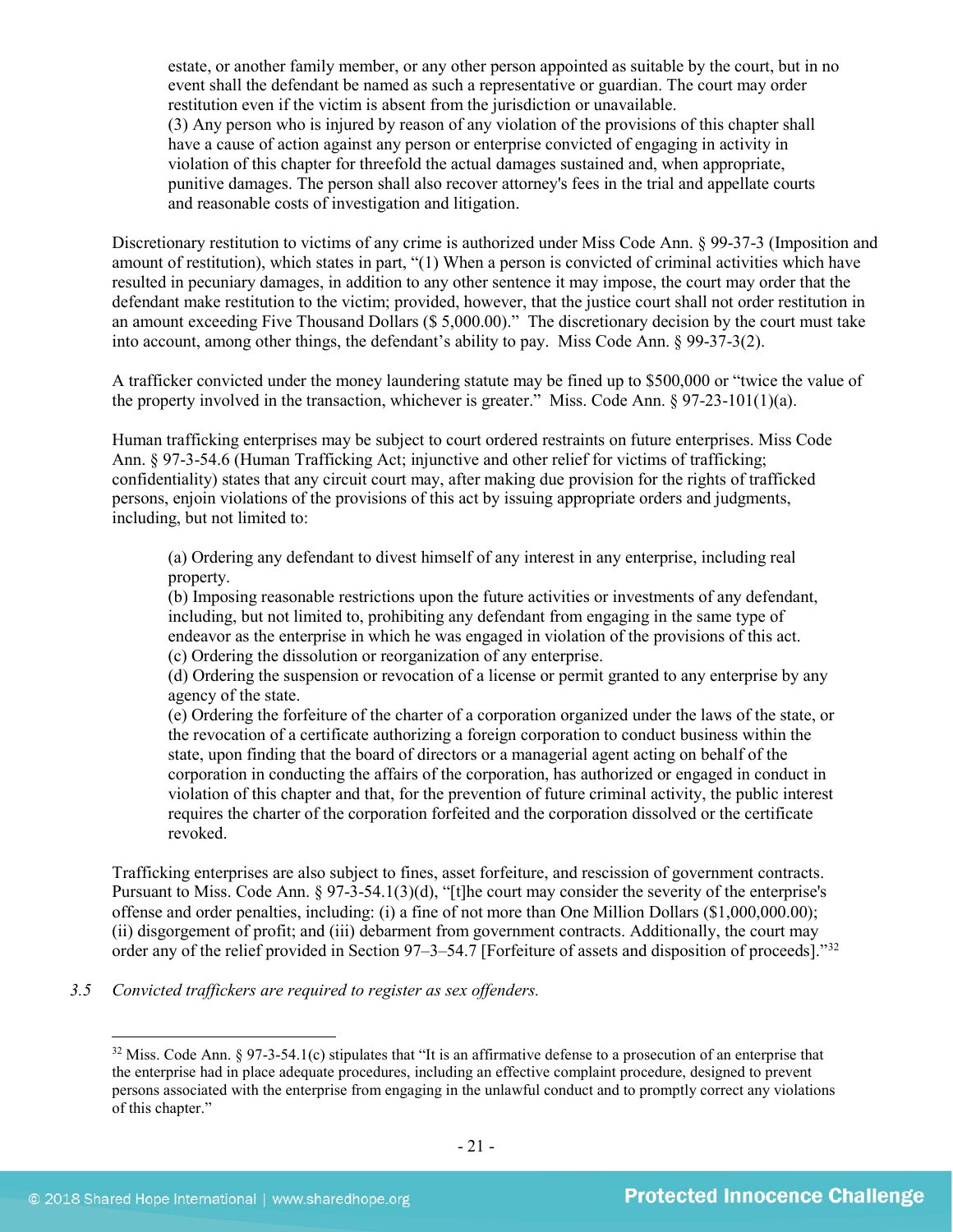Miss. Code Ann. § 45-33-23(h) (Definitions), includes Miss. Code Ann. § 97-3-54.1(1)(c) (Human Trafficking Act; prohibited conduct; penalty), § 97-3-54.3 (Human Trafficking Act; aiding, abetting, or conspiring to violate human trafficking provisions), § 97-5-5 (Enticing a child for concealment, prostitution or marriage), § 97-5-33 (Exploitation of children; prohibitions), and § 97-29-51 (Prostitution; misdemeanor procuring services of prostitute; felony promoting prostitution) in its definition of "registrable offense." Accordingly, traffickers will be required to register as sex offenders if convicted of human trafficking, CSEC, or creating images of child sexual exploitation (ICSE).

*3.6 Laws relating to parental custody and termination of parental rights include sex trafficking or commercial sexual exploitation of children (CSEC) offenses as grounds for sole custody or termination in order to prevent traffickers from exploiting their parental rights as a form of control.* 

Miss. Code Ann. § 93-15-121 (Grounds for termination) sets forth the grounds for terminating parental rights, which include human trafficking and certain CSEC offenses. Miss. Code Ann. § 93-15-121 states,

Any of following, if established by clear and convincing evidence, may be grounds for termination of the parent's parental rights if reunification between the parent and child is not desirable toward obtaining a satisfactory permanency outcome:

(g) The parent has committed an abusive act for which reasonable efforts to maintain the children in the home would not be required under Section 43-21-603, or a series of physically, mentally, or emotionally abusive incidents, against the child or another child, whether related by consanguinity or affinity or not, making future contacts between the parent and child undesirable; or (h) (i) The parent has been convicted of any of the following offenses against any child:

- 1. Rape of a child under Section 97-3-65;
- 2. Sexual battery of a child under Section 97-3-95(c);
- 3. Touching a child for lustful purposes under Section 97-5-23;
- 4. Exploitation of a child under Sections 97-5-31 through 97-5-37;
- 5. Felonious abuse or battery of a child under Section 97-5-39(2); or

7. Human trafficking of a child under Section 97-3-54.1; or

. . . .

. . . .

. . . .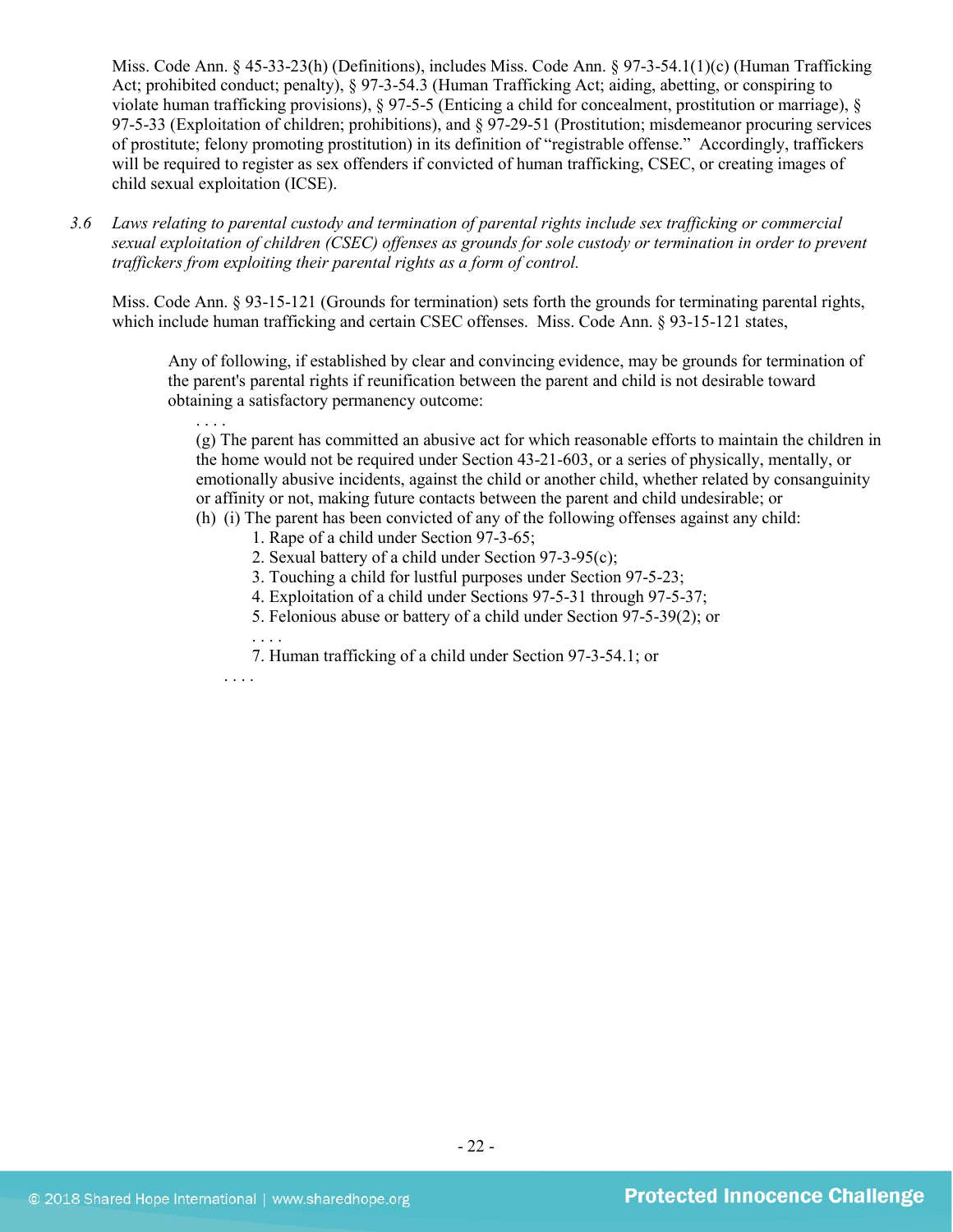#### FRAMEWORK ISSUE 4: CRIMINAL PROVISIONS FOR FACILITATORS

#### *Legal Components:*

- *4.1 The acts of assisting, enabling, or financially benefitting from child sex trafficking are included as criminal offenses in the state sex trafficking statute.*
- *4.2 Financial penalties, including asset forfeiture laws, are in place for those who benefit financially from or aid and assist in committing domestic minor sex trafficking.*
- *4.3 Promoting and selling child sex tourism is illegal.*
- *4.4 Promoting and selling images of child sexual exploitation carries penalties as high as similar federal offenses. \_\_\_\_\_\_\_\_\_\_\_\_\_\_\_\_\_\_\_\_\_\_\_\_\_\_\_\_\_\_\_\_\_\_\_\_\_\_\_\_\_\_\_\_\_\_\_\_\_\_\_\_\_\_\_\_\_\_\_\_\_\_\_\_\_\_\_\_\_\_\_\_\_\_\_\_\_\_\_\_\_\_\_\_\_\_\_\_\_\_\_\_\_\_*

# *Legal Analysis:*

*4.1 The acts of assisting, enabling, or financially benefitting from child sex trafficking are included as criminal offenses in the state sex trafficking statute.*

Miss. Code Ann. § 97-3-54.3 (Human Trafficking Act; aiding, abetting, or conspiring to violate human trafficking provisions) makes persons who aid or abet traffickers criminally liable as principals under the human trafficking law. Miss. Code Ann. § 97-3-54.3 states that "[a] person who knowingly aids, abets or conspires with one or more persons to violate the Mississippi Human Trafficking Act shall be considered a principal in the offense and shall be indicted and punished as such whether the principal has been previously convicted or not." Thus, a person who aids or abets the commission of procuring sexual servitude of a minor pursuant to Miss. Code Ann. § 97-3-54.1 (Human Trafficking Act; prohibited conduct; penalty) faces a sentence of 5–30 years and a possible fine of \$50,000–\$500,000. Miss. Code Ann. §§ 97-3-54.1(1)(c), 99-19-32.

In addition, Miss. Code Ann.  $\S 97-3-54.1(1)(a)$  applies to a facilitator who "benefits, whether financially or by receiving anything of value from participating in an enterprise that he knows or reasonably should have known has engaged in [human trafficking], shall be guilty of the crime of human-trafficking." When the victim is a minor, a violation of Miss. Code Ann.  $\S 97-3-54.1(1)(a)$  is punishable by a maximum sentence of 20 years and a possible maximum fine of \$100,000. Miss. Code Ann. §§ 97-3- 54.1(2), 99-19-32. In addition, Miss. Code Ann. § 97-3-54.1(1)(c) contains the words "harbors" and "transports," which could reach the conduct of some facilitators.

An enterprise that facilitates human trafficking is also subject to criminal liability under Mississippi law. Miss. Code Ann. § 97-3-54.1(3) states that

An enterprise may be prosecuted for an offense under this chapter if:

(a) An agent of the enterprise knowingly engages in conduct that constitutes an offense under this chapter while acting within the scope of employment and for the benefit of the entity. (b) An employee of the enterprise engages in conduct that constitutes an offense under this chapter and the commission of the offense was part of a pattern of illegal activity for the benefit of the enterprise, which an agent of the enterprise either knew was occurring or recklessly disregarded, and the agent failed to take effective action to stop the illegal activity.

In addition to the Mississippi Human Trafficking Act, there are other laws that may apply to a facilitator of domestic minor sex trafficking. Pursuant to Miss. Code Ann. § 97-5-27(3)(d)(i)–(ii) (Dissemination of sexually oriented material to persons under eighteen years of age; use of computer for purpose of luring or inducing persons under eighteen years of age to engage in sexual contact), [33](#page-22-0)

<span id="page-22-0"></span><sup>&</sup>lt;sup>33</sup> Pursuant to Miss. Code Ann. § 99-19-75 (Assessment on certain offenses against children to be deposited in Mississippi Children's Trust Fund), the court shall impose a special assessment of \$1,000 against persons convicted of certain listed crimes, including statutory rape and convictions under § 97-5-1 et. seq. (Offenses affecting children)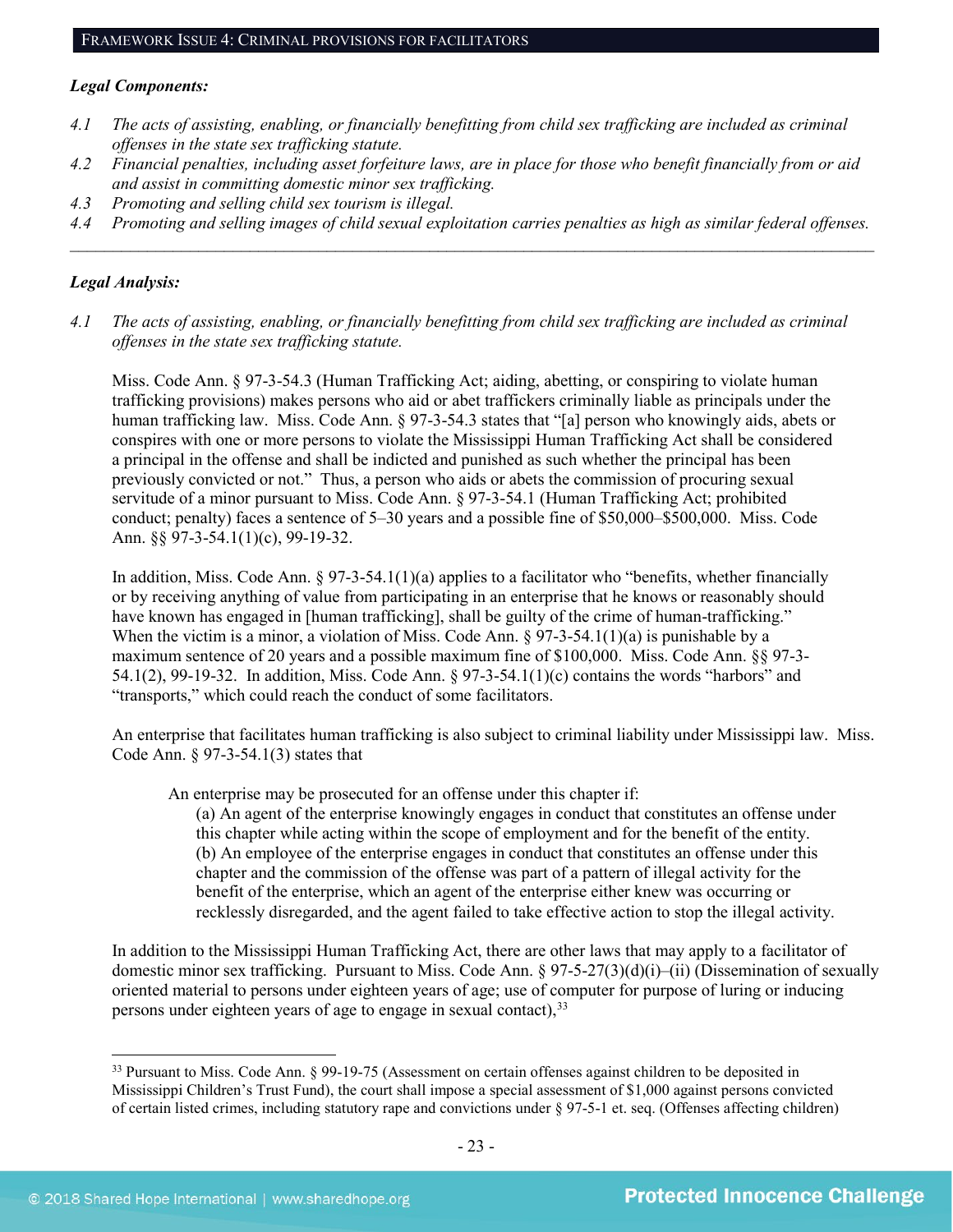(i) No person shall be held to have violated this subsection (3) solely for providing access or connection to or from a facility, system, or network not under that person's control, including transmission, downloading, intermediate storage, access software or other related capabilities that are incidental to providing such access or connection that do not include the creation of the content of the communication.

(ii) No employer shall be held liable for the actions of an employee or agent unless the employee's or agent's conduct is within the scope of his employment or agency or the employer, having knowledge of such conduct, authorizes or ratifies such conduct, or recklessly disregards such conduct.

However, under subsection  $(3)(d)(iii)$ , "The limitations provided by this paragraph (d) shall not be applicable to a person who is a conspirator with an entity actively involved in the creation or knowing distribution of communications that violate such provisions, or who knowingly advertises the availability of such communications, [or] a person who provides access or connection to a facility, system or network engaged in the violation of such provisions that is owned or controlled by such person." Miss. Code Ann. § 97-5-  $27(3)(d)(iii)$ .

Facilitators could also be convicted for promoting prostitution. Miss. Code Ann. § 97-29-51(2)(a) (Prostitution; misdemeanor procuring services of prostitute; felony promoting prostitution; penalties) states that a person commits the felony of promoting prostitution if the person:

A person commits the felony of promoting prostitution if the person:

. . . . (ii) Knowingly or intentionally solicits or offers or agrees to solicit, or receives or gives, or agrees to receive or give any money or thing of value for soliciting, or attempting to solicit, another person for the purpose of prostitution;

(iii) Knowingly induces, persuades, or encourages a person to come into or leave this state for the purpose of prostitution;

(iv) Having control over the use of a place or vehicle, knowingly or intentionally permits another person to use the place or vehicle for prostitution;

(v) Accepts, receives, levies or appropriates money or other property of value from a prostitute, without lawful consideration, with knowledge or reasonable cause to know it was earned, in whole or in part, from prostitution; or

(vi) Conducts, directs, takes, or transports, or offers or agrees to take or transport, or aids or assists in transporting, any person to any vehicle, conveyance, place, structure, or building, or to any other person with knowledge or reasonable cause to know that the purpose of such directing, taking or transporting is prostitution.

Finally, facilitators could be found guilty of money laundering under Miss. Code Ann. § 97-23-101, which in subsection (1)(a) prohibits the following conduct:

(a) Whoever, knowing that the property involved in a financial transaction represents the proceeds of some form of unlawful activity,  $34$  conducts or attempts to conduct such a financial transaction  $35$  which in fact involves the proceeds of specified unlawful activity:

- (i) 1. With the intent to promote the carrying on of specified unlawful activity; or
	- 2. With intent to engage in conduct constituting a violation of Section 7201 or 7206 of the Internal Revenue Code of 1986; or
- (ii) Knowing that the transaction is designed in whole or in part:

<span id="page-23-0"></span><sup>34</sup> *See supra* note [26.](#page-17-2)

 $\overline{a}$ 

in addition to any fines that the court levies as part of the judgment. The special assessment is paid into the Mississippi Children's Trust fund. Miss. Code Ann. § 99-19-75.

<span id="page-23-1"></span><sup>35</sup> *See supra* note [27.](#page-17-3)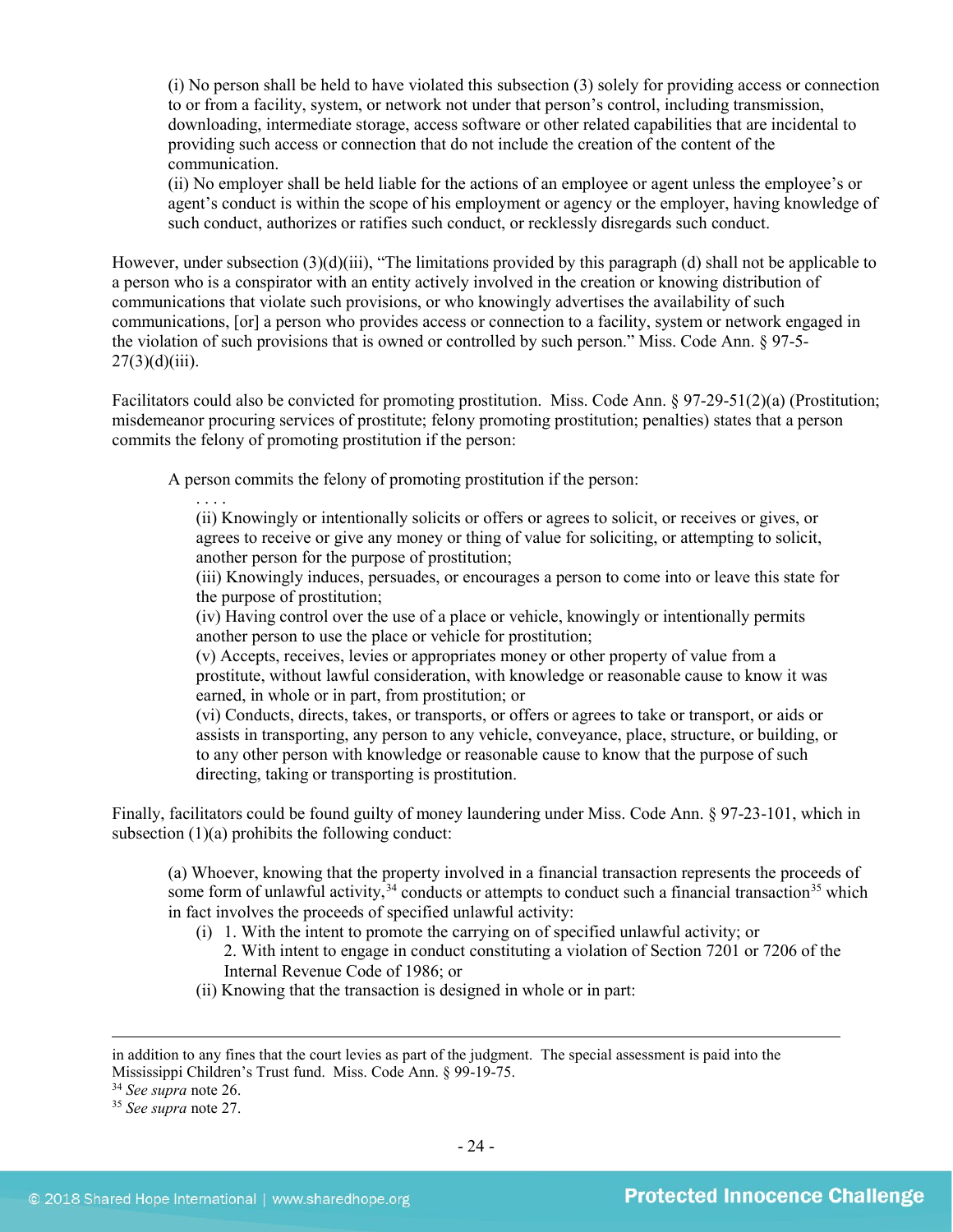1. To conceal or disguise the nature, the location, the source, the ownership, or the control of the proceeds of specified unlawful activity; or

2. To avoid a transaction reporting requirement under state or federal law shall be sentenced to a fine of not more than Five Hundred Thousand Dollars (\$ 500,000.00) or twice the value of the property involved in the transaction, whichever is greater, or imprisonment for not more than twenty (20) years, or both.

*4.2 Financial penalties, including asset forfeiture laws, are in place for those who benefit financially from or aid and assist in committing domestic minor sex trafficking.*

A facilitator convicted under Miss. Code Ann. § 97-3-54.3 (Aiding or abetting human trafficking) or § 97-29- 51(2)(a) (Prostitution; misdemeanor procuring services of prostitute; felony promoting prostitution; penalties) faces a fine of \$50,000-\$500,000. Miss. Code Ann. §§ 97-3-54.1(1)(c), 97-29-51(2)(a)(vi), 97-29-51(2)(c). Facilitators convicted of conspiracy to commit computer luring pursuant to Miss. Code Ann. § 97-5-27(3)(a) (Dissemination of sexually oriented material to persons under eighteen years of age; use of computer for purpose of luring or inducing persons under eighteen years of age to engage in sexual contact) face up to a \$10,000 fine. Miss. Code Ann. §§ 99-19-32, 97-5-27(3)(d)(iii), (3)(e).

If an enterprise is convicted under the Mississippi Human Trafficking Act,

[T]he court may consider the severity of the enterprise's offense and order penalties, including:

- (i) a fine of not more than One Million Dollars  $(\$1,000,000,00)$ ;
- (ii) disgorgement of profit; and
- (iii) debarment from government contracts.

Similarly, pursuant to Miss. Code Ann. § 97-29-51(4), "Any partnership, association, corporation or other entity violating any provision of subsection (2) against the promotion of prostitution shall, upon conviction, be punished by a fine not exceeding Fifty Thousand Dollars (\$50,000.00). If the person whose services are promoted is under eighteen (18) years of age, the partnership, association, corporation or other legal entity convicted shall be punished by a fine not exceeding One Million Dollars (\$1,000,000.00)."

In addition, facilitators are also subject to forfeiture under Miss. Code Ann. § 97-3-54.7 (Forfeiture of assets and disposition of proceeds). Miss. Code Ann. § 97-3-54.7(1)(a) states,

(1) In addition to any other civil or criminal penalties provided by law, any property used in the commission of a violation of this act shall be forfeited as provided herein.

(a) The following property shall be subject to forfeiture if used or intended for use as an instrumentality in or used in furtherance of a violation of this act:

(i) Conveyances, including aircraft, vehicles or vessels;

(ii) Books, records, telecommunication equipment, or computers;

(iii) Money or weapons;

(iv) Everything of value furnished, or intended to be furnished, in exchange for an act in violation and all proceeds traceable to the exchange;

(v) Negotiable instruments and securities;

(vi) Any property, real or personal, directly or indirectly acquired or received in a violation or as an inducement to violate;

(vii) Any property traceable to proceeds from a violation; and

(viii) Any real property, including any right, title and interest in the whole of or any part of any lot or tract of land used in furtherance of a violation of this act.

Facilitators convicted of engaging in a human trafficking enterprise may be subject to court ordered restraints on future enterprises. Miss Code Ann. § 97-3-54.6(1) (Human Trafficking Act; injunctive and other relief for victims of trafficking; confidentiality) states that any circuit court may, after making due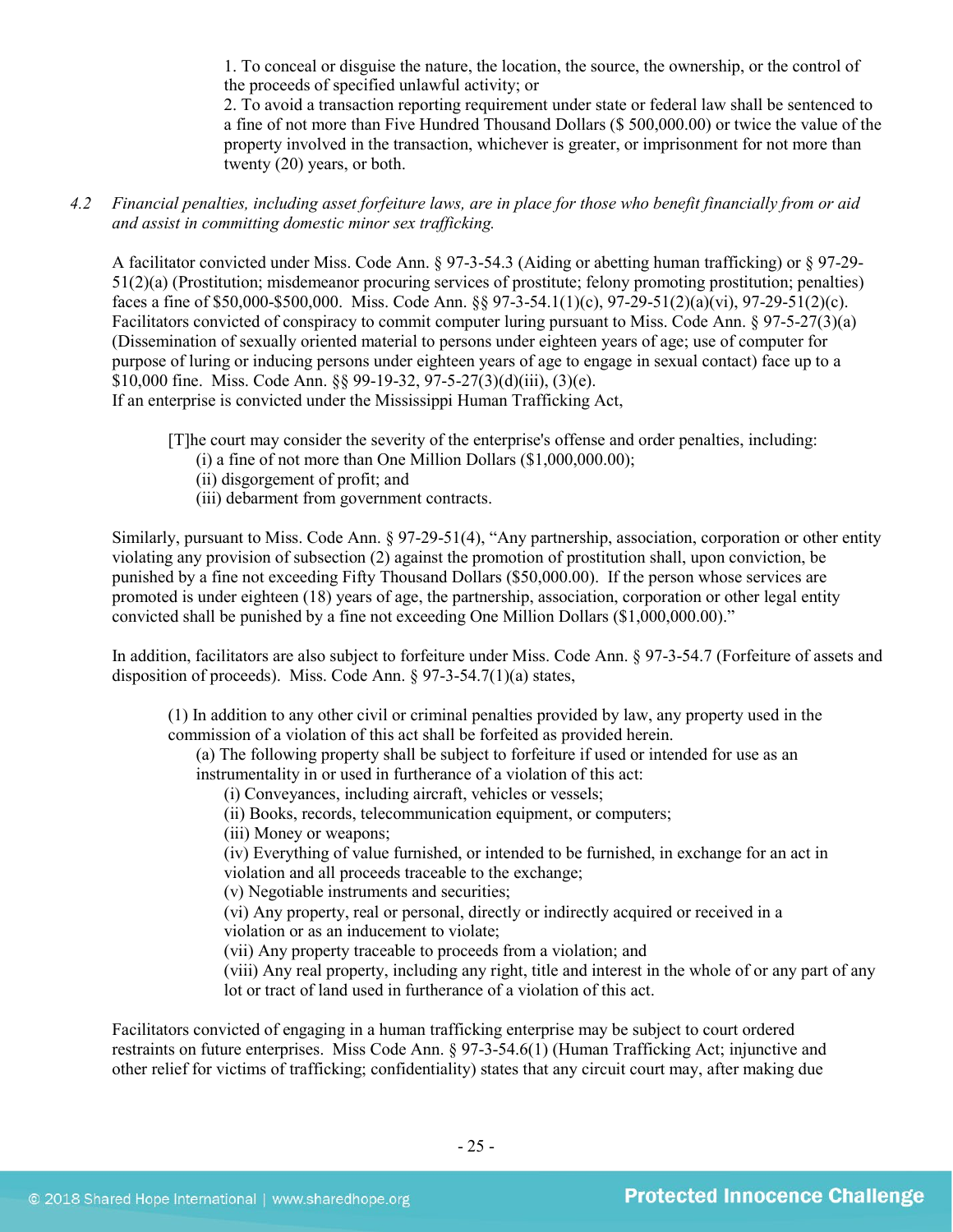provision for the rights of trafficked persons, enjoin violations of the provisions of this act by issuing appropriate orders and judgments, including, but not limited to:

(a) Ordering any defendant to divest himself of any interest in any enterprise, including real property.

(b) Imposing reasonable restrictions upon the future activities or investments of any defendant, including, but not limited to, prohibiting any defendant from engaging in the same type of endeavor as the enterprise in which he was engaged in violation of the provisions of this act. (c) Ordering the dissolution or reorganization of any enterprise.

(d) Ordering the suspension or revocation of a license or permit granted to any enterprise by any agency of the state.

(e) Ordering the forfeiture of the charter of a corporation organized under the laws of the state, or the revocation of a certificate authorizing a foreign corporation to conduct business within the state, upon finding that the board of directors or a managerial agent acting on behalf of the corporation in conducting the affairs of the corporation, has authorized or engaged in conduct in violation of this chapter and that, for the prevention of future criminal activity, the public interest requires the charter of the corporation forfeited and the corporation dissolved or the certificate revoked.

Facilitators also face mandatory restitution and a possible civil judgment for threefold the actual damages sustained by the victim under Miss Code Ann. § 97-3-54.6(2)–(3) which states,

(2) Notwithstanding any provisions to the contrary in Section 99–37–1 et seq., the court shall order restitution to the victim for any offense under this chapter. The order of restitution under this section shall direct the defendant to pay the victim, through the appropriate court mechanism, the full amount of the victim's pecuniary damages. For the purposes of determining restitution, the term "victim" means the individual harmed as a result of a crime under this chapter, including, in the case of a victim who is under eighteen (18) years of age, incompetent, incapacitated, or deceased, the legal guardian of the victim or a representative of the victim's estate, or another family member, or any other person appointed as suitable by the court, but in no event shall the defendant be named as such a representative or guardian. The court may order restitution even if the victim is absent from the jurisdiction or unavailable.

(3) Any person who is injured by reason of any violation of the provisions of this chapter shall have a cause of action against any person or enterprise convicted of engaging in activity in violation of this chapter for threefold the actual damages sustained and, when appropriate, punitive damages. The person shall also recover attorney's fees in the trial and appellate courts and reasonable costs of investigation and litigation.

Discretionary restitution to victims of any crime is authorized under Miss Code Ann. § 99-37-3 (Imposition and amount of restitution), which states in part, "(1) When a person is convicted of criminal activities which have resulted in pecuniary damages, in addition to any other sentence it may impose, the court may order that the defendant make restitution to the victim; provided, however, that the justice court shall not order restitution in an amount exceeding Five Thousand Dollars (\$ 5,000.00)." The discretionary decision by the court must take into account, among other things, the defendant's ability to pay. Miss Code Ann. § 99-37-3(2).

*4.3 Promoting and selling child sex tourism is illegal*.

Mississippi has no provision related to sex tourism.

- 4.3.1 Recommendation: Enact a law prohibiting selling or offering to sell travel services that include or facilitate travel for the purpose of engaging in commercial sexual exploitation of a minor or prostitution of a minor if the travel is occurring in Mississippi.
- *4.4 Promoting and selling images of child sexual exploitation carries penalties as high as similar federal offenses.*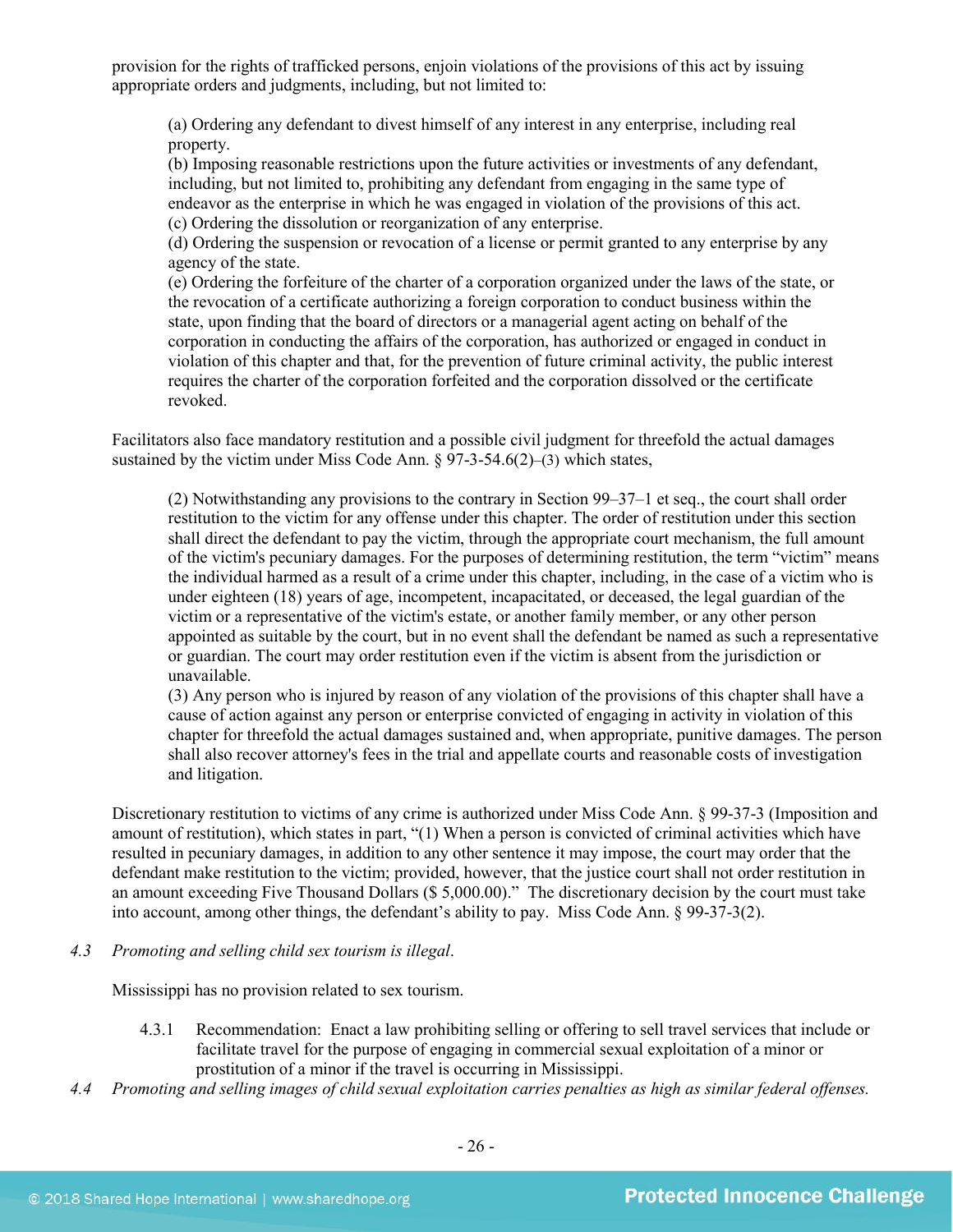Miss. Code Ann. § 97-5-33 (Exploitation of children; prohibitions) prohibits the promotion or sale of images of child sexual exploitation (ICSE). Under subsection (4), "No person shall, by any means including computer, receive with intent to distribute, distribute for sale, sell or attempt to sell in any manner any photograph, drawing, sketch, film, video tape or other visual depiction of an actual child engaging in sexually explicit conduct." Under subsection (3), "No person shall, by any means including computer, knowingly send, transport, transmit, ship, mail or receive any photograph, drawing, sketch, film, video tape or other visual depiction of an actual child engaging in sexually explicit conduct." Pursuant to Miss. Code Ann. § 97-5-35, a first conviction under Miss. Code Ann. § 97-5-33 is punishable by imprisonment for 5–40 years and a \$50,000– \$500,000 fine. Repeat offenders face 20 years to life imprisonment and a \$100,000–\$1,000,000 fine. Miss. Code Ann. § 97-5-35.

Miss. Code Ann. § 97-29-101 (Distribution or wholesale distribution of obscene materials or performances; character and reputation as evidence; prosecutor's bond) states in part,

A person commits the offense of distributing obscene materials or obscene performances when he sells, rents, leases, advertises, publishes or exhibits to any person any obscene material or obscene performance of any description knowing the obscene nature thereof, or offers to do so, or possesses such material with the intent to do so. A person commits the offense of wholesale distributing obscene materials or obscene performances when he distributes for the purpose of resale any obscene material or obscene performance of any description knowing<sup>[36](#page-26-0)</sup> the obscene nature thereof, or offers to do so, or possesses such material with the intent to do so.

Under Miss. Code Ann. § 97-29-109 (Penalties), the penalty for conviction under Miss. Code Ann. § 97-29-101 depends on whether the defendant is convicted of distribution or wholesale distribution. Distribution, for the first offense, is a misdemeanor punishable by a maximum fine of \$5,000, or up to 6 months in jail, or both. If the defendant has previously been convicted for violating § 97-29-101, § 97-29-105 (Distribution or wholesale distribution of unlawful sexual devices), § 97-5-27 (Dissemination of sexually oriented material to persons under eighteen years of age; use of computer for purpose of luring or inducing persons under eighteen years of age to engage in sexual contact), or  $\S 97-5-29$  (Public display of sexually oriented materials), the defendant may be fined between  $$2,500–$10,000$ , imprisoned for up to one year, or both. Wholesale distribution<sup>[37](#page-26-1)</sup> of obscene materials is punishable by a maximum fine of \$10,000, up to a year in jail for the first offense, or both. If the defendant has previously been convicted for violating § 97-29-101, § 97-29-105, § 97-5-27, or § 97-5-29, the defendant may be fined between \$2,500–\$50,000, imprisoned for up to one year, or both. If the defendant is a corporation or partnership, the penalty is a fine of \$1,000–\$10,000. If the non-individual entity defendant is a subsequent offender, the penalty is a fine of \$5,000–\$50,000. Miss. Code Ann. § 97-29-109.

<span id="page-26-0"></span> <sup>36</sup> Pursuant to Miss. Code Ann. § 97-29-101, "The word 'knowing' as used in this section means either actual or constructive knowledge of the obscene contents of the subject matter, and a person has constructive knowledge of the obscene contents if he has knowledge of facts which would put a reasonable and prudent person on notice as to the suspect nature of the material."

<span id="page-26-1"></span><sup>37</sup> Under Miss. Code Ann. § 97-29-103(5) (Definitions), "wholesale distributes" means "to distribute for the purpose of resale."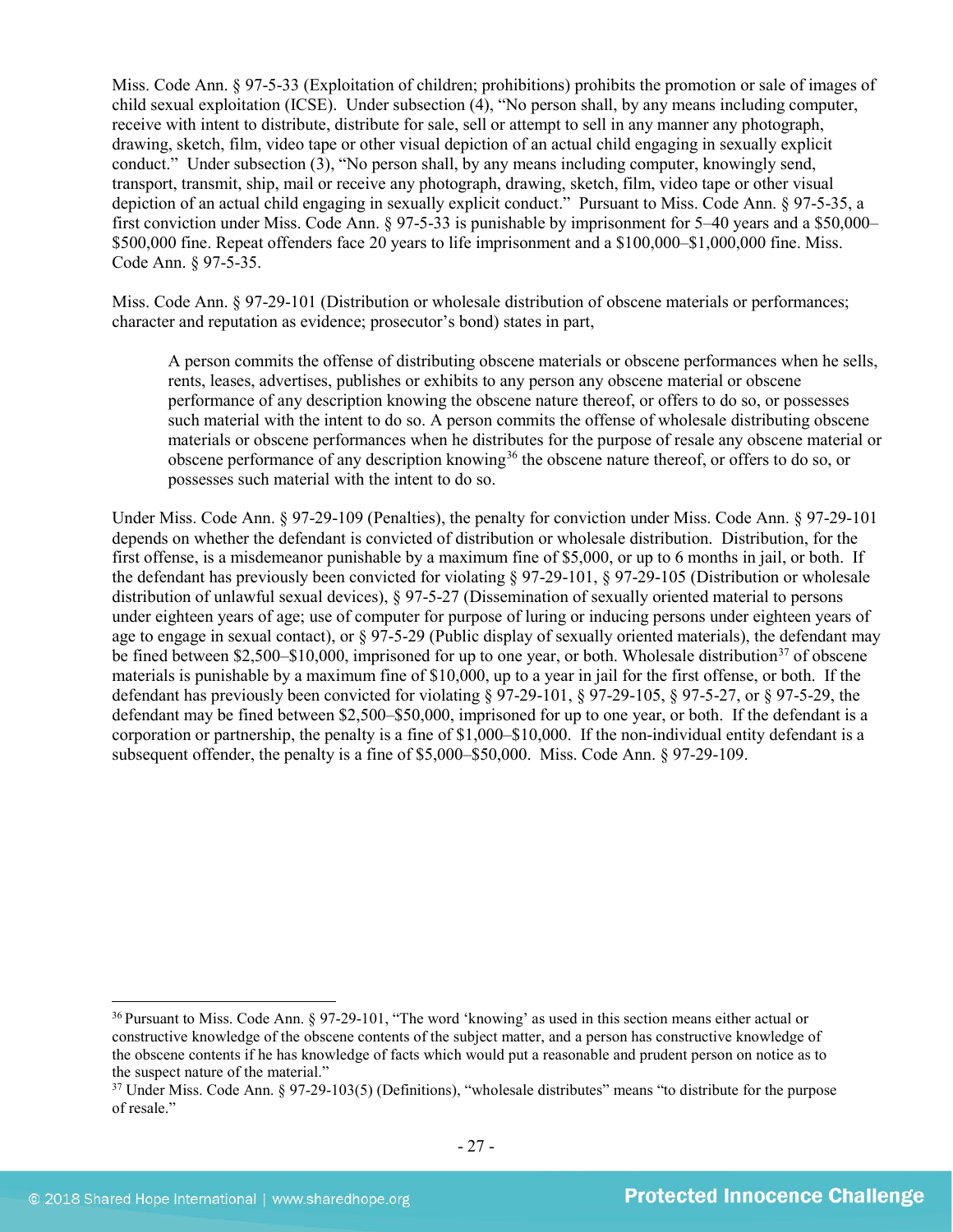#### *Legal Components:*

- *5.1 Victims under the core child sex trafficking offense include all commercially sexually exploited children.*
- *5.2 The state sex trafficking statute expressly prohibits a defendant from asserting a defense based on the willingness of a minor under 18 to engage in the commercial sex act.*
- *5.3 State law prohibits the criminalization of minors under 18 for prostitution offenses.*
- *5.4 State law provides a non-punitive avenue to specialized services through one or more points of entry.*
- *5.5 Child sex trafficking is identified as a type of abuse and neglect within child protection statutes.*
- *5.6 The definition of "caregiver" or another related term in the child welfare statutes is not a barrier to a sex trafficked child accessing the protection of child welfare.*
- *5.7 Crime victims' compensation is specifically available to a child victim of sex trafficking or commercial sexual exploitation of children (CSEC).*
- *5.8 Victim-friendly procedures and protections are provided in the trial process for minors under 18.*
- *5.9 Child sex trafficking victims may vacate delinquency adjudications and expunge related records for prostitution and other offenses arising from trafficking victimization, without a waiting period.*
- *5.10 Victim restitution and civil remedies for victims of domestic minor sex trafficking or commercial sexual exploitation of children (CSEC) are authorized by law.*
- *5.11 Statutes of limitations for civil and criminal actions for child sex trafficking or commercial sexual exploitation of children (CSEC) offenses are eliminated or lengthened to allow prosecutors and victims a realistic opportunity to pursue criminal action and legal remedies.*

*\_\_\_\_\_\_\_\_\_\_\_\_\_\_\_\_\_\_\_\_\_\_\_\_\_\_\_\_\_\_\_\_\_\_\_\_\_\_\_\_\_\_\_\_\_\_\_\_\_\_\_\_\_\_\_\_\_\_\_\_\_\_\_\_\_\_\_\_\_\_\_\_\_\_\_\_\_\_\_\_\_\_\_\_\_\_\_\_\_\_\_\_\_*

# *Legal Analysis:*

*5.1 Victims under the core child sex trafficking offense include all commercially sexually exploited children.[38](#page-27-0)*

Not all commercially sexually exploited minors are identifiable as victims of sex trafficking under The Mississippi Human Trafficking Act, Miss. Code Ann. §§ 97-3-54 to 97-3-54.9. Pursuant to Miss. Code Ann. § 97-3-54.1(1)(c) (Human Trafficking Act; prohibited conduct; penalty), when the victim is a minor, the means of force, fraud, or coercion are not required.<sup>[39](#page-27-1)</sup> However, the human trafficking law only applies to buyers in a few, limited circumstances; thus, buying sex with a person who is under the age of eighteen will unlikely rise to the offense of human trafficking.<sup>[40](#page-27-2)</sup> Miss. Code Ann. § 97-3-54.1(1)(c). Additionally, the offense of human trafficking, under Miss. Code Ann. § 97-3-54.1(1)(c), requires that a trafficker or controlling third party be identified, as the "service" of "commercial sexual activity" under Miss. Code Ann. § 97-3-54.4(o) requires "an ongoing relationship between a person and the actor in which the person performs [commercial sexual] activities under the supervision of or for the benefit of the actor or third party . . . ." Consequently, Mississippi's human trafficking offense does not include all children who are bought for sex, as only children who have an ongoing relationship with a controlling third party or trafficker and identify that third party or trafficker will be defined as victims of child sex trafficking.

5.1.1 Recommendation: Amend Miss. Code Ann. § 97-3-54.1 (Human Trafficking Act; prohibited conduct; penalty) to ensure that all commercially sexually exploited children are identifiable as victims and eligible for protections pursuant to their victim status.

<span id="page-27-0"></span> <sup>38</sup> *See generally* **SHARED HOPE INTERNATIONAL**, "Eliminating the Third Party Control Barrier to Identifying Juvenile Sex Trafficking Victims," JuST Response Policy Paper (2015), [http://sharedhope.org/wp](http://sharedhope.org/wp-content/uploads/2015/08/Policy-Paper_Eliminating-Third-Party-Control_Final1.pdf)[content/uploads/2015/08/Policy-Paper\\_Eliminating-Third-Party-Control\\_Final1.pdf](http://sharedhope.org/wp-content/uploads/2015/08/Policy-Paper_Eliminating-Third-Party-Control_Final1.pdf) (discussing need to include all commercially sexually exploited children within sex trafficking definitions and corresponding need to include buyer conduct in core sex trafficking offenses regardless of whether victim is under control of a third party). <sup>39</sup> *See supra* discussion in Component 1.1.

<span id="page-27-2"></span><span id="page-27-1"></span><sup>40</sup> *See supra* discussion of buyer applicability in Component 2.1.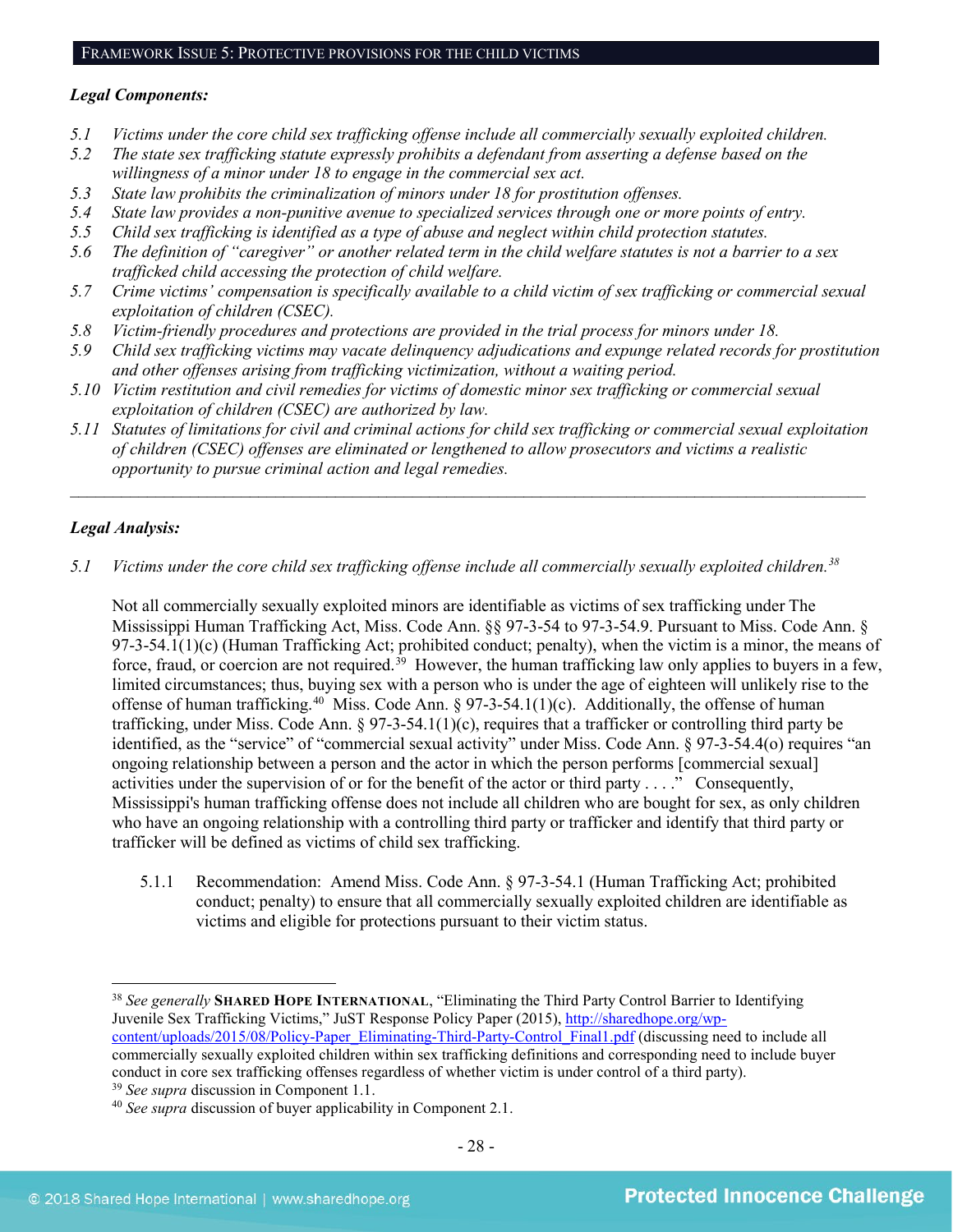*5.2 The state sex trafficking statute expressly prohibits a defendant from asserting a defense based on the willingness of a minor under 18 to engage in the commercial sex act.[41](#page-28-0)*

Miss. Code Ann. § 97-3-54.1(1)(c) (Human Trafficking Act; prohibited conduct; penalty) prohibits a defense to prosecution based on the willingness of the minor to engage in the commercial sex act. It states, "It is not a defense in a prosecution under this section that a minor consented to engage in the commercial sexual activity, sexually explicit performance, or the production of sexually oriented material . . . ." Miss. Code Ann. § 97-3-  $54.1(1)(c)$ .

# *5.3 State law prohibits the criminalization of minors under 18 for prostitution offenses.[42](#page-28-1)*

Mississippi law prohibits the criminalization of child sex trafficking victims for prostitution, promoting prostitution, and trafficking offenses. Under Miss. Code Ann. § 97-29-49(4) (Prostitution),

If it is determined that a person suspected of or charged with engaging in prostitution is engaging in those acts as a direct result of being a trafficked person, as defined by Section 97-3-54.4,[43](#page-28-2) that person shall be immune from prosecution for prostitution as a juvenile or adult and, if a minor, the provisions of Section 97-3-54.1(4)<sup>[44](#page-28-3)</sup> shall be applicable.

Further, Miss. Code Ann. § 97-29-51(3) (Prostitution; misdemeanor procuring services of prostitution; felony promoting prostitution; penalties) states in part,

If it is determined that a person suspected of or charged with promoting prostitution is a minor under eighteen (18) years of age who meets the definition of a trafficked person as defined in Section 97-3- 54.4, the minor is immune from prosecution for promoting prostitution as a juvenile or adult and provisions of Section 97-3-54.1(4) shall be applicable.

Finally, if a minor is charged with a trafficking offense, Miss. Code Ann. § 97-3-54.1(4) (Human Trafficking Act; prohibited conduct) provides in part, "[a] minor who has been identified as a victim of trafficking shall not be liable for criminal activity in violation of this section."

However, since the definition of a "trafficked person" requires third party control,<sup>[45](#page-28-4)</sup> some commercially sexually exploited minors may not be identified as victims for purposes of benefiting from the protections outlined above.

<span id="page-28-0"></span><sup>&</sup>lt;sup>41</sup> The analysis in this component is predicated upon the recommendation in 5.1 being simultaneously or previously enacted.

<span id="page-28-1"></span> $42$  For more information regarding recent federal legislation impacting this component see: http://go.sharedhope.org/stateimpactmemo.

<span id="page-28-2"></span><sup>&</sup>lt;sup>43</sup> Miss. Code Ann.  $\S 97-3-54.4(q)$  (Human Trafficking Act; definitions) defines "trafficked person" as "a person" subjected to the practices prohibited by [the Human Trafficking Act] regardless of whether a perpetrator is identified, apprehended, prosecuted or convicted, and is a term used interchangeably with the terms 'victim,' 'victim of trafficking' and 'trafficking victim.'"

<span id="page-28-3"></span><sup>44</sup> Miss. Code. Ann. § 97-3-54.1(4) states,

In addition to the mandatory reporting provisions contained in Section 97-5-51, any person who has reasonable cause to suspect that a minor under the age of eighteen (18) is a trafficked person shall immediately make a report of the suspected child abuse or neglect to the Department of Human Services and to the Statewide Human Trafficking Coordinator. The Department of Human Services shall then immediately notify the law enforcement agency in the jurisdiction where the suspected child abuse or neglect occurred as required in Section 43-21-353, and the department shall also commence an initial investigation into the suspected abuse or neglect as required in Section 43-21-353 . . . .

<span id="page-28-4"></span><sup>45</sup> *See supra* Component 5.1.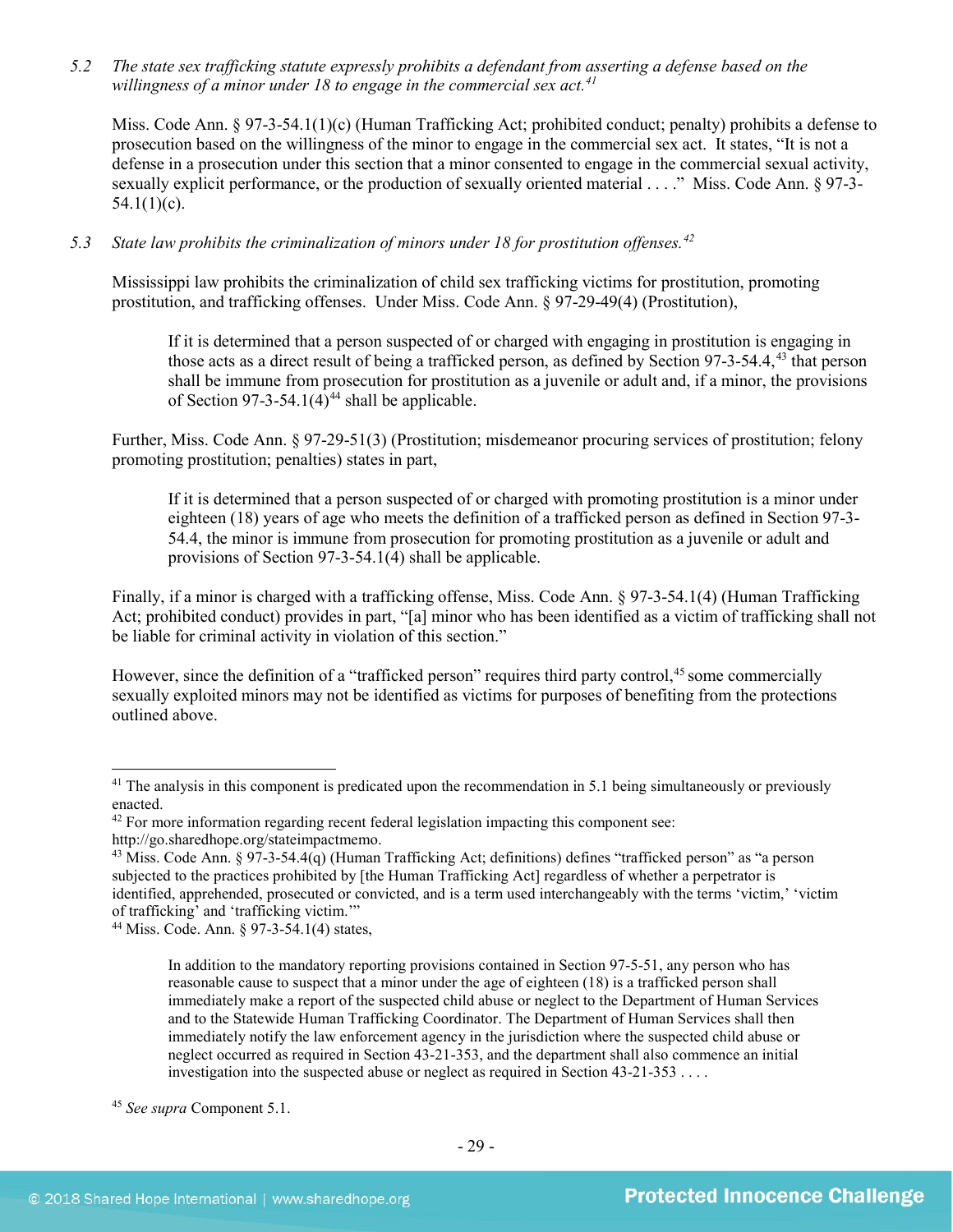- 5.3.1 Recommendation: Clarify Miss. Code Ann. § 97-29-49(4) (Prostitution) to specify that all minors shall be protected from criminal or delinquency charges for prostitution.<sup>[46](#page-29-0)</sup>
- *5.4 State law provides a non-punitive avenue to specialized services through one or more points of entry.*

#### **System response to child engaged in commercial sex act**

Under Mississippi law, a juvenile sex trafficking victim will likely be identified as dependent or in need of services, rather than as delinquent, and given access to a range of services; however, these services are not statutorily required to be specialized to the needs of these children.

Miss. Code Ann. § 97-3-54.1(4) (Human Trafficking Act; prohibited conduct; penalty) contains special mandatory reporting requirements and procedures for assisting juvenile sex trafficking victims; it states,

any person who has reasonable cause to suspect that a minor under the age of eighteen (18) is a trafficked person shall immediately make a report of the suspected child abuse or neglect to the Department of Human Services and to the Statewide Human Trafficking Coordinator. The Department of Human Services shall then immediately notify the law enforcement agency in the jurisdiction where the suspected child abuse or neglect occurred as required in Section 43-21-353 [Duty to inform state agencies and officials; duty to inform individual about whom report has been made of specific allegations], and the department shall also commence an initial investigation into the suspected abuse or neglect as required in Section 43-21-353  $\dots$ .<sup>[47](#page-29-1)</sup>

Similarly, Miss. Code Ann. § 97-29-49(3) (Prostitution) requires a law enforcement officer who takes a minor suspected of engaging in prostitution into custody to file a report of suspected child sexual abuse. Miss. Code Ann. § 97-29-49(3) states,

any law enforcement officer who takes a minor under eighteen (18) years of age into custody for suspected prostitution shall immediately make a report to the Department of Human Services as required in Section 43-21-353 for suspected child sexual abuse or neglect, and the department shall

Notably, Miss. Code Ann. § 43-15-51 (Formation of multidisciplinary child protection teams to evaluate and investigate reports of child abuse and neglect; membership; order of Youth Court prerequisite to formation of teams; participation by experts and child advocacy centers; disclosure of information obtained from task force meetings prohibited) provides for the creation of multidisciplinary teams to intervene in alleged instances of severe or potentially felonious exploitation, maltreatment, or physical or sexual child abuse. Under Miss. Code Ann. § 43-15- 51(1),

district attorneys or the Department of Human Services may initiate formal cooperative agreements with the appropriate agencies to create multidisciplinary child protection teams in order to implement a coordinated multidisciplinary team approach to intervention in reports involving alleged severe or potential felony child physical or sexual abuse, exploitation, or maltreatment . . . . The purpose of the team or task force shall be to assist in the evaluation and investigation of reports and to provide consultation and coordination for agencies involved in child protection cases.

<span id="page-29-0"></span> <sup>46</sup> *See generally* SHARED HOPE INTERNATIONAL, "Seeking Justice: Legal approaches to eliminate criminal liability for child sex trafficking victims" (2018), https://sharedhope.org/wp-content/uploads/2018/08/ANALYSIS-OF-STATUTORY-APPROACHES\_ver7.pdf (discussing need to eliminate a minor's criminal liability for prostitution and other offenses committed pursuant to trafficking victimization and to establish a statutory avenue to specialized services).

<span id="page-29-1"></span><sup>47</sup> Further, the Mississippi Child Protection Act of 2012 mandates that sex crimes, including trafficking and exploitation of children, be reported to law enforcement. Miss. Code Ann, § 97-5-51(2) (Mississippi Child Protection Act of 2012). However, the reporting system established under this provision focuses on notification to law enforcement without mandating referrals for treatment or specialized services.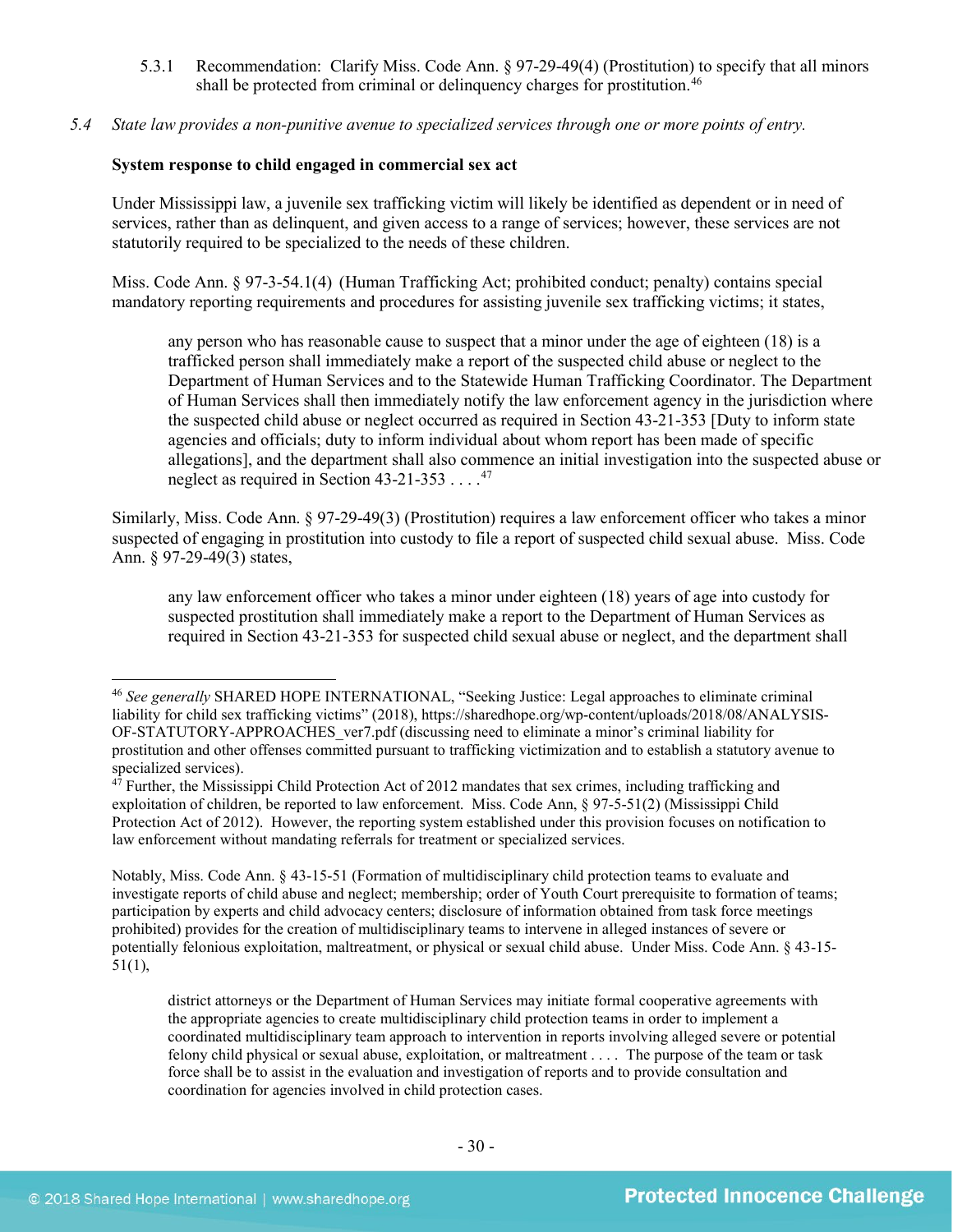commence an initial investigation into suspected child sexual abuse or neglect as required in Section 43-21-353.

Additionally, Miss. Code Ann. § 97-29-49(4) prohibits a juvenile sex trafficking victim from being adjudicated as delinquent<sup>[48](#page-30-0)</sup> for prostitution, stating,

If it is determined that a person suspected of or charged with engaging in prostitution is engaging in those acts as a direct result of being a trafficked person, as defined by Section 97-3-54.4,<sup>[49](#page-30-1)</sup> that person shall be immune from prosecution for prostitution as a juvenile or adult and, if a minor, the provisions of Section 97-3-54.1(4)<sup>[50](#page-30-2)</sup> shall be applicable.

#### **Summary**

Although Mississippi law mandates the referral of juvenile sex trafficking victims to child welfare and allows delinquency adjudications to be avoided based on non-criminalization for prostitution offenses, services are not required to be specialized to the needs of these children.

- 5.4.1 Recommendation: Amend Mississippi's protective response for juvenile sex trafficking victims to require specialized services. [51](#page-30-3)
- *5.5 Child sex trafficking is identified as a type of abuse and neglect within child protection statutes.[52](#page-30-4)*

Human trafficking and sexual exploitation are identified as a type of child abuse.<sup>[53](#page-30-5)</sup> Miss. Code Ann. § 43-21-105(m) (Definitions) defines an "abused child" as "a child whose parent, guardian or custodian or any person responsible for his care or support, whether legally obligated to do so or not, has caused or allowed to be caused, upon the child, sexual abuse, sexual exploitation, emotional abuse, mental injury, nonaccidental physical injury or other maltreatment." Victims of human trafficking are expressly included within the definition of "abused child" under Miss. Code Ann. § 43-21-105(m), which includes "a child who is or has been trafficked within the meaning of the Mississippi Human Trafficking Act by any person, without regard to the relationship of the person to the child."

Additionally, Miss. Code Ann. § 43-21-105(n) defines "sexual abuse" as "obscene or pornographic photographing, filming or depiction of children for commercial purposes, or the rape, molestation, incest, prostitution or other such forms of sexual exploitation of children under circumstances which indicate that the child's health or welfare is harmed or threatened."

http://go.sharedhope.org/stateimpactmemo.

<span id="page-30-0"></span> <sup>48</sup> Pursuant to Miss. Code Ann. § 43-21-105(i) (Definitions), a delinquent child is defined as a child who is at least 10 years of age and committed a delinquent act. A delinquent act is defined as "any act, which if committed by an adult, is designated as a crime under state or federal law, or municipal or county ordinance other than offenses punishable by life imprisonment or death . . . ." Miss. Code Ann.  $\S$  43-21-105(j) (Definitions).

<span id="page-30-1"></span><sup>&</sup>lt;sup>49</sup> See supra Component 1.1 for definition of "trafficked persons," pursuant to Miss. Code Ann. § 97-3-54.4 (Anti-Human trafficking act; definitions).

<span id="page-30-2"></span><sup>50</sup> *See supra* Component 1.1.

<span id="page-30-3"></span><sup>&</sup>lt;sup>51</sup> The recommendation in this component is predicated upon the recommendation in 5.1 being simultaneously or previously enacted.

<span id="page-30-4"></span> $52$  For more information regarding recent federal legislation impacting this component see:

<span id="page-30-5"></span> $53$  The analysis in this component is predicated upon the recommendation in 5.1 being simultaneously or previously enacted.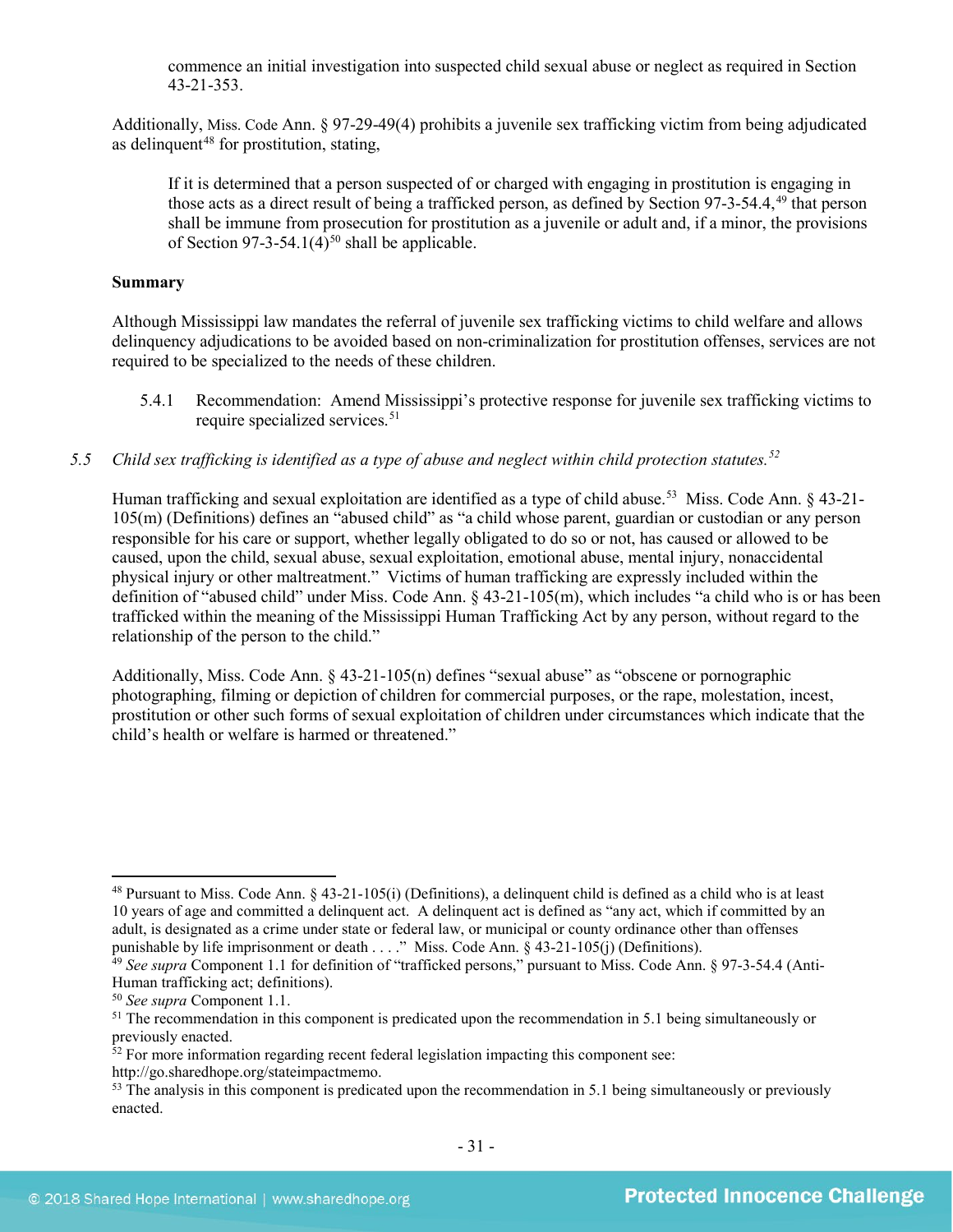*5.6 The definition of "caregiver" or another related term in the child welfare statutes is not a barrier to a sex trafficked child accessing the protection of child welfare.[54](#page-31-0)*

Mississippi does not require that a parent or caregiver be the perpetrator of abuse in order to identify a juvenile sex trafficking victim as abused or neglected. Victims of human trafficking are expressly included within the definition of "abused child" under Miss. Code Ann. § 43-21-105(m) (Definitions), which states that "abused child also means a child who is or has been trafficked within the meaning of the Mississippi Human Trafficking Act by any person, without regard to the relationship of the person to the child." The "without regard to the relationship of the person to the child" language removes the "parent, guardian, custodian, or responsible person" limitation in trafficking cases; thus Miss. Code Ann. § 43-21-105(m) is sufficiently broad to allow for child welfare intervention into non-familial trafficking cases.

*5.7 Crime victims' compensation is specifically available to a child victim of sex trafficking or commercial sexual exploitation of children (CSEC).*

A prostituted child could fall under one or more of the ineligibility factors for compensation under Miss. Code Ann. § 99-41-17 (Compensation awards; conditions; exceptions; reduction). Pursuant to Miss. Code Ann. § 99- 41-17,

1. Compensation shall not be awarded under this chapter:

(a) Unless the criminally injurious conduct occurred after July 1, 1991;

(b) Unless the claim has been filed with the director within thirty-six (36) months after the crime occurred, or in cases of child sexual abuse, within thirty-six (36) months after the crime was reported to law enforcement or the Department of Human Services, but in no event later than the child's twenty-fifth birthday. For good cause, the director may extend the time period allowed for filing a claim for an additional period not to exceed twelve (12) months;

(c) To a claimant or victim who was the offender or an accomplice to the offender, or, except in cases of children under the age of consent as specified in Section 97-3-65 [Statutory rape; enhanced penalty for forcible sexual intercourse or statutory rape by administering certain substances], 97-3- 97 [Sexual battery; definitions] or 97-5-23 [Touching, handling, etc., child, mentally defective or incapacitated person or physically helpless person], Mississippi Code of 1972, who encouraged or in any way knowingly participated in criminally injurious conduct;

. . . .

(e) Unless the criminally injurious conduct resulting in injury or death was reported to a law enforcement officer within seventy-two (72) hours after its occurrence or unless it is found that there was good cause for the failure to report within such time;

. . . . (j) To any claimant or victim who has been under the actual or constructive supervision of a department of corrections for a felony conviction within five (5) years prior to the injury or death for which application has been made:

(k) To any claimant or victim who, at the time of the criminally injurious conduct upon which the claim for compensation is based, engaged in conduct unrelated to the crime upon which the claim for compensation is based that either was (i) a felony, or (ii) a delinquent act which, if committed by an adult, would constitute a felony.

(l) To any claimant or victim who knowingly furnishes any false and misleading information or knowingly fails or omits to disclose a material fact or circumstance.

2. Compensation otherwise payable to a claimant shall be diminished to the extent:

(a) That the economic loss is recouped from other sources, including collateral sources; and (b) Of the degree of responsibility for the cause of injury or death attributable to the victim or claimant.

<span id="page-31-0"></span><sup>&</sup>lt;sup>54</sup> The analysis in this component is predicated upon the recommendation in 5.1 being simultaneously or previously enacted.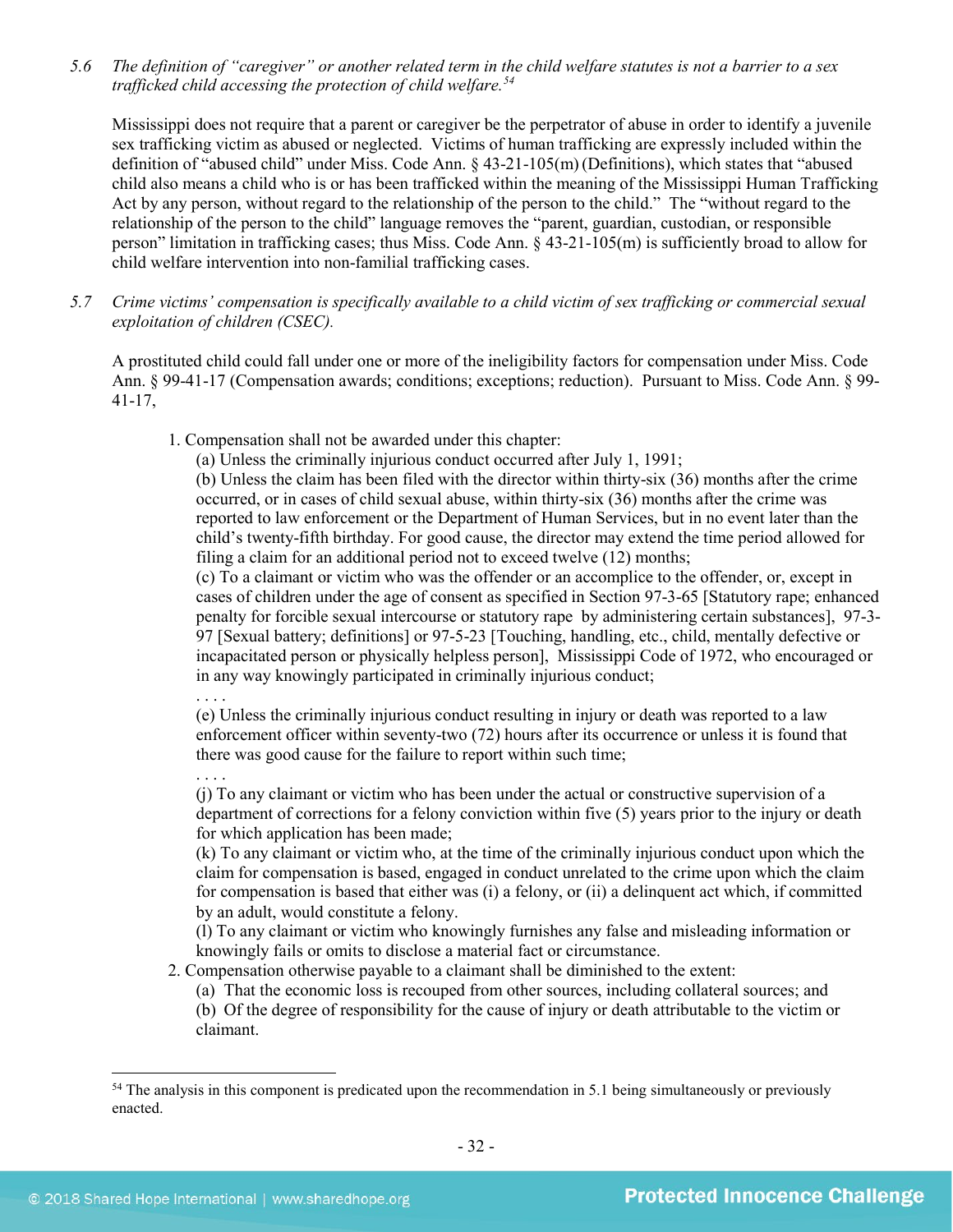3. Upon a finding that the claimant or victim has not fully cooperated with appropriate law enforcement agencies and prosecuting attorneys, an award of compensation may be denied, withdrawn or reduced. 4. Compensation otherwise payable to a claimant or victim may be denied or reduced to a claimant or victim who, at the time of the crime upon which the claim for compensation is based, was engaging in or attempting to engage in other unlawful activity unrelated to the crime upon which the claim for compensation is based.

5.7.1 Recommendation: Amend Miss. Code Ann. § 99-41-17 (Compensation awards; conditions; exceptions; reduction) to expressly provide compensation to minor victims of commercial sexual exploitation without regard to the listed ineligibility factors when the crimes are committed as part of the trafficking and create a good cause exception for the ineligibility factor in Miss. Code Ann. §  $99-41-17(3)$ .<sup>[55](#page-32-0)</sup>

# *5.8 Victim-friendly procedures and protections are provided in the trial process for minors under 18.*

Miss. Code Ann. § 13-1-405 (Use of closed circuit television to show child's testimony) provides for the use of closed circuit television for certain child victims or witnesses. Subsection (1) states, "Upon motion and hearing in camera, the trial court may order that the testimony of a child under the age of sixteen (16) that an unlawful sexual act, contact, intrusion, penetration or other sexual offense was committed upon him or her, or that he or she witnessed its perpetration upon another child, be taken outside of the courtroom and shown in the courtroom by means of closed circuit television, upon a finding based on specific behavioral indicators described in Section 13-1-411,<sup>[56](#page-32-1)</sup> that there is a substantial likelihood that the child will suffer traumatic emotional or mental distress if compelled to testify in open court." Pursuant to Miss. Code Ann. § 13-1-405(2), "The motion may be filed by the child, his attorney, parent, legal guardian or guardian ad litem, or any party to the case. The court may also raise the matter on its own motion." The court may exclude the defendant from the room where questioning is conducted if his presence is likely to cause "traumatic emotional or mental distress to the child." Miss. Code Ann. § 13-1-405(4). However, "In any case in which the defendant is so excluded, arrangements must be made for the defense attorney to be in continual contact with the defendant by any appropriate private electronic or telephonic method throughout the questioning. The defendant and the jury must be able to observe the demeanor of the child witness at all times during the questioning." Miss. Code Ann. § 13-1-405(4).

Miss. Code Ann. § 99-1-27 (Victim of sex offenses not required to submit to truth telling devices as condition for proceeding with investigation of offense) provides that victims of sex offenses are not required to submit to "truth telling device[s]," such as polygraph tests, for investigation of the offense to proceed. Miss. Code Ann. § 99-1-27(1), (2). This provision provides in part, "[n]o law enforcement officer, prosecutor or other government official shall ask or require an adult, youth or child victim of a sex offense [as defined in Miss. Code Ann. § 45-33-23(h) (Definitions)] to submit to a polygraph examination or other truth telling device as a condition for proceeding with the investigation of the offense." Miss. Code Ann. § 99-1-27(1). The definition

The evidence described in this section shall be provided by competent witnesses, including but not limited to child psychologists, child psychiatrists and other qualified witnesses.

<span id="page-32-0"></span><sup>&</sup>lt;sup>55</sup> The recommendation in this component is predicated upon the recommendation in 5.1 being simultaneously or previously enacted.

<span id="page-32-1"></span> $56$  Miss. Code Ann. § 13-1-411 (Behavioral indicators used to determine applicability of evidentiary provisions), states,

The phrase "specific behavioral indicators" when used herein to refer to evidence (regardless of admissibility) that a child has suffered physical or sexual abuse or might suffer traumatic emotional or mental distress if required to testify in court, shall include, by way of illustration and not of limitation, indications of physical or psychological trauma which are (a) well defined, (b) positively correlated or causally linked with the likelihood of traumatic emotional or mental distress on testifying, and (c) rarely, if at all, present in children who have not suffered child abuse, considering the combination or intensity present in the child at issue.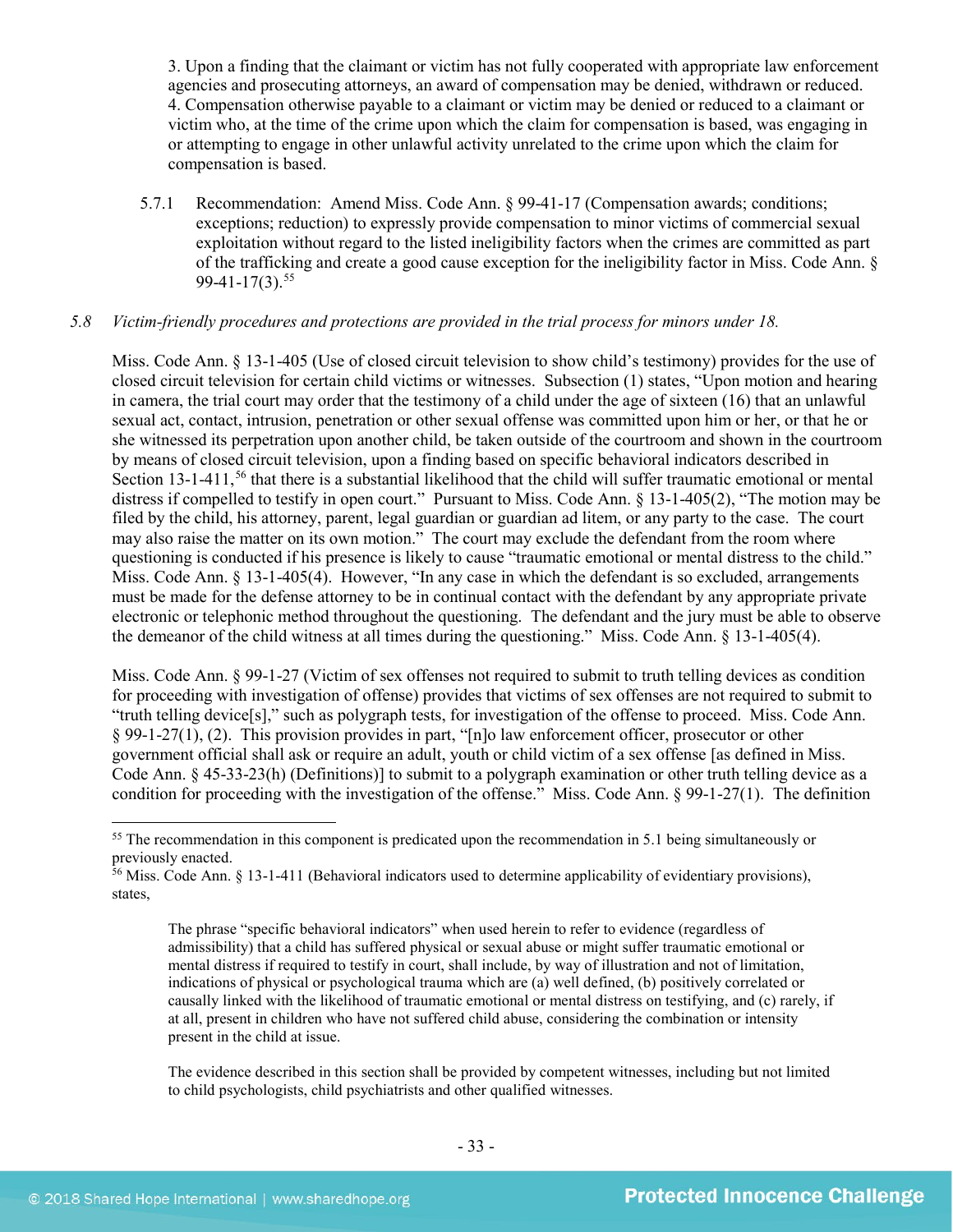of "sex offense" provided in Miss. Code Ann. 45-33-23(h) includes the exploitation crimes in Miss. Code Ann. § 97-5-33 (Exploitation of children; prohibitions), procuring sexual servitude of a minor in Miss. Code Ann. § 97-3-54.1(1)(c) (Human Trafficking Act; prohibited conduct; penalty), and "procuring or promoting prostitution when the victim is a child under eighteen (18) years of age" in Miss. Code Ann. § 97-29-51 (Prostitution; misdemeanor procuring services of prostitute; felony promoting prostitution).

The rape statute at Miss. Code Ann. § 97-3-68 (Rape; procedure for introducing evidence of sexual conduct of complaining witness; "complaining witness" defined) provides some evidentiary protection for complaining witnesses. Under this statute, the defense may not attack the complaining witness's credibility by raising evidence of sexual conduct unless the defense first files a written motion accompanied by an affidavit with an offer of the proof regarding the evidence's relevance. Miss. Code Ann. § 97-3-68 (1)(a). This protection applies to prosecutions under Miss. Code Ann. § 97-3-65 (Statutory rape; enhanced penalty for forcible sexual intercourse or statutory rape by administering certain substances) and § 97-3-71 (Rape; assault with intent to ravish). Miss. Code Ann. § 97-3-68 (1). The court decides whether the offer of proof is sufficient to show that the evidence is relevant, and if the court finds it sufficiently relevant, the witness may be questioned in a closed hearing in chambers, outside the jury's presence. Miss. Code Ann. § 97-3-68 (1)(c). After hearing the evidence, the court will then issue an order regarding what evidence the defense may offer. Miss. Code Ann. § 97-3-68(1)(d). This protection from inquiry relating to past sexual behavior is specifically extended to victims of human trafficking during a prosecution or civil action for damages under Miss. Code Ann. § 97-3-54.6(6) (Human Trafficking Act; injunctive and other relief for victims of trafficking; confidentiality) which states,

In a prosecution or civil action for damages for an offense under this act [Mississippi Human Trafficking Act] in which there is evidence that the alleged victim was subjected to sexual servitude, reputation or opinion evidence of past sexual behavior of the alleged victim is not admissible, unless admitted in accordance with the Mississippi Rules of Evidence.

Further, law enforcement and prosecutors are responsible for taking "all reasonable efforts to keep the identity of the victim and the victim's family confidential by ensuring that the names and identifying information of those individuals are not disclosed to the public." Miss. Code Ann. § 97-3-54.6(7).

The Mississippi Crime Victims' Bill of Rights, Miss. Code Ann. § 99-43-1 to § 99-43-49, sets out procedures intended to protect crime victims during the criminal justice process. Several provisions have particular relevance for minor victims of commercial sexual exploitation. Miss Code Ann. § 99-43-5(3) provides that "[i]f the victim is a minor, the parent, guardian or other immediate family of the victim, or a designated representative as determined by the court, may exercise all of the rights of the victim on behalf of the victim." If practical, the court must provide a waiting area for the victim separate from the defendant and the defendant's relatives and witnesses. Miss Code Ann. § 99-43-23 (Separate waiting area; minimizing contact with defendant, defendant's relatives and defense witnesses) states, "If a separate waiting area is not available, or its use impractical, the court shall minimize contact of the victim with the defendant, relatives of the defendant, and defense witnesses during court proceedings." Under Miss. Code Ann. § 99-43-25(1) (Victim residence and identification information; petition, hearing and confidentiality), where the victim is reasonably apprehensive of "acts or threats of physical violence or intimidation by the defendant, the family of the defendant, or by anyone at the direction of the defendant, against the victim or the immediate family of the victim, the prosecutor may petition the court to direct that the victim or any other witness not be compelled to testify during pre-trial proceedings or in any trial, facts that could divulge the identity, residence, or place of employment of the victim, or other related information, without consent of the victim unless necessary to the prosecution of the criminal proceeding." Under Miss. Code Ann. § 99-43-31 (Victim impact statements to probation officers; duty to consider victim impact), the victim may also "submit a written impact statement or make an oral impact statement to the probation officer for use in preparing a pre-sentence report. The probation officer shall consider the economic, physical, and psychological impact that the criminal offense has had on the victim and the immediate family of the victim."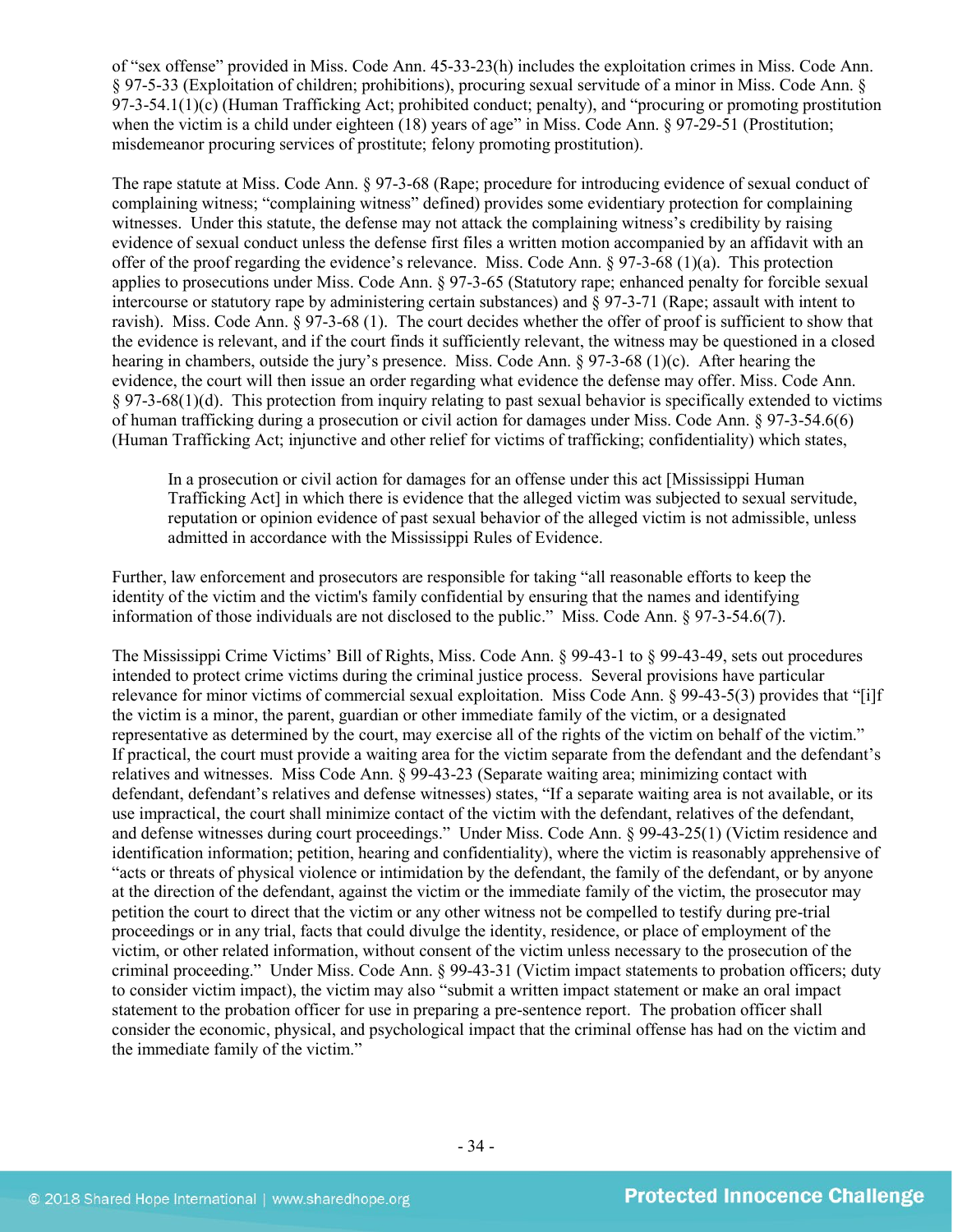The Crime Victims' Bill of Rights also requires prosecutors to confer with victims before the start of the trial and before disposition of the case pursuant to Miss. Code Ann. § 99-43-11 (Prosecutor's duty to confer with victim prior to disposition) and § 99-43-13 (Prosecutor's duty to confer with victim prior to trial; confidentiality). Under Miss. Code Ann. § 99-43-29 (Notice regarding disposition and sentencing), prosecutors shall keep victims informed, including whether there has been an acquittal, conviction or other disposition of the case.

*5.9 Child sex trafficking victims may vacate delinquency adjudications and expunge related records for prostitution and other offenses arising from trafficking victimization, without a waiting period.*

Mississippi law does not provide a mechanism for minors to vacate delinquency adjudications related to trafficking victimization, and juvenile records may only be sealed after a waiting period or destroyed at the court's discretion. [57](#page-34-0) 

Regarding record sealing, Miss. Code Ann. § 43-21-263 (Sealing of records) states,

- (1) The youth court may order the sealing of records involving children:
	- (a) if the child who was the subject of the cause has attained twenty (20) years of age;
	- (b) if the youth court dismisses the cause; or
	- (c) if the youth court sets aside an adjudication in the cause.

(2) The youth court may, at any time, upon its own motion or upon application of a party to a youth court cause, order the sealing or unsealing of the records involving children.

As for record destruction, Miss. Code Ann. § 43-21-265 (Destruction of records) provides,

The youth court, in its discretion, may order the destruction of any records involving children except medical or mental health examinations as defined in Section 43-21-253. This order shall be directed to all persons maintaining the records, shall order their physical destruction by an appropriate means specified by the youth court and shall require the persons to file with the youth court a written report of compliance with the order. No records, however, may be destroyed without the approval of the director of the department of archives and history.

Because records may be unsealed at any time and because record destruction is left to the court's discretion, however, child sex trafficking victims may face collateral consequence associated with having accessible delinquency records. [58](#page-34-1)

Regarding vacatur, Miss. Code Ann. § 97-3-54.6(5) (Human trafficking Act; injunctive relief and other relief for victims of trafficking; confidentiality) states,

At any time after a conviction under this act, the court in which the conviction was entered may, upon appropriate motion, vacate the conviction if the court finds the defendant's participation in the offense was the result of being a victim. Official documentation from a federal, state or local government agency as to the defendant's status as a victim at the time of the offense creates a presumption that the

<span id="page-34-0"></span><sup>&</sup>lt;sup>57</sup> Additional laws provide for the expungement of certain records, but these provisions are limited to cases that have been dismissed or not adjudicated. Specifically, Miss. Code Ann. § 99-19-71(4) (Expunction of misdemeanor conviction of first offender upon petition; expunction of certain felony convictions upon petition) provides for the expungement of arrest records if "the person arrested was released and the case was dismissed or the charges were dropped or there was no disposition of such case." A person may also apply for expungement under Miss. Code Ann. § 99-15-59 (Expunction of misdemeanor charges) if a person "is arrested, issued a citation, or held for any misdemeanor and not formally charged or prosecuted with an offense within twelve (12) months of arrest" or the charge is dismissed.

<span id="page-34-1"></span><sup>58</sup> Miss. Code Ann. § 43-21-261 (Disclosure of records), however, provides for the confidentiality of juvenile delinquency records.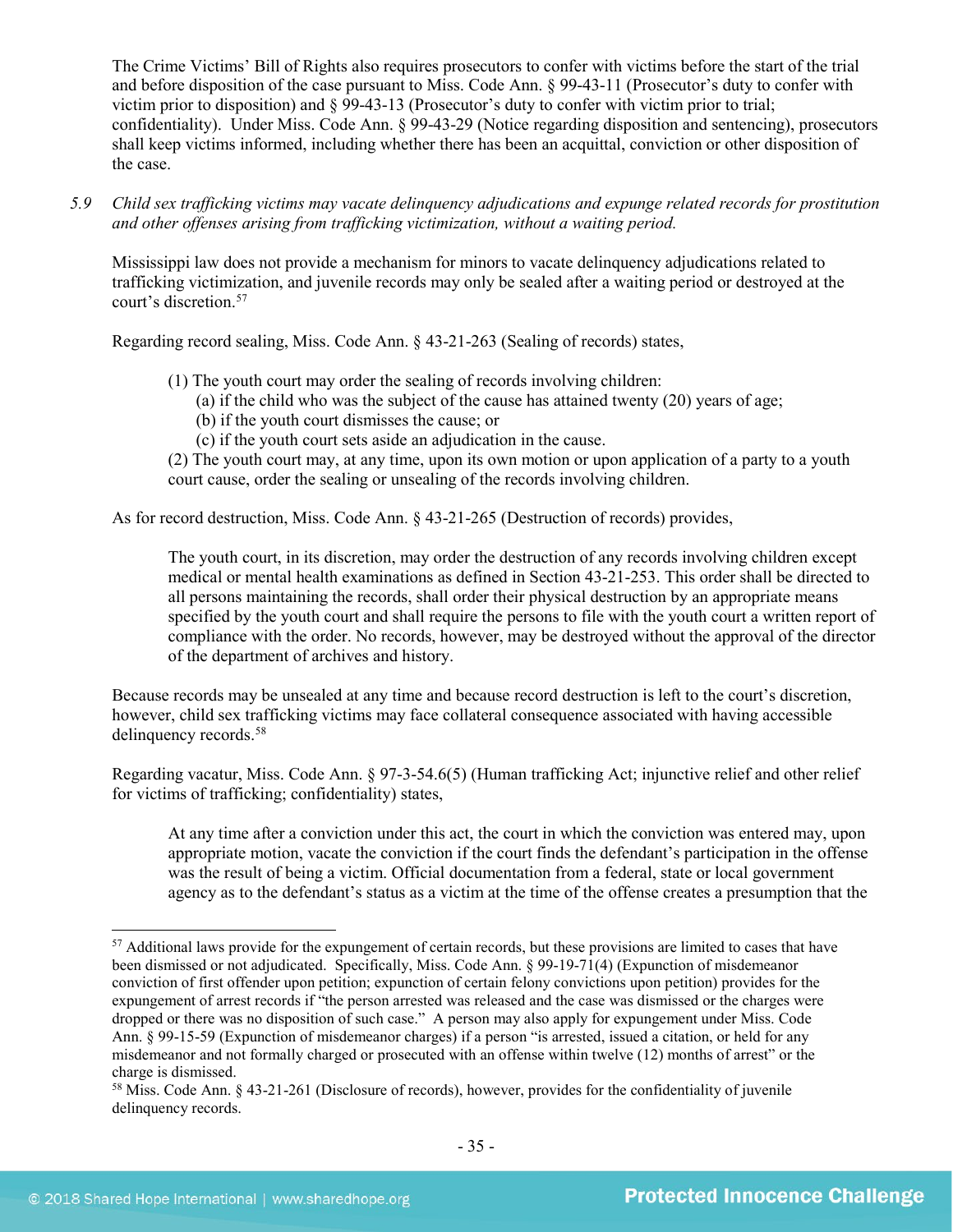defendant's participation in the offense was a result of being a victim, but official documentation is not required to grant a motion under this subsection.

However, Miss. Code Ann. § 97-3-54.6(5) applies specifically to "convictions," and Miss. Code Ann. § 43-21- 561(5) (Adjudication of status, standard of proof, and findings) states, "no adjudication upon the status of any child . . . shall be deemed a conviction." Accordingly, a child sex trafficking victim would be unable to vacate a delinquency adjudication under Miss. Code Ann. § 97-3-54.6(5).

Further, Miss. Code Ann. § 97-3-54.6(5) applies only to convictions under the Human Trafficking Act, foreclosing the law's applicability to other offenses related to trafficking victimization. Finally, record expungement is not automatic upon granting vacatur, making separate proceedings necessary to obtain both forms of relief.

- 5.9.1 Recommendation: Amend Miss. Code Ann. § 97-3-54.6(5) (Human trafficking Act; injunctive relief and other relief for victims of trafficking; confidentiality) to allow child sex trafficking victims to vacate delinquency adjudications and expunge related records for prostitution and other offenses arising from trafficking victimization, without a waiting period. [59](#page-35-0)
- *5.10 Victim restitution and civil remedies for victims of domestic minor sex trafficking or commercial sexual exploitation of children (CSEC) are authorized by law.[60](#page-35-1)*

Miss. Code Ann. § 97-3-54.6 (Human Trafficking Act; injunctive and other relief for victims of trafficking; confidentiality), provides mandatory restitution and civil remedies for victims of any offense under the Act. Miss. Code Ann. § 97-3-54.6 states,

. . . .

(2) Notwithstanding any provisions to the contrary in Section 99–37–1 et seq., the court shall order restitution to the victim for any offense under this chapter. The order of restitution under this section shall direct the defendant to pay the victim, through the appropriate court mechanism, the full amount of the victim's pecuniary damages. For the purposes of determining restitution, the term "victim" means the individual harmed as a result of a crime under this chapter, including, in the case of a victim who is under eighteen (18) years of age, incompetent, incapacitated, or deceased, the legal guardian of the victim or a representative of the victim's estate, or another family member, or any other person appointed as suitable by the court, but in no event shall the defendant be named as such a representative or guardian. The court may order restitution even if the victim is absent from the jurisdiction or unavailable.

(3) Any person who is injured by reason of any violation of the provisions of this chapter shall have a cause of action against any person or enterprise convicted of engaging in activity in violation of this chapter for threefold the actual damages sustained and, when appropriate, punitive damages. The person shall also recover attorney's fees in the trial and appellate courts and reasonable costs of investigation and litigation.

(4) The application of one (1) civil remedy under any provision of this act shall not preclude the application of any other remedy, civil or criminal, under this act or any other provision of law. Civil remedies under this act are supplemental.

However, the exploitation laws, Miss. Code Ann. § 97-5-31 to § 97-5-37 (Exploitation of children), do not specifically provide restitution for victims or a statutory civil cause of action. Miss Code Ann. § 99-37-3 (Imposition and amount of restitution) permits a court, at its discretion, to order restitution for victims of any crime who have incurred pecuniary damages. "Pecuniary damages" is defined in Miss. Code Ann. § 99-37-1(b)

<span id="page-35-0"></span><sup>&</sup>lt;sup>59</sup> The recommendation in this component is predicated upon the recommendation in 5.1 being simultaneously or previously enacted.

<span id="page-35-1"></span> $60$  The analysis in this component is predicated upon the recommendation in 5.1 being simultaneously or previously enacted.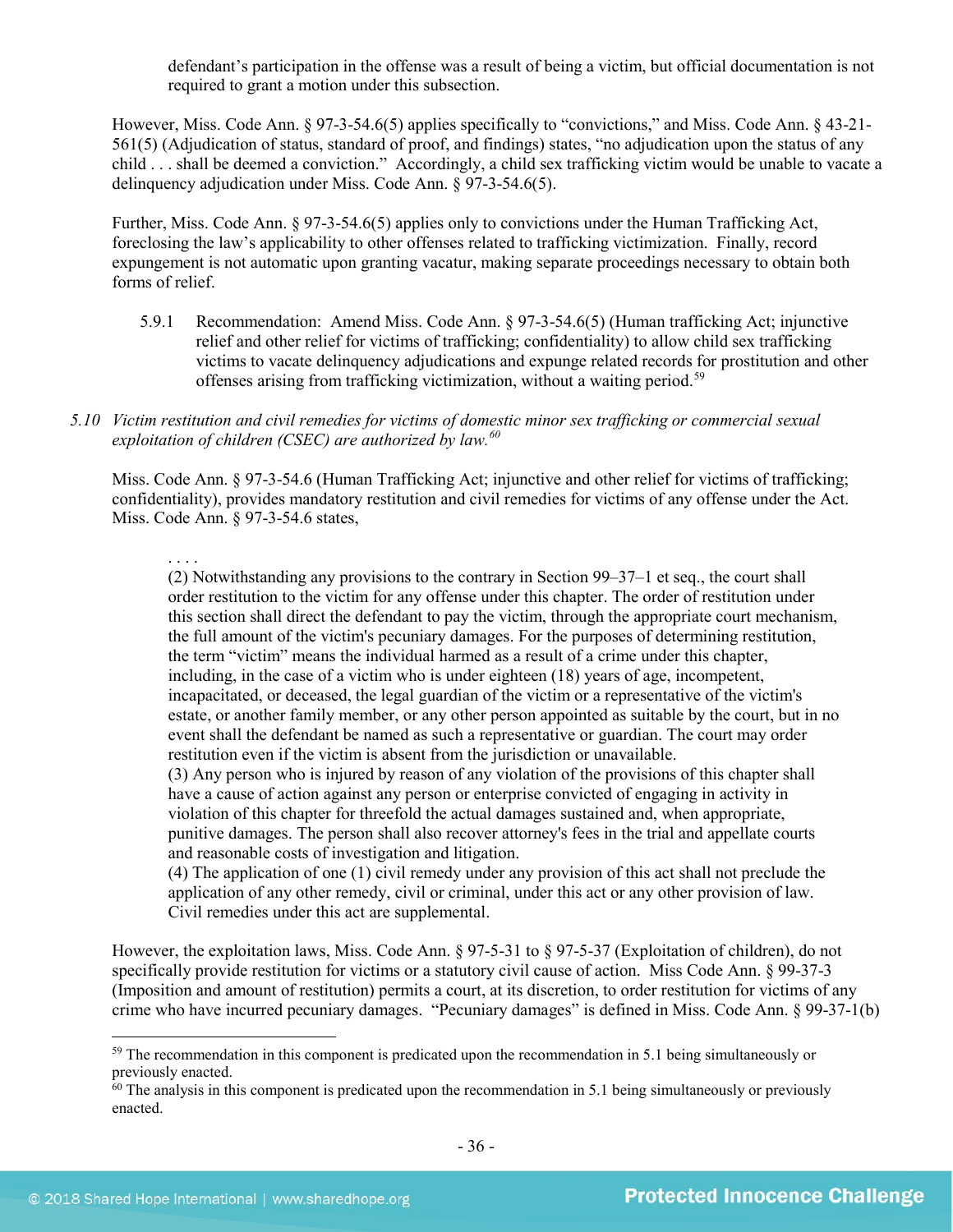as "all special damages, but not general damages, which a person could recover against the defendant in a civil action arising out of the facts or events constituting the defendant's criminal activities and shall include, but not be limited to, the money equivalent of property taken, destroyed, broken or otherwise harmed, and losses such as medical expenses." Restitution is capped at \$5,000.00, and the discretionary decision by the court must take into account, among other things, the defendant's ability to pay. Miss Code Ann. § 99-37-3(1), (2).

Miss Code Ann. § 97-43-9(6) (Powers and duties of circuit court; civil forfeiture of property; civil proceedings; injunctions; damages; attorneys fees; jury trial; intervention by attorney general; limitation of actions), codified in the chapter entitled "Racketeer Influenced and Corrupt Organization Act," provides a cause of action for persons injured as a result of violations of the chapter. Under this provision, "Any person who is injured by reason of any violation of the provisions of this chapter shall have a cause of action against any person or enterprise convicted of engaging in activity in violation of this chapter for threefold the actual damages sustained and, when appropriate, punitive damages." Miss Code Ann. § 97-43-9(6). The person can also recover reasonable attorneys' fees, investigation costs, and litigation costs. Miss Code Ann. § 97-43-9(6). Pursuant to Miss. Code Ann. § 97-43-9(6)(b), a civil plaintiff's rights to the assets would be superior to the state's forfeiture rights.

Miss. Code Ann. § 11-7-11 (Action for seduction of a child) states, "A parent may bring an action for the seduction of a child, although such child be not living with nor in the service of the plaintiff, and though there be no loss of service; but a recovery by the parent or child shall bar any other action for the same cause."

*5.11 Statutes of limitations for civil and criminal actions for child sex trafficking or commercial sexual exploitation of children (CSEC) offenses are eliminated or lengthened to allow prosecutors and victims a realistic opportunity to pursue criminal action and legal remedies.*

With regard to civil claims, Miss. Code Ann. § 15-1-59 (Saving in favor of persons under disabilities) provides that the statute of limitations is tolled until after a minor reaches the age of majority.

With regard to criminal sex trafficking offenses, Miss. Code Ann. § 99-1-5 (Limitations; exceptions) eliminates the statute of limitations for the following sex offenses: "rape, . . . felonious abuse or battery of a child as described in Section 97-5-39 [Contributing to the neglect or delinquency of a child; felonious abuse and/or battery of a child], touching or handling a child for lustful purposes as described in Section 97-5-23 [Dissemination of sexually oriented material to persons under eighteen years of age; use of computer for purpose of luring or inducing persons under eighteen years of age to engage in sexual conduct], sexual battery of a child as described in Section 97-3-95(1)(c), (d) or (2) [Sexual battery], or exploitation of children as described in Section 97-5-33 [Exploitation of children; prohibitions], promoting prostitution under Section 97– 29–51(2) when the person involved is a minor, or for any human trafficking offense described in Section 97–3– 54.1(1)(a), (1)(b) or (1)(c) [Human Trafficking Act; prohibited conduct; penalty], Section 97–3–54.2 [Human Trafficking Act; destruction, concealment, or confiscation of passport or other immigration document for purpose of preventing person's freedom of movement or ability to travel; penalties], or Section 97–3–54.3 [Human Trafficking Act; aiding, abetting, or conspiring to violate human trafficking provisions]." Traffickingrelated offenses are therefore not subject to the general statute of limitations and prosecution can be brought at any time. Miss. Code Ann. § 99-1-5.

5.11.1 Recommendation: Amend Miss. Code Ann. § 15-1-59 (Saving in favor of persons under disabilities) to extend the time for child sex trafficking victims to commence civil actions against their exploiters.<sup>[61](#page-36-0)</sup>

<span id="page-36-0"></span><sup>&</sup>lt;sup>61</sup> The recommendation in this component is predicated upon the recommendation in 5.1 being simultaneously or previously enacted.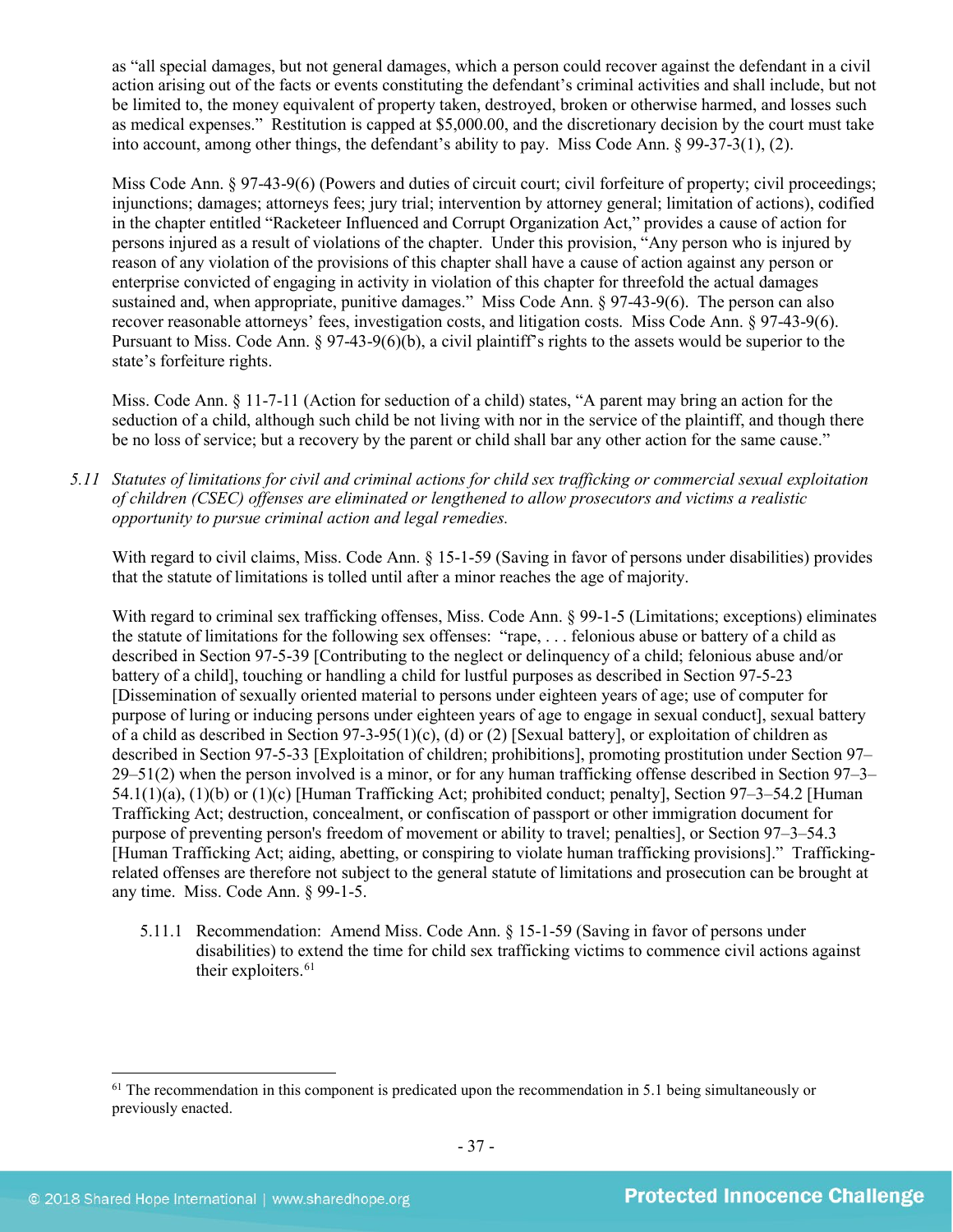#### FRAMEWORK ISSUE 6: CRIMINAL JUSTICE TOOLS FOR INVESTIGATION AND PROSECUTIONS

#### *Legal Components:*

- *6.1 Training on human trafficking and domestic minor sex trafficking for law enforcement is statutorily mandated or authorized.*
- *6.2 Single party consent to audiotaping is permitted in law enforcement investigations.*
- *6.3 Wiretapping is an available tool to investigate domestic minor sex trafficking and commercial sexual exploitation of children (CSEC).*
- *6.4 Using a law enforcement decoy to investigate buying or selling commercial sex is not a defense to soliciting, purchasing, or selling sex with a minor.*
- *6.5 Using the Internet or electronic communications to investigate buyers and traffickers is a permissible investigative technique.*
- *6.6 State law requires reporting of missing children and located missing children.*

#### *Legal Analysis:*

*6.1 Training on human trafficking and domestic minor sex trafficking for law enforcement is statutorily mandated or authorized.*

*\_\_\_\_\_\_\_\_\_\_\_\_\_\_\_\_\_\_\_\_\_\_\_\_\_\_\_\_\_\_\_\_\_\_\_\_\_\_\_\_\_\_\_\_\_\_\_\_\_\_\_\_\_\_\_\_\_\_\_\_\_\_\_\_\_\_\_\_\_\_\_\_\_\_\_\_\_\_\_\_\_\_\_\_\_\_\_\_\_\_\_\_\_\_*

Training or development of training materials for law enforcement officers on human trafficking has not been statutorily mandated or authorized in Mississippi. However, money received from the Relief for Victims of Human Trafficking Fund under Miss. Code Ann. § 97-3-54.8 (Human Trafficking Act; Relief for Victims of Human Trafficking Fund) is to be used in part for law enforcement training. Miss. Code Ann. § 97-3-54.8(2) states,

The monies in the Relief for Victims of Human Trafficking Fund shall be used by the Mississippi Attorney General's office solely for the administration of programs designed to assist victims of human trafficking, to conduct training on human trafficking to law enforcement, court personnel, attorneys, and nongovernmental service providers, and to support the duties of the statewide human trafficking coordinator as set forth in this act.

- 6.1.1 Recommendation: Enact a statute specifically authorizing or mandating training, or the development of training materials, for law enforcement on human trafficking, including domestic minor sex trafficking.
- *6.2 Single party consent to audiotaping is permitted in law enforcement investigations.*

Single party consent to audiotaping is permitted in Mississippi. Miss. Code Ann. § 41-29-531(d), (e) (Exceptions to civil liability for violation of this article) states that Mississippi's article on "Interception of Wire or Oral Communications" does not apply to, among others,

(d) A person acting under color of law who intercepts a wire, oral or other communication if the person is a party to the communication, or if one (1) of the parties to the communication has given prior consent to the interception; or

(e) A person not acting under color of law who intercepts a wire, oral or other communication if the person is a party to the communication, or if one (1) of the parties to the communication has given prior consent to the interception unless the communication is intercepted for the purpose of committing any criminal or tortious act in violation of the Constitution or laws of the United States or of this state, or for the purpose of committing any other injurious act.

*6.3 Wiretapping is an available tool to investigate domestic minor sex trafficking and commercial sexual exploitation of children (CSEC).*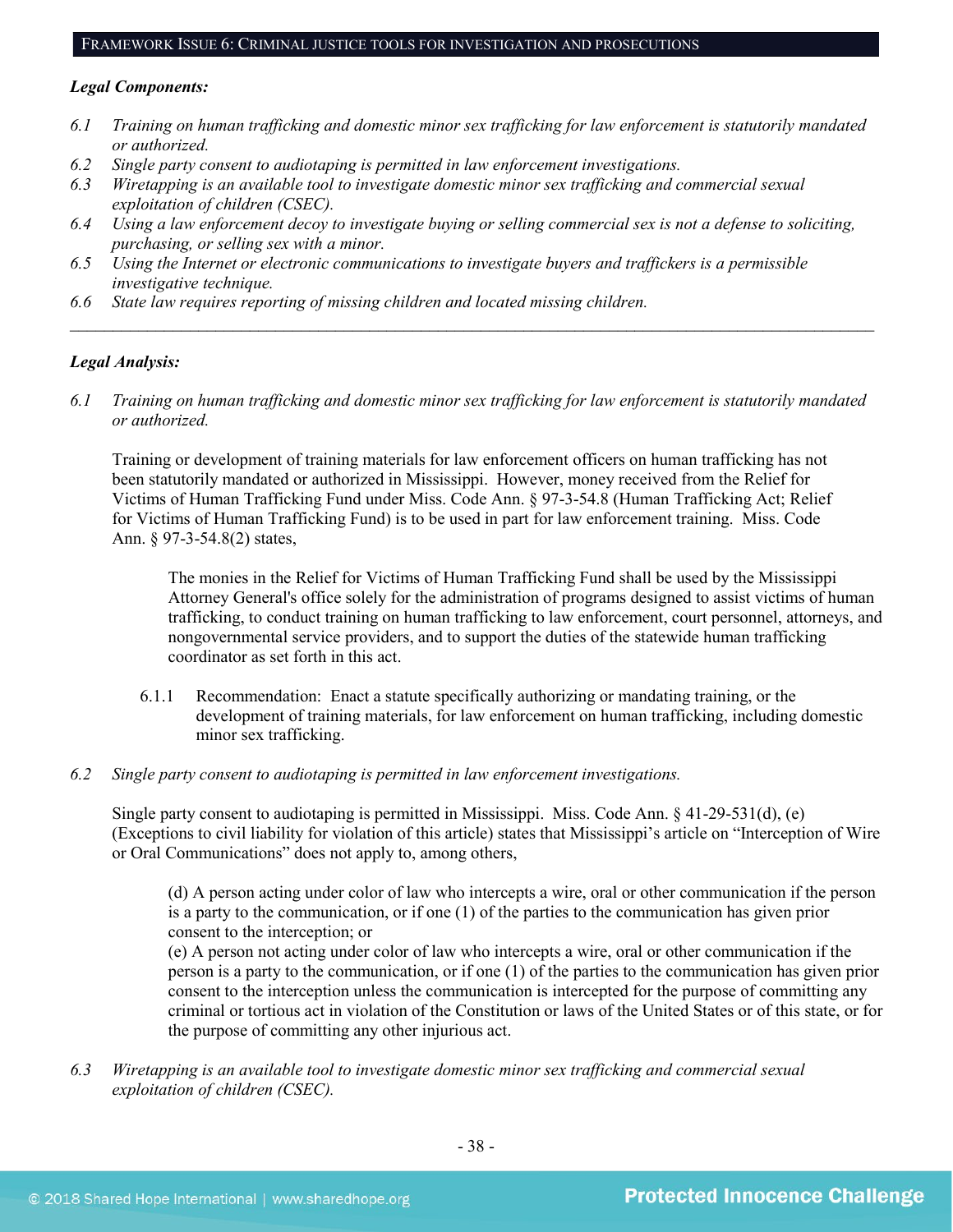The wiretapping statutes, Miss. Code Ann. § 41-29-501 to § 41-29-536 (Interception of wire or oral communications) only permit wiretapping and use of the resulting evidence in cases involving a suspected violation of the Controlled Substances Law. Miss. Code Ann. § 41-29-515(1)(a) (Granting of order; grounds; form; compensation of those furnishing assistance; time limit; authorization for covert entry; reports to judge; recusal of judge).

- 6.3.1 Recommendation: Amend the wiretapping statutes, Miss. Code Ann. § 41-29-501 to § 41-29-536 (Interception of wire or oral communications) to permit wiretapping when there is probable cause to believe that the wiretapping will provide evidence of a violation of Miss. Code Ann. § 97-3- 54.1(1)(c) (Human Trafficking Act; prohibited conduct; penalty).
- *6.4 Using a law enforcement decoy to investigate buying or selling commercial sex is not a defense to soliciting, purchasing, or selling sex with a minor.*

Use of a law enforcement decoy is not a defense to human trafficking. Miss. Code. Ann.§ 97-3-54.5 (Use of undercover operative in detection of offense permitted) states, "[t]he fact that an undercover operative or law enforcement officer was involved in any manner in the detection and investigation of an offense under this act shall not constitute a defense to a prosecution under this act." Additionally, Miss. Code Ann. § 97-5-33 (Exploitation of children) specifically provides that using a decoy is not a defense. Subsection (8) states, "The fact that an undercover operative or law enforcement officer posed as a child or was involved in any other manner in the detection and investigation of an offense under this section shall not constitute a defense to a prosecution under this section."

However, a defendant may still be able to assert a defense based on a law enforcement decoy posing as a minor to investigate other buyer-applicable offenses through reverse sting operations, which are the most likely situations in which a defendant would try to use such a defense. Miss. Code Ann. § 97-29-51 (Prostitution; misdemeanor procuring services of prostitute; felony promoting prostitution; penalties) is a buyer-applicable  $CSEC$  offense $62$  that does not prohibit this defense, meaning that buyers charged for attempting to solicit or purchase sex with a minor under Miss. Code Ann. § 97-29-51 would not be prohibited from raising a defense based on the fact that an actual minor was not involved.

*6.5 Using the Internet or electronic communications to investigate buyers and traffickers is a permissible investigative technique.*

While Miss. Code. § Ann. 97-3-54.5 (Use of undercover operative in detection of offense permitted) and Miss. Code Ann. § 97-5-33(8) (Exploitation of children) specifically provide that it is not a defense that "an undercover operative or law enforcement officer [posed as a child or] was involved in [any] other manner in the detection and investigation of an offense under this section," the offense that could apply to use of the Internet to commit human trafficking or CSEC offenses, Miss. Code Ann. § 97-5-27(3)(a) (Dissemination of sexually oriented material to persons under eighteen years of age; use of computer for purpose of luring or inducing persons under eighteen years of age to engage in sexual contact), does not prohibit this defense.

*6.6 State law requires reporting of missing children and located missing children.*

Under Miss. Code § 43-15-401 (Procedures used to investigate reports of missing children; written policies adopted by state law enforcement agencies), law enforcement officers are mandated to create and adhere to reporting procedures related to all missing children, including children who are missing as a result of running away. Miss. Code § 43-15-401 states,

(1) Law enforcement agencies in this state shall adopt written policies that specific the procedures to be used to investigate reports of missing children. The policies must ensure that cases involving

<span id="page-38-0"></span> <sup>62</sup> *See supra* Component 2.2 for more information about Miss. Code Ann. § 97-29-51(1).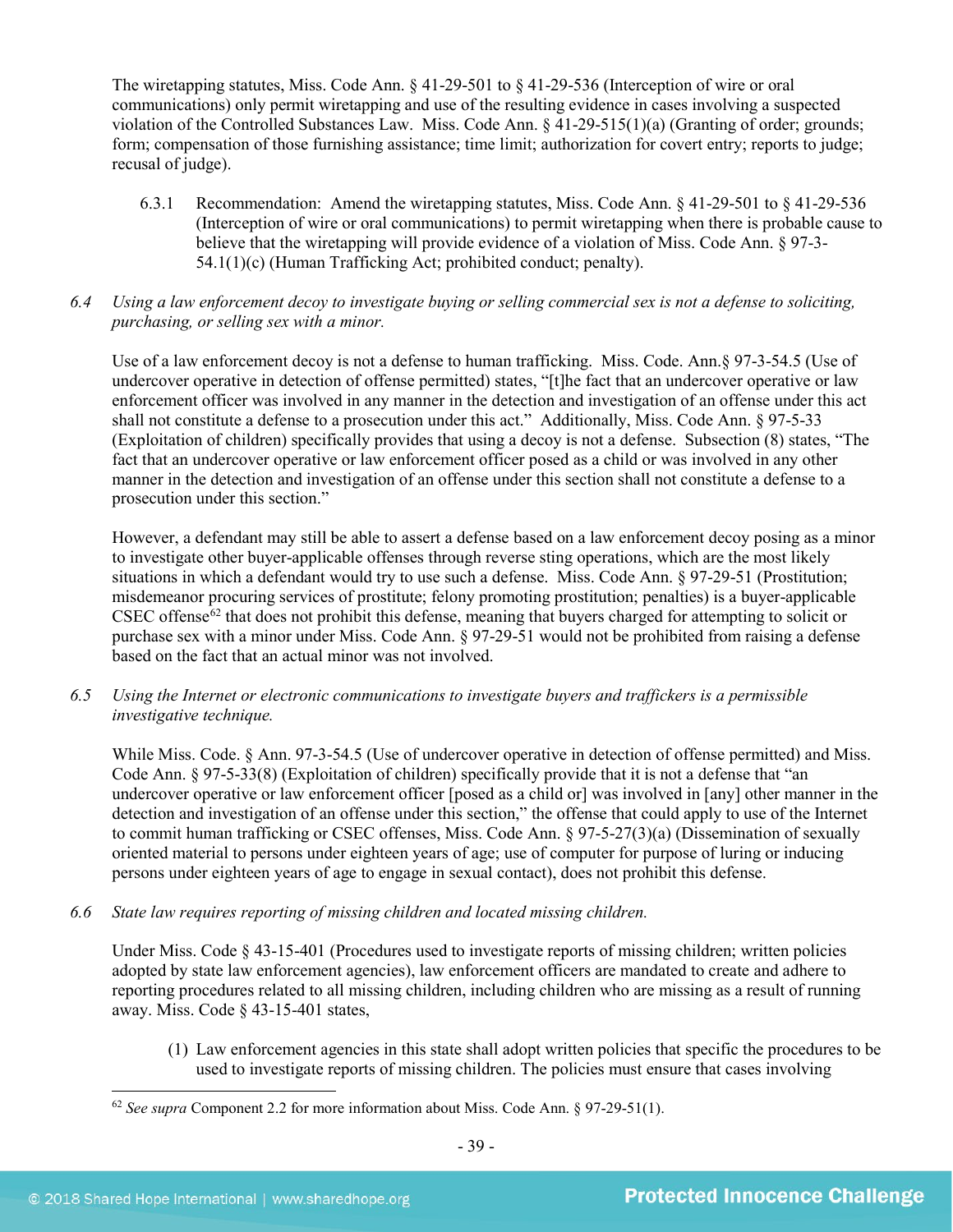missing children are investigated promptly using appropriate resources and are in compliance with the requirements of this section and  $42 \overline{\rm USCS} 5779^{63}$  $42 \overline{\rm USCS} 5779^{63}$  $42 \overline{\rm USCS} 5779^{63}$  [Reporting requirement] and  $5780^{64}$  $5780^{64}$  $5780^{64}$  [State requirements]. The policies must include:

- (a) Procedures for accepting and filing missing children reports;
- (b) Procedures for initiating, maintaining, closing or referring a missing child investigation;
- (c) Procedures for prompt and open transfer or information where multiple jurisdictions and agencies are involved in the investigation; and
- (d) Standards for maintaining and clearing data concerning a missing child that is stored in the National Crime Information Center [NCIC]. The standards must require, at a minimum, a monthly review of each case and a determination of whether the case should be maintained in the database.

Additionally, law enforcement officers are prohibited from excluding in their reports children who are missing as a result of running away. Miss. Code § 43-15-401(2). Under Miss. Code § 43-15-401(2), "[f]or purposes of this section and in compliance with federal law, a runaway child is a missing child and shall not be excluded as such based solely on the fact that the child has voluntarily absented himself from his normal place of residence."

Furthermore, law enforcement must accept reports and commence investigations immediately upon receiving a report of a missing child and are prohibited from removing any reports made to NCIC based upon the age of the child. Miss. Code § 43-15-401(3), (4).

Pursuant to Miss. Code § 43-15-401(5), upon receiving a report of a missing child, a law enforcement officer must immediately:

(a) File a report or cause a report to be filed in the county or municipality where the child resides or in which the child was last seen or both. Nothing in subsection (4) shall preclude a law enforcement agency from accepting a missing child report when jurisdiction cannot be determined;

(b) Institute or assist with appropriate search and investigative procedures;

(c) Inform all on-duty law enforcement officers within the agency of the missing child report; and

<span id="page-39-0"></span> $63$  42 USCS  $\S$  5779 (Reporting requirement) states, "(a) Each Federal, State, and local law enforcement agency shall report each case of a missing child under the age of 21 reported to such agency to the National Crime Information Center of the Department of Justice . . . . "

<span id="page-39-1"></span><sup>64</sup> 42 USCS § 5780 (State requirements) states, "Each State reporting under the provisions of this section and section 5779 of this title shall (1) ensure that no law enforcement agency within the State establishes or maintains a policy that requires observance of any waiting period before accepting a missing child or unidentified person report; (2) ensure that no law enforcement agency within the State establishes or maintains a policy that requires the removal of a missing person entry from its State law enforcement system or the National Crime Information Center computer database based solely on the age of the person; (3) provide that each such report and all necessary and available information, which, with respect to each missing child report, shall include (A) the name, date of birth, sex, race, height, weight, and eye and hair color of the child; (B) a recent photograph of the child, if available; (C) the date and location of the last known contact with the child; and (D) the category under which the child is reported missing; is entered within 2 hours of receipt into the State law enforcement system and the National Crime Information Center computer networks and made available to the Missing Children Information Clearinghouse within the State and other agency designated within the State to receive such reports; and (4) provide that after receiving reports as provided in paragraph (3), the law enforcement agency that entered the report into the National Crime Information Center shall (A) no later than 30 days after the original entry of the record into the State law enforcement system and the National Crime Information Center computer networks, verify and update such record with any additional information, including, where available, medical and dental records and a photograph taken during the previous 180 days; (b) institute or assist with appropriate search and investigative procedures; (c) notify the National Center for Missing and Exploited Children of each report received relating to a child reported missing from a foster care family home or childcare institution; (D) maintain close liaison with State and local child welfare systems and the National Center for Missing and Exploited Children for the exchange of information and technical assistance in the missing children cases; (E) grant permission to the National Crime Information Center Terminal Contractor for the State to update the missing person record in the National Crime Information Center computer networks with additional information learned during the investigation relating to the missing person."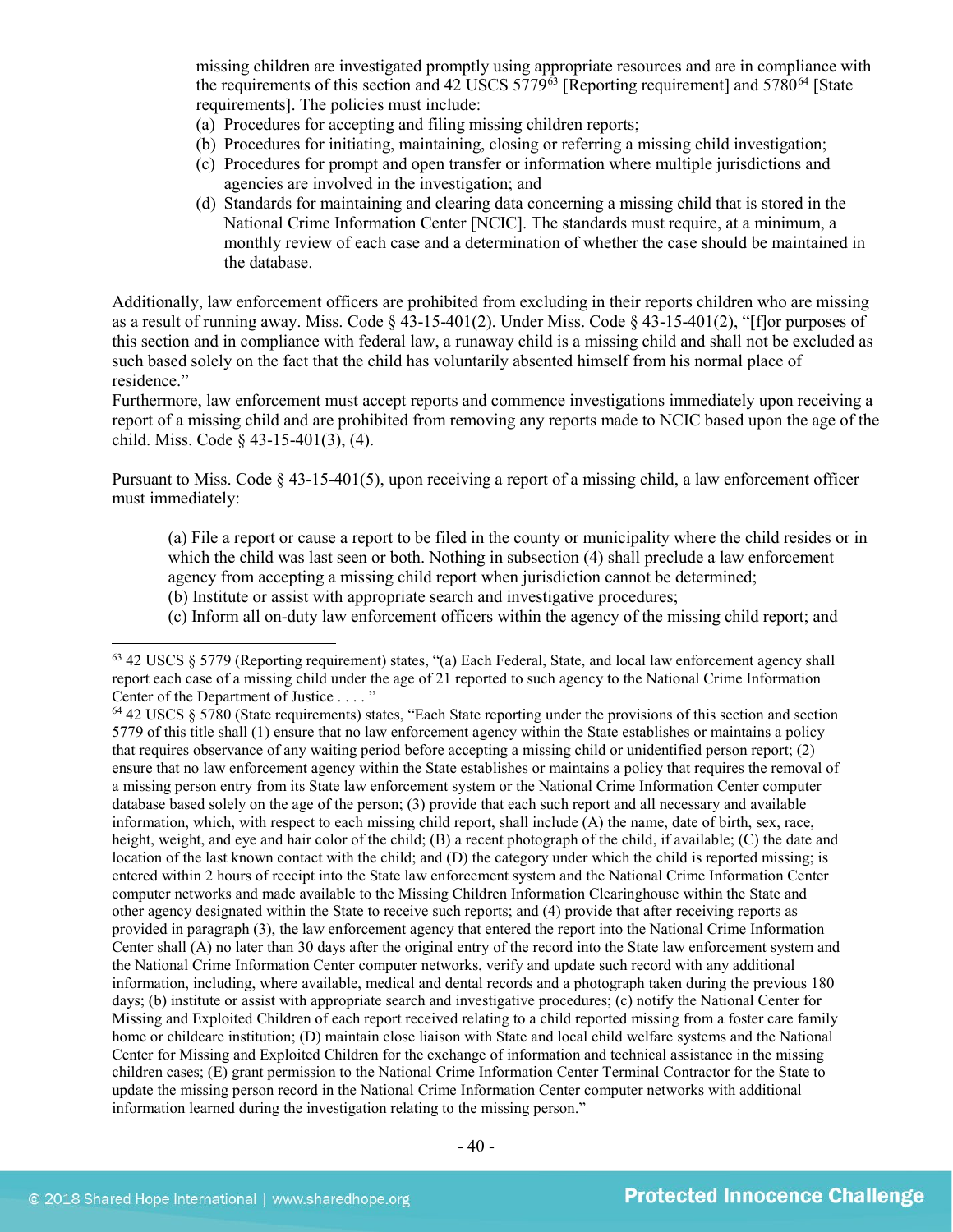(d) Transmit the report for inclusion within the National Crime Information database within the time frame required by federal law. Law enforcement agencies have the duty to enter the missing child report into the National Crime Information database shall provide any information required by the National Crime Information Center to effectuate the purpose of this section.

In addition, the law enforcement officer who enters the report into the NCIC database must update the report within the first thirty (30) days with any additional informational that would lead to the successful recovery of the child, including medical and dental records, photographs and other identifying information. Miss. Code Ann. § 43-15-401(6)(a). Furthermore, law enforcement officers are required under Miss. Code Ann. § 43-15- 401(6)(b) to notify the National Center for Missing and Exploited Children "of each report received relating to a missing foster child."

Lastly, Miss. Code Ann. § 43-15-401(7) requires that law enforcement, upon receiving a missing child report, "shall consider whether the circumstances under which the child went missing satisfy the criteria necessary for the issuance of an Amber Alert and, where applicable, shall immediately submit the Mississippi Bureau of Investigation all required paperwork and documents necessary to request the issuance of an Amber Alert."

In addition to Mississippi's mandate on the reporting of missing and located missing children specifically, law enforcement officers are required to report investigations of human trafficking to a statewide coordinator within the Attorney General's office. Miss. Code Ann. § 97-3-54.9 (Statewide human trafficking coordinator; duties) states,

(4) Every investigation of an offense under this chapter shall be reported to the coordinator by the initiating law enforcement agency pursuant to guidelines established by the coordinator. (5) Notwithstanding the provisions of Section 43–21–261, disclosure by any state agency, nongovernmental agency, service provider or local or state law enforcement agency of nonidentifying information regarding a minor victim to the coordinator for the purposes of evaluating and collecting data regarding trafficking offenses in the state is specifically authorized.